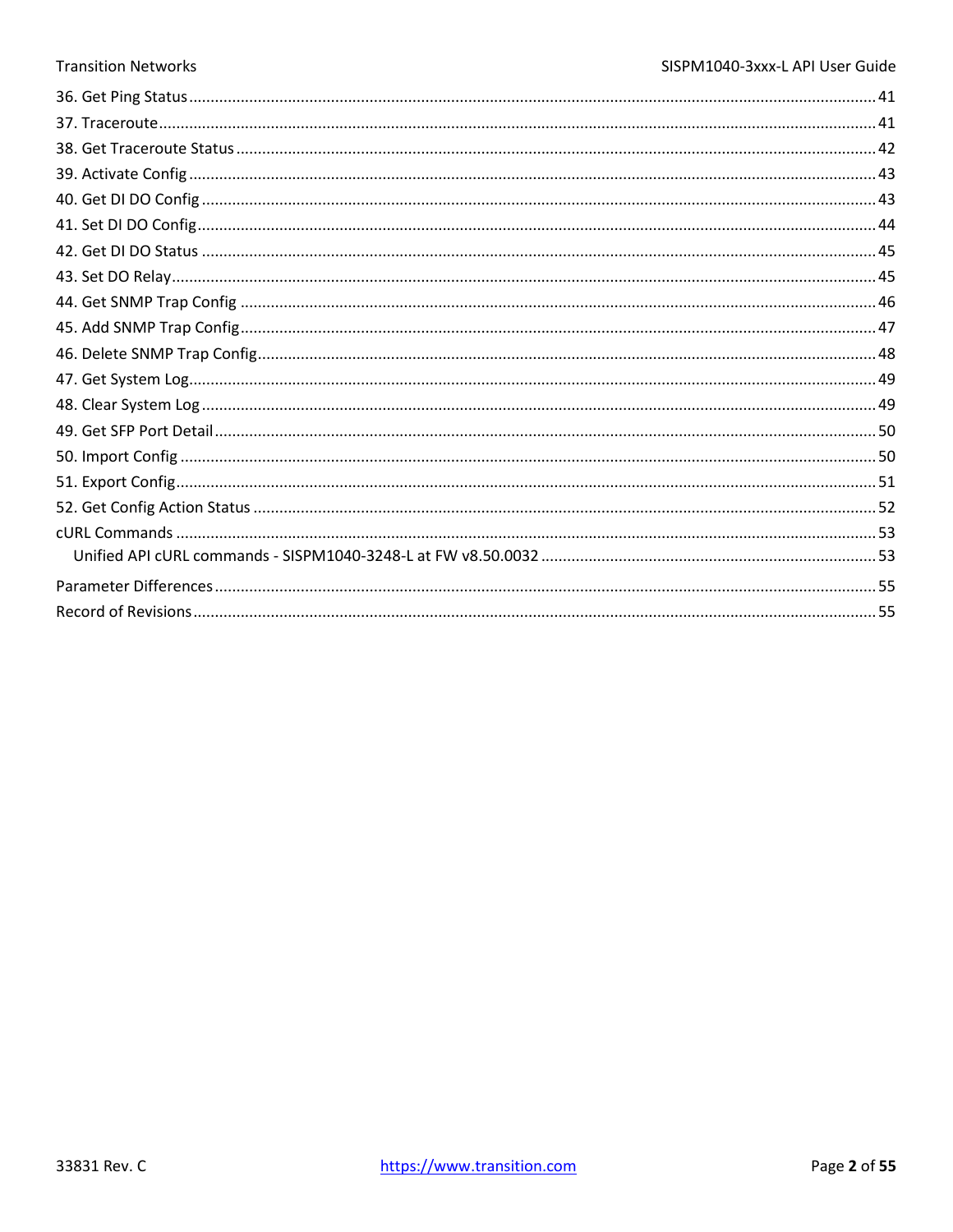### <span id="page-2-0"></span>1. Login

**URL**: /api/login

**Method**: POST

### **Request JSON**:

```
{
        "login": {
              "username" : "admin",
              "password" : "admin",
              "user_ip":"192.168.1.77",
               "sessid": "123456789"
        }
}
```
#### **Response JSON**:

```
"response":{
"status":"error",
"message":"Wrong username or password!"
}
```
#### **Section**:

{

}

| <b>Name</b>      | Data type     | Allowed / Value        | <b>Default Value</b> |
|------------------|---------------|------------------------|----------------------|
| <b>Lusername</b> | <b>String</b> | 1-31 alphanumeric      |                      |
| password         | <b>String</b> | 0-31 alphanumeric      |                      |
| use_ip           | <b>String</b> | <ip4 address=""></ip4> |                      |
| sessid           | <b>String</b> | <cookie></cookie>      |                      |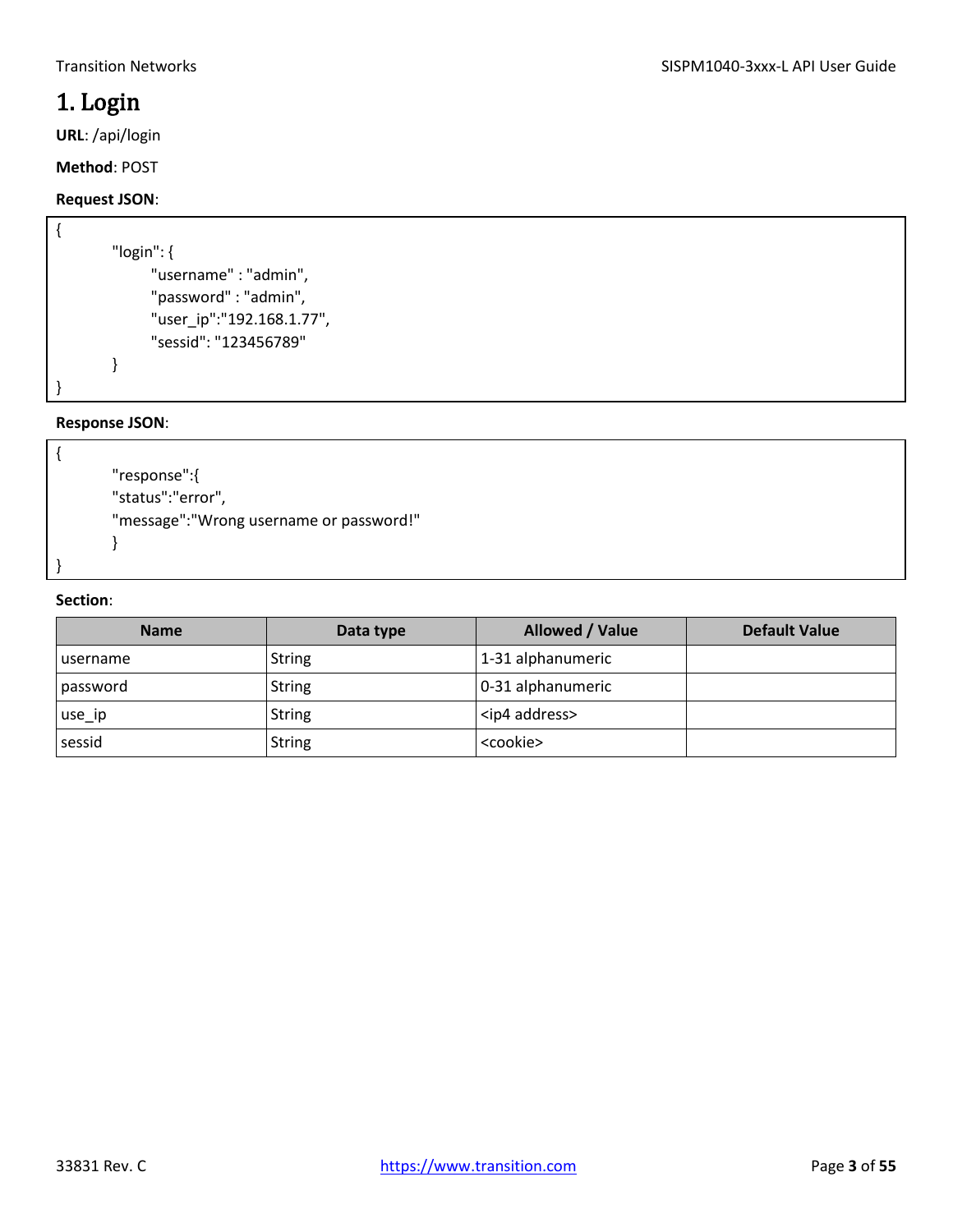### <span id="page-3-0"></span>2. Logout

**URL**: /api/logout

**Method**: POST

### **Request JSON**:

```
{
        "logout": {
               "sessid": "12345678"
        }
}
```
#### **Response JSON**:

```
{
        "response":{
              "status":"success"
        }
}
```
#### **Section**:

| <b>Name</b> | Data type     | Allowed / Value   | Default Value |
|-------------|---------------|-------------------|---------------|
| sessid      | <b>String</b> | <cookie></cookie> |               |

### <span id="page-3-1"></span>3. Reboot

**URL**: /api/reboot

**Method**: POST

#### **Request JSON**:

```
{
        "system": {
              "warm": "Yes"
        }
}
```
#### **Response JSON**: null

| <b>Name</b> | Data type     | Allowed / Value | Default Value |
|-------------|---------------|-----------------|---------------|
| I warm      | <b>String</b> | I "Yes"         |               |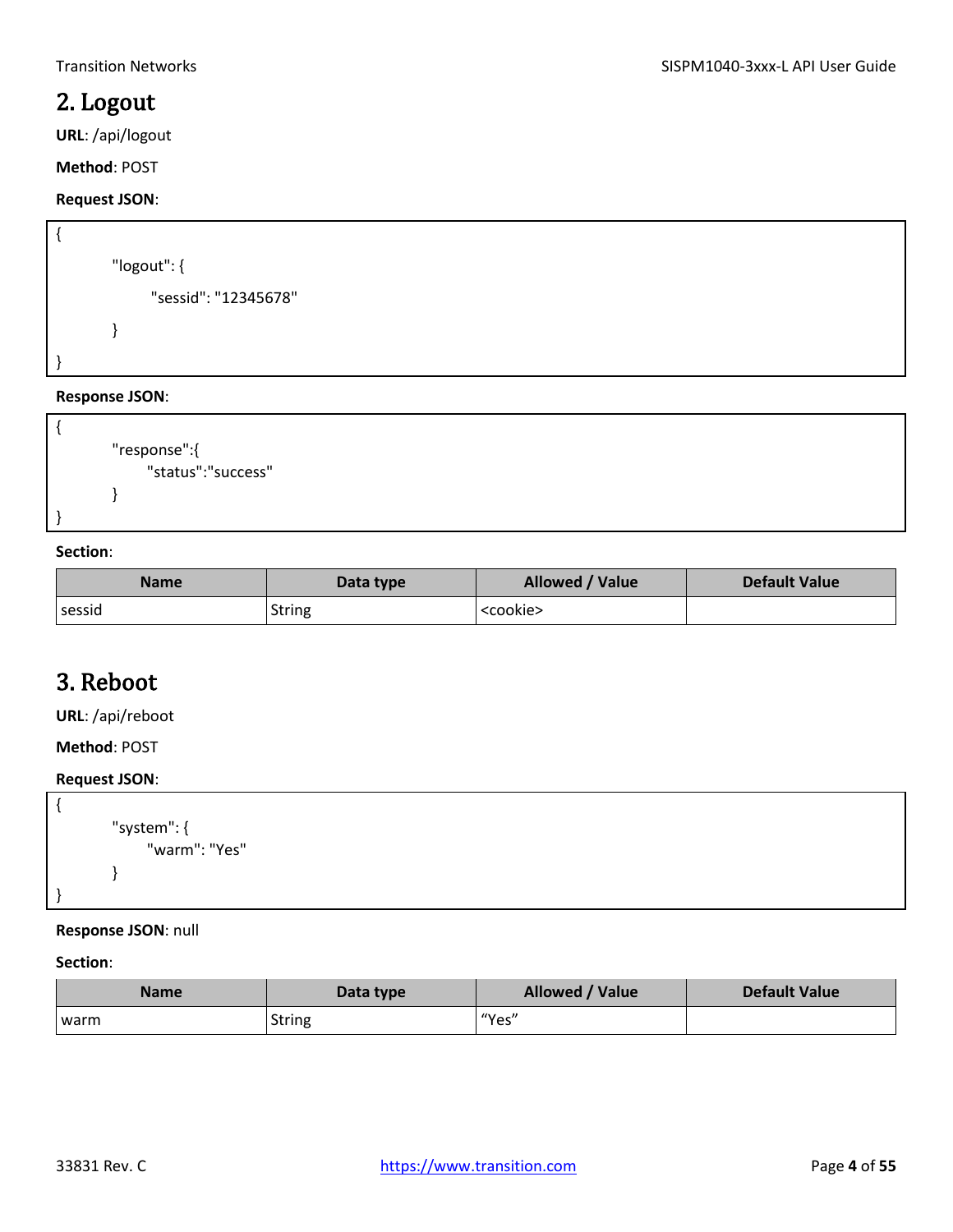## <span id="page-4-0"></span>4. Get System Information

**URL**: /api/get\_sysinfo

**Method**: GET

**Request JSON**: null

| { |                                                                                        |
|---|----------------------------------------------------------------------------------------|
|   | "system": $\{$                                                                         |
|   | "information": {                                                                       |
|   | "model_name": "SISPM1040-3248-L",                                                      |
|   | "description": " Managed Hardened PoE+ Switch, (24) 10/100/1000Base-T PoE+ ports + (4) |
|   | 100/1000Base-X SFP + (4) 1G/10G SFP+",                                                 |
|   | "hardware_version": "v1.02",                                                           |
|   | "mechanical_version": "v1.01",                                                         |
|   | "firmware_version": "v8.40.1936 2020-09-25",                                           |
|   | "mac addr": "00-11-22-33-44-55",                                                       |
|   | "serial_number": "A139119BR2500001",                                                   |
|   | "system name": "SISPM1040-3248-L",                                                     |
|   | "location": "",                                                                        |
|   | "contact": "",                                                                         |
|   | "system_date": "2017-01-01T01:44:55+09:00",                                            |
|   | "uptime": "17:56:09",                                                                  |
|   | "cpu_load": "51%, 25%, 17%",                                                           |
|   | "temperature_1":50,                                                                    |
|   | "temperature_2":64                                                                     |
|   |                                                                                        |
|   |                                                                                        |
|   |                                                                                        |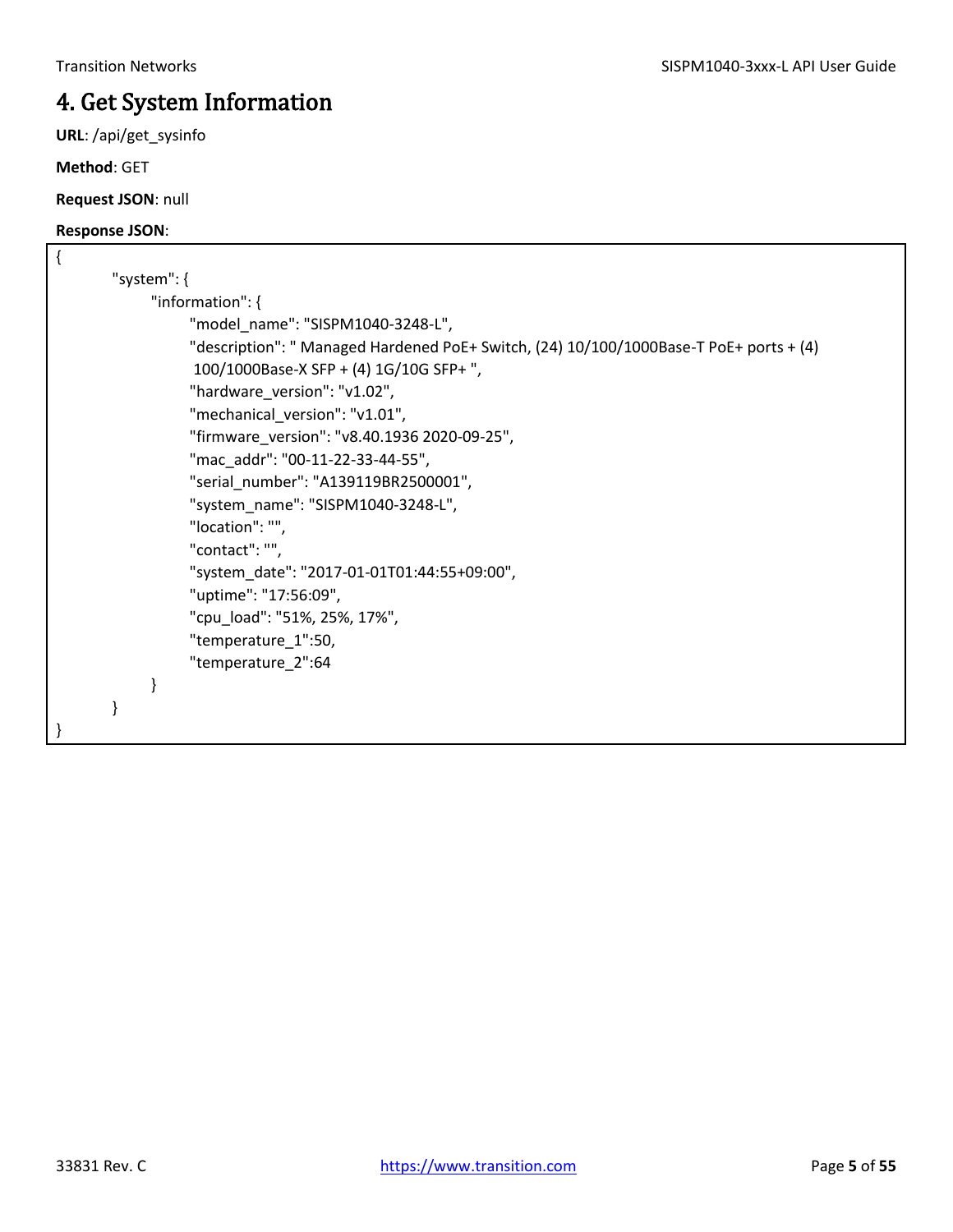### <span id="page-5-0"></span>5. Set System Information

**URL**: /api/set\_sysinfo

#### **Method**: POST

### **Request JSON**:

| "system": {                  |
|------------------------------|
| "information": {             |
| "system_name": "Test name",  |
| "location": "Test Location", |
| "contact": "Test Contact"    |
|                              |
|                              |
|                              |

#### **Response JSON**:

| "system": {                  |
|------------------------------|
| "information": {             |
| "system_name": "Test name",  |
| "location": "Test Location", |
| "contact": "Test Contact"    |
|                              |
|                              |
|                              |

| <b>Name</b> | Data type     | Allowed / Value    | <b>Default Value</b> |
|-------------|---------------|--------------------|----------------------|
| system_name | String        | 0-128 alphanumeric |                      |
| location    | String        | 0-128 alphanumeric |                      |
| contact     | <b>String</b> | 0-128 alphanumeric |                      |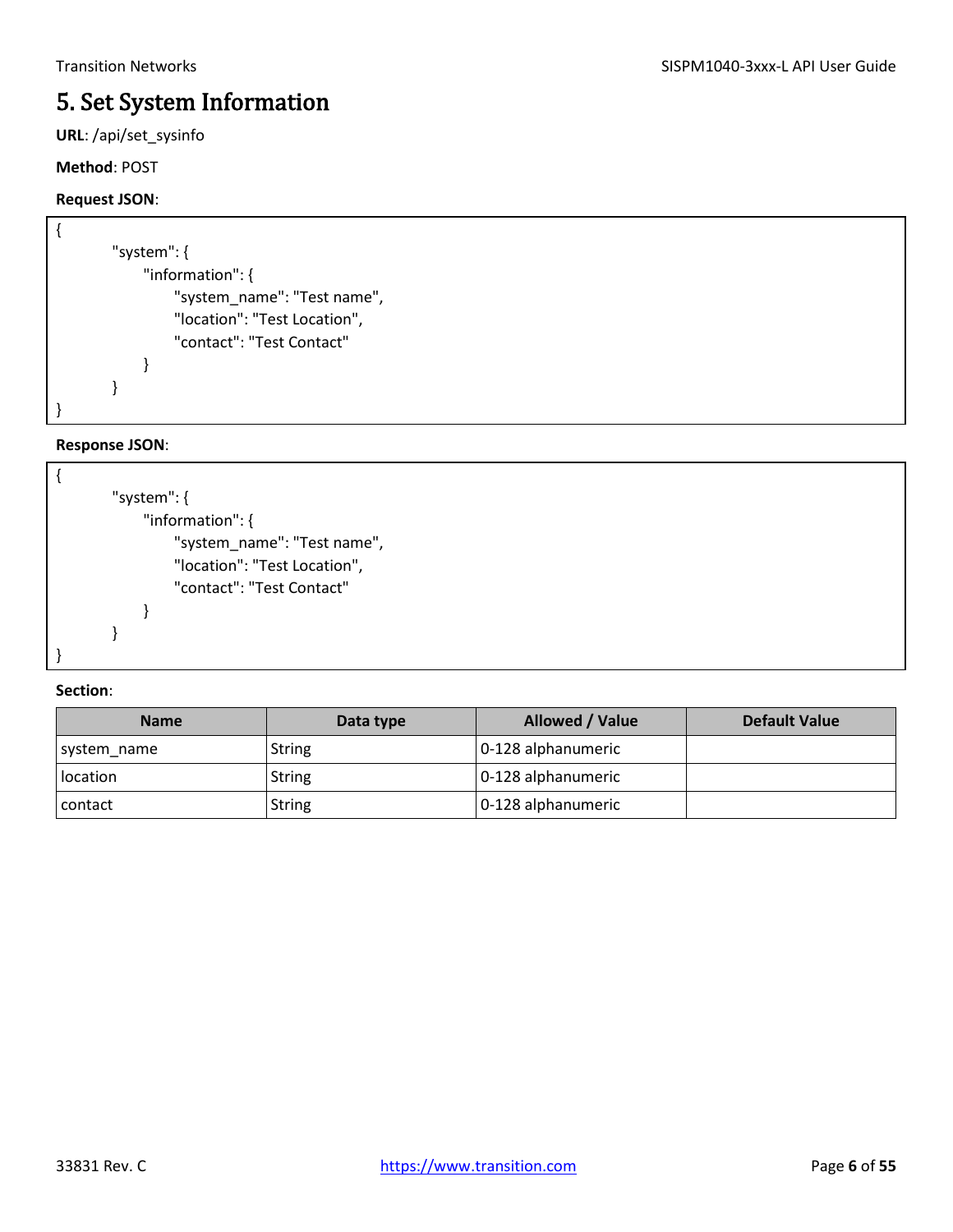### <span id="page-6-0"></span>6. Get PoE Status

**URL**: /api/get\_poe\_status

**Method**: GET

**Request JSON**: null

#### **Response JSON**:

```
{
        "poe": {
              "total_power_allocate": 140,
              "total_power_used": 48,
              "total_current_used": 95
        },
        "ports":[{
              "id": 1,
              "poe":{
                  "pd_class": "2",
                  "priority": "Low",
                  "port_status": "PoE turned ON",
                   "power_allocate": 70,
                   "power_used": 29,
                   "current_used": 52
              }
        },
        … … …
        \mathbf{I}
```
#### **Section**:

}

| <b>Name</b>          | Data type | Unit       |
|----------------------|-----------|------------|
| total_power_allocate | Integer   | $0.1$ watt |
| total power used     | Integer   | $0.1$ watt |
| total current used   | Integer   | mA         |
| power_allocate       | Integer   | $0.1$ watt |
| power_used           | Integer   | $0.1$ watt |
| current used         | Integer   | mA         |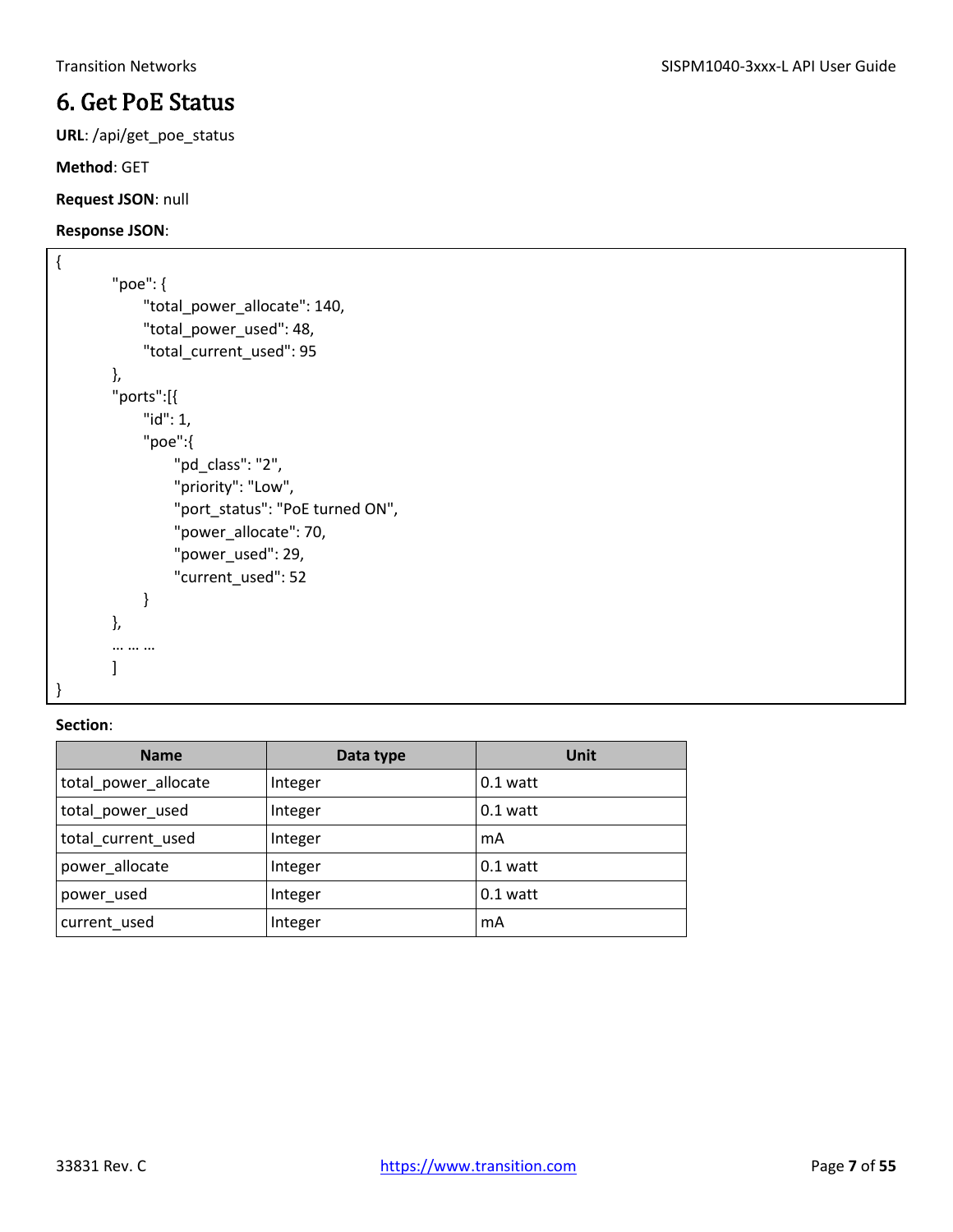## <span id="page-7-0"></span>7. Get PoE Config

**URL**: /api/get\_poe\_config

**Method**: GET

**Request JSON**: null

#### **Response JSON**:

```
{
        "poe": {
              "total_power_watts": 2000,
             "power_determined_mode": "Class",
             "power_management_mode": "Reserved Power",
              "capacitor_detection": true
        },
        "ports": [
        {
              "id": 1,
              "poe":{
                  "mode": "Enabled",
                  "priority": "Low",
                  "power_limit_user": 30,
                  "schedule": "Disabled"
             }
        },
        … … …
        \mathbf{I}}
```

| <b>Name</b>       | Data type | Unit |
|-------------------|-----------|------|
| total_power_watts | Integer   | watt |
| power limit user  | Integer   | watt |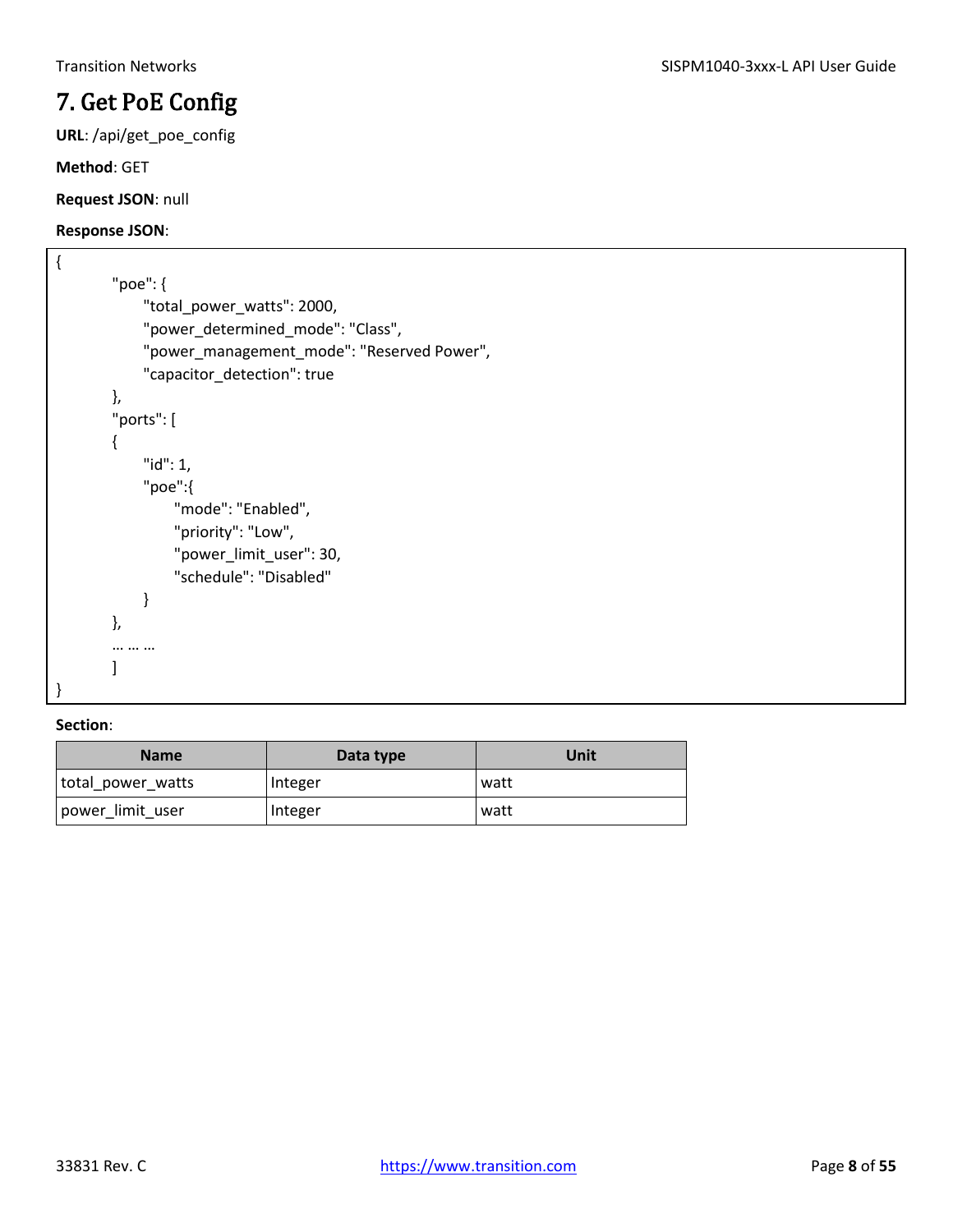### <span id="page-8-0"></span>8. Set PoE Config

**URL**: /api/set\_poe\_config

#### **Method**: POST

#### **Request JSON**:

```
{
        "poe": {
              "power_determined_mode": "Class",
              "power_management_mode": "Reserved Power",
              "capacitor_detection": true
        },
        "ports": [
        {
              "id": 1,
              "poe":{
                  "mode": "Enabled",
                  "priority": "Low",
                 "power_limit_user": 30,
                  "schedule": "Disabled"
              }
        },
        … … …
        \mathbf{I}}
```

```
{
        "poe": {
             "power_determined_mode": "Class",
             "power_management_mode": "Reserved Power",
             "capacitor_detection": true
        },
        "ports": [
        {
             "id": 1,
             "poe":{
                  "mode": "Enabled",
                  "priority": "Low",
                  "power_limit_user": 30,
                  "schedule": "Disabled"
             }
        },
        … … …
        ]
}
```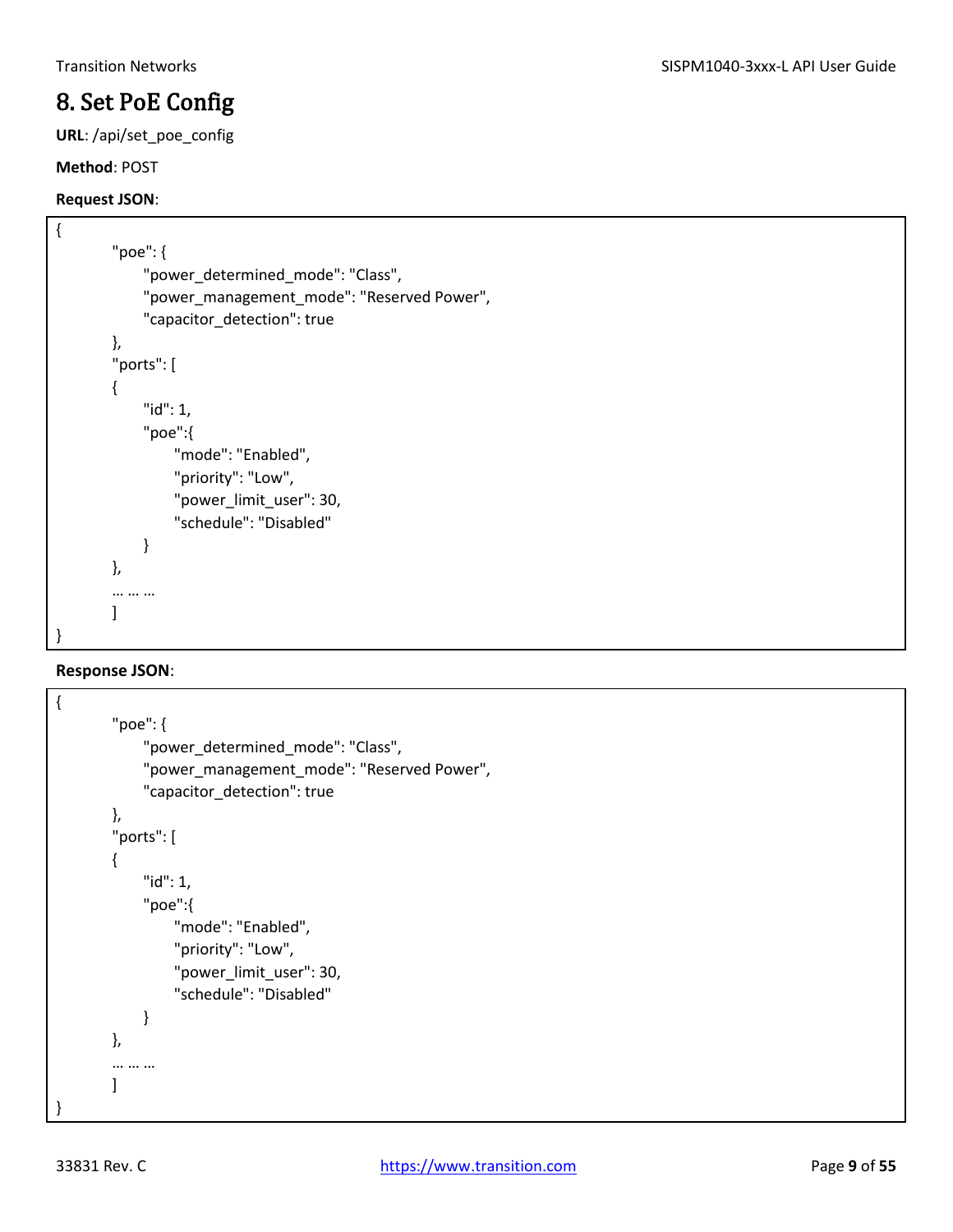| <b>Name</b>           | Data type      | Allowed / Value                           | <b>Default Value</b>      |
|-----------------------|----------------|-------------------------------------------|---------------------------|
| power_determined_mode | <b>String</b>  | "Class"、"Allocation"、<br>"LLDP-Med"       | Allocation                |
| power_management_mode | <b>String</b>  | "Actual Consumption",<br>"Reserved Power" | <b>Actual Consumption</b> |
| capacitor detection   | <b>Boolean</b> |                                           | false                     |
| id                    | Integer        | <port number=""></port>                   |                           |
| mode                  | <b>String</b>  | "Enabled"、"Disabled"                      | Enabled                   |
| priority              | <b>String</b>  | "Low"、"High"、"Critical"                   | Low                       |
| power limit user      | Integer        | $1-30$ watt                               | 30                        |
| schedule              | <b>String</b>  | "Disabled"、 <profile name=""></profile>   | Disabled                  |

### <span id="page-9-0"></span>9. Get PoE Auto Checking

**URL**: /api/get\_poe\_auto\_checking

**Method**: GET

**Request JSON**: null

```
{
         "poe": {
               "ping_check": false,
        },
         "ports": [
        {
               "id": 1,
               "poe_auto_checking":{
                    "ip": "0.0.0.0",
                    "startup_time": 60,
                    "interval_time": 30,
                    "retry_time": 3,
                    "error": 0,
                    "total": 0,
                    "failure_reboot": false,
                   "reboot_time": 15,
                    "max_reboot_times": 3
               }
        },
        … … …
        \mathbf{I}}
```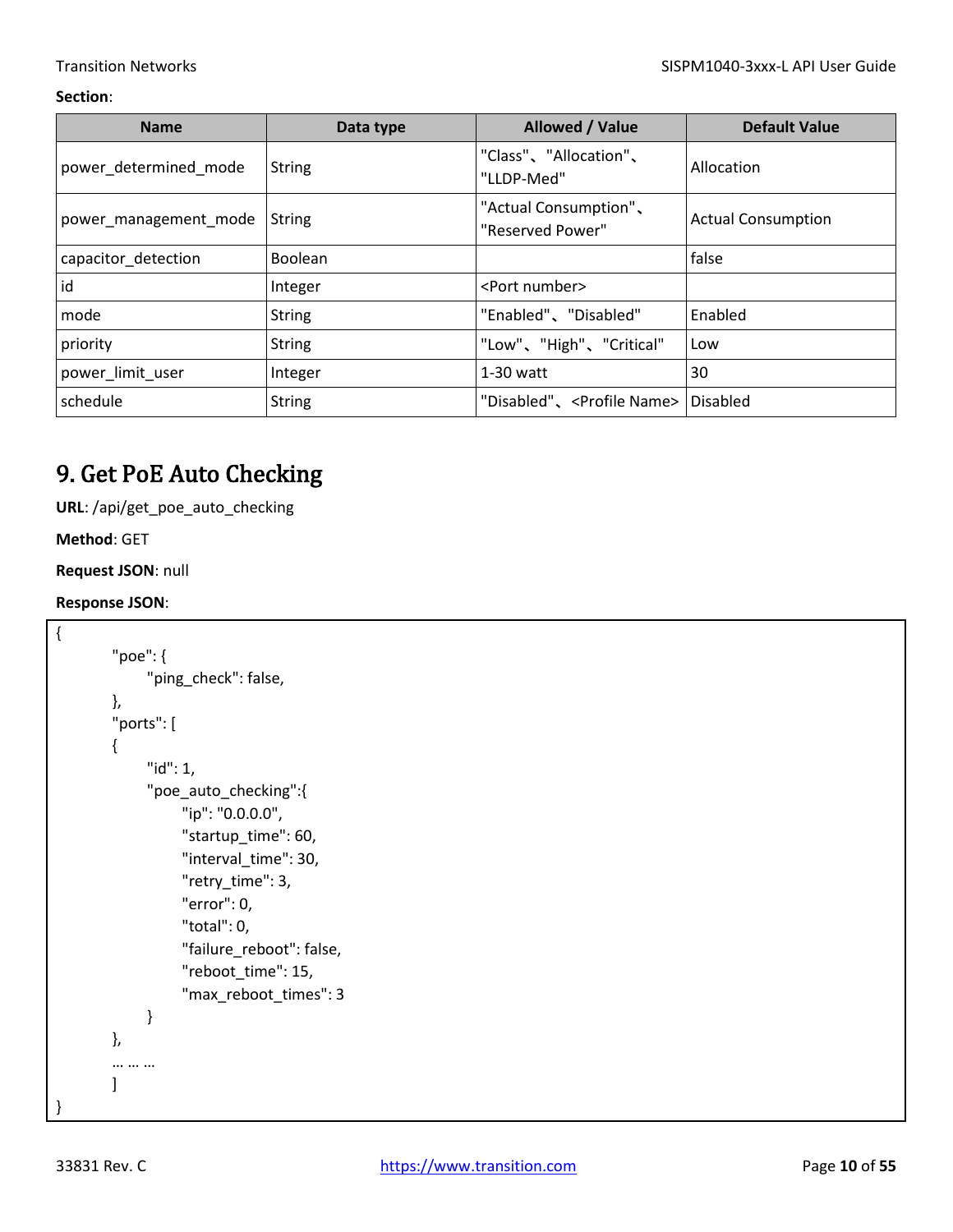| <b>Name</b> | Data type |
|-------------|-----------|
| error       | Integer   |
| total       | Integer   |

### <span id="page-10-0"></span>10. Set PoE Auto Checking

**URL**: /api/set\_poe\_auto\_checking

**Method**: POST

**Request JSON**:

```
{
        "poe": {
               "ping_check": false,
        },
        "ports": [
        {
               "id": 1,
               "poe_auto_checking":{
                    "ip": "0.0.0.0",
                   "startup_time": 60,
                    "interval_time": 30,
                    "retry_time": 3,
                    "failure_reboot": false,
                    "reboot_time": 15,
                    "max_reboot_times": 3
              }
        },
        … … …
        ]
}
```

```
{
      "poe": {
           "ping_check": false,
},
"ports": [
{
      "id": 1,
      "poe_auto_checking":{
           "ip": "0.0.0.0",
          "startup_time": 60,
           "interval_time": 30,
           "retry_time": 3,
```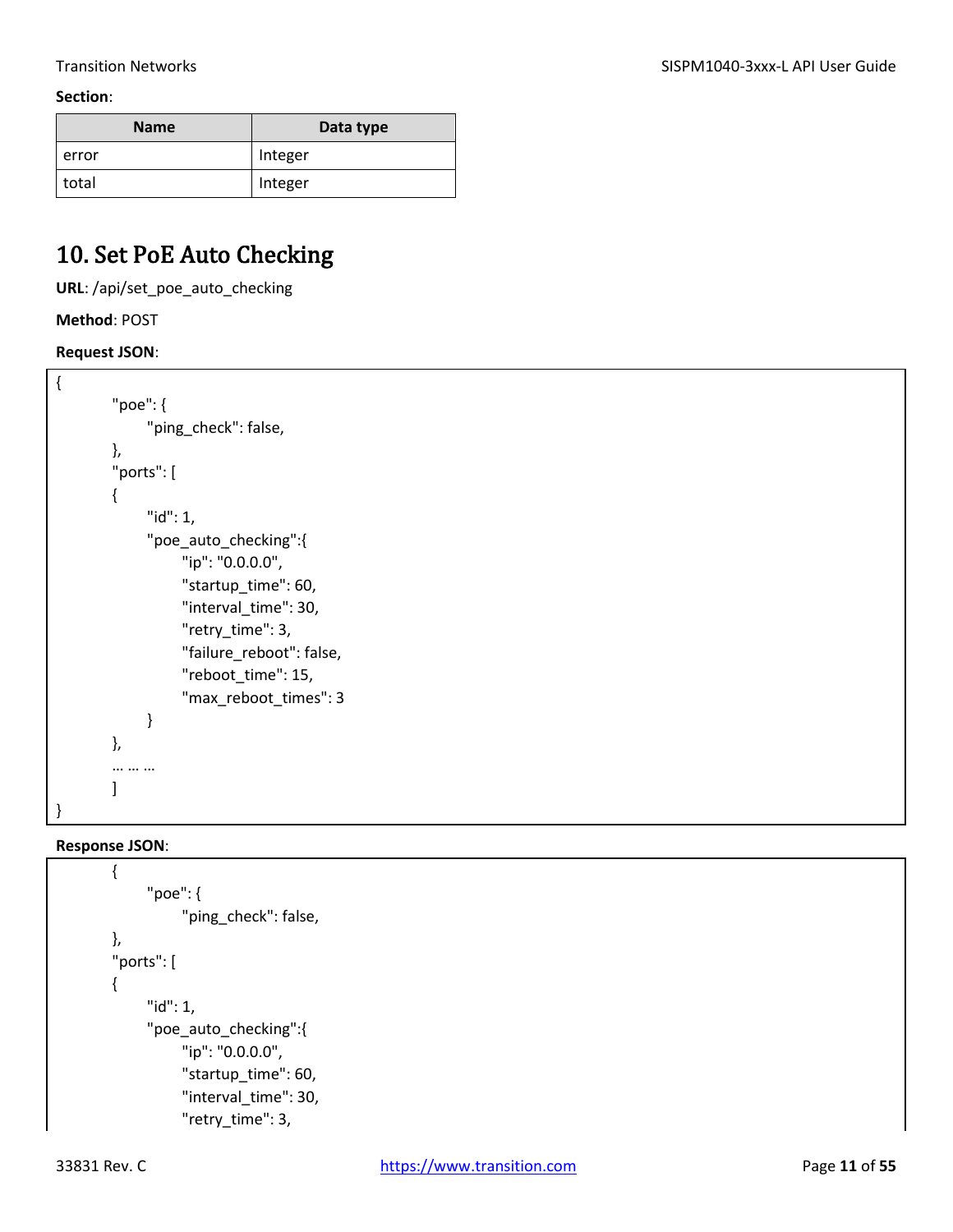```
 "error": 0,
                   "total": 0,
                   "failure_reboot": false,
                   "reboot_time": 15,
                   "max_reboot_times": 3
             }
        },
        … … …
        ]
}
```

| <b>Name</b>      | Data type      | Allowed / Value          | <b>Default Value</b> |
|------------------|----------------|--------------------------|----------------------|
| ping_check       | <b>Boolean</b> |                          | false                |
| id               | Integer        | <port number=""></port>  |                      |
| ip               | <b>String</b>  | " <ip4 address=""></ip4> |                      |
| startup_time     | Integer        | 30-600                   | 60                   |
| interval_time    | Integer        | 10-120                   | 30                   |
| retry_time       | Integer        | $1 - 5$                  | 3                    |
| failure_reboot   | <b>Boolean</b> |                          | false                |
| reboot_time      | Integer        | $3-120$                  | 15                   |
| max_reboot_times | Integer        | $0 - 10$                 | 3                    |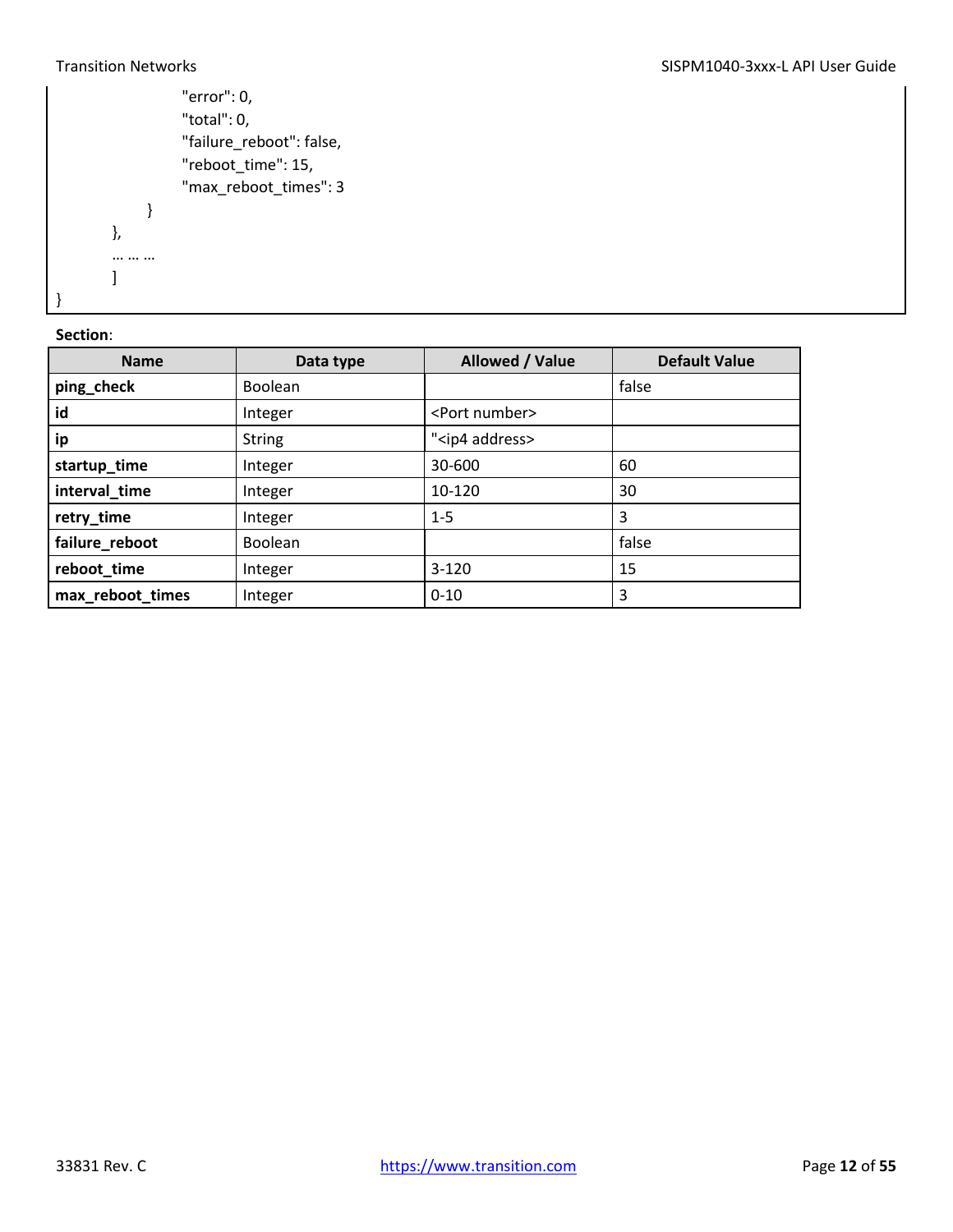### <span id="page-12-0"></span>11. Get Port Statistics

**URL**: /api/get\_port\_statistics

**Method**: GET

**Request JSON**: null

```
{
        "ports": [
              {
                   "id": 1,
                   "statistics": {
                       "rx_packets": {
                            "all": 93536,
                            "octets": 11676072,
                            "unicast": 44332,
                            "multicast": 37536,
                            "broadcast": 11672,
                            "pause": 26816,
                            "64 bytes": 55171,
                            "65-127 bytes": 6235,
                            "128-255 bytes": 5317,
                            "256-511 bytes": 5841,
                            "512-1023 bytes": 3493,
                            "1024-1526 bytes": 1,
                            "1527-max bytes": 0,
                            "Q0":0,
                            "Q1":0,
                            "Q2":0,
                            "Q3":0,
                            "Q4":0,
                            "Q5":0, 
                            "Q6":0,
                            "Q7":0,
                            "drop": 26816,
                            "crc_alignment": 0,
                            "oversize": 0,
                            "undersize": 0,
                            "fragments": 0,
                            "jabber": 0,
                             "filtered": 0
                       },
                        "tx_packets": {
                             "all": 130311,
                             "octets": 14036132,
                             "unicast": 9516,
```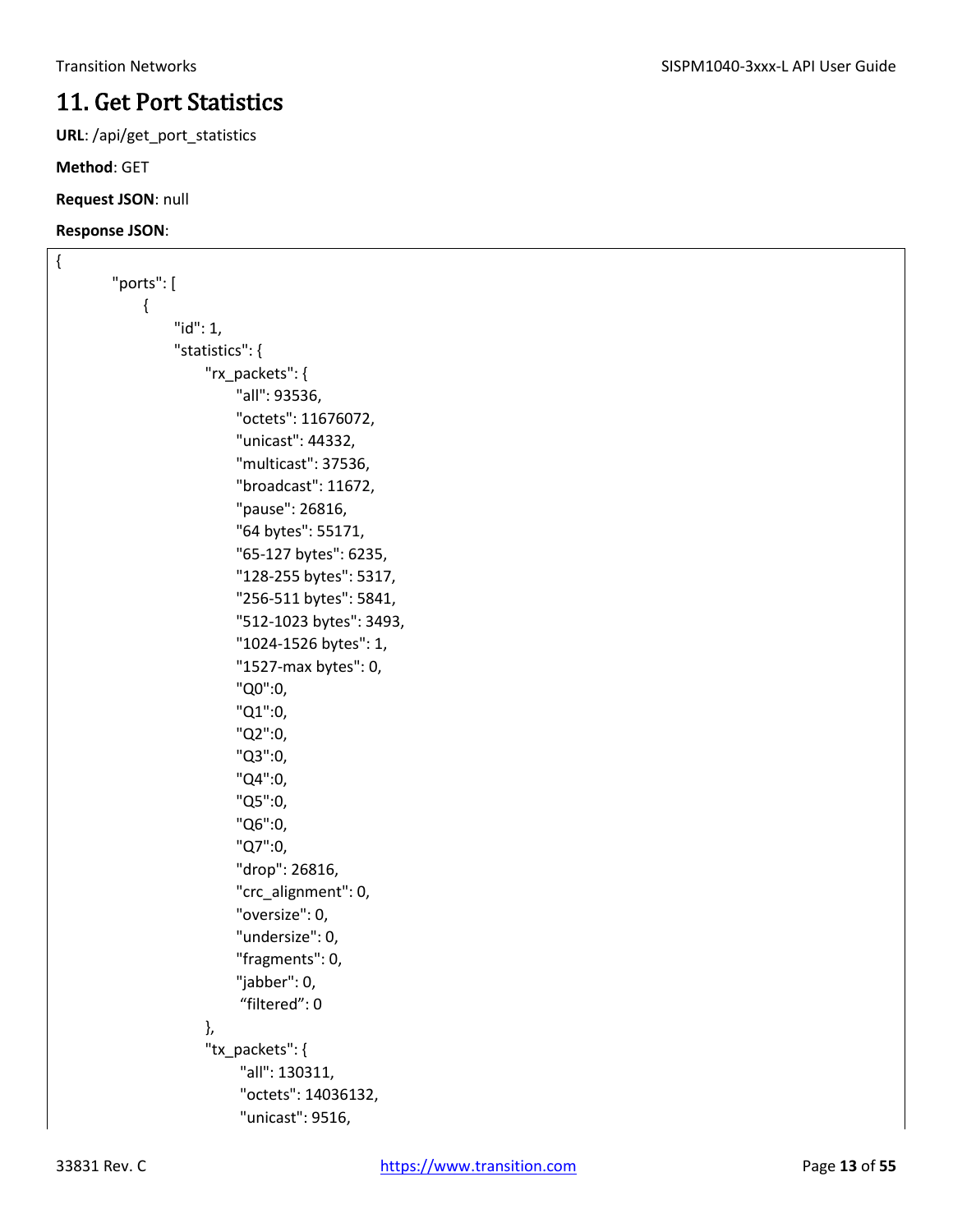"multicast": 1123, "broadcast": 119672, "pause": 0, "64 bytes": 77115, "65-127 bytes": 9511, "128-255 bytes": 336, "256-511 bytes": 302, "512-1023 bytes": 1251, "1024-1526 bytes": 2668, "1527-max bytes": 0, "Q0":0, "Q1":0, "Q2":0, "Q3":0, "Q4":0, "Q5":0, "Q6":0, "Q7":0, "drop": 0, "late\_excessive\_collision": 0 } } }, … … ]

}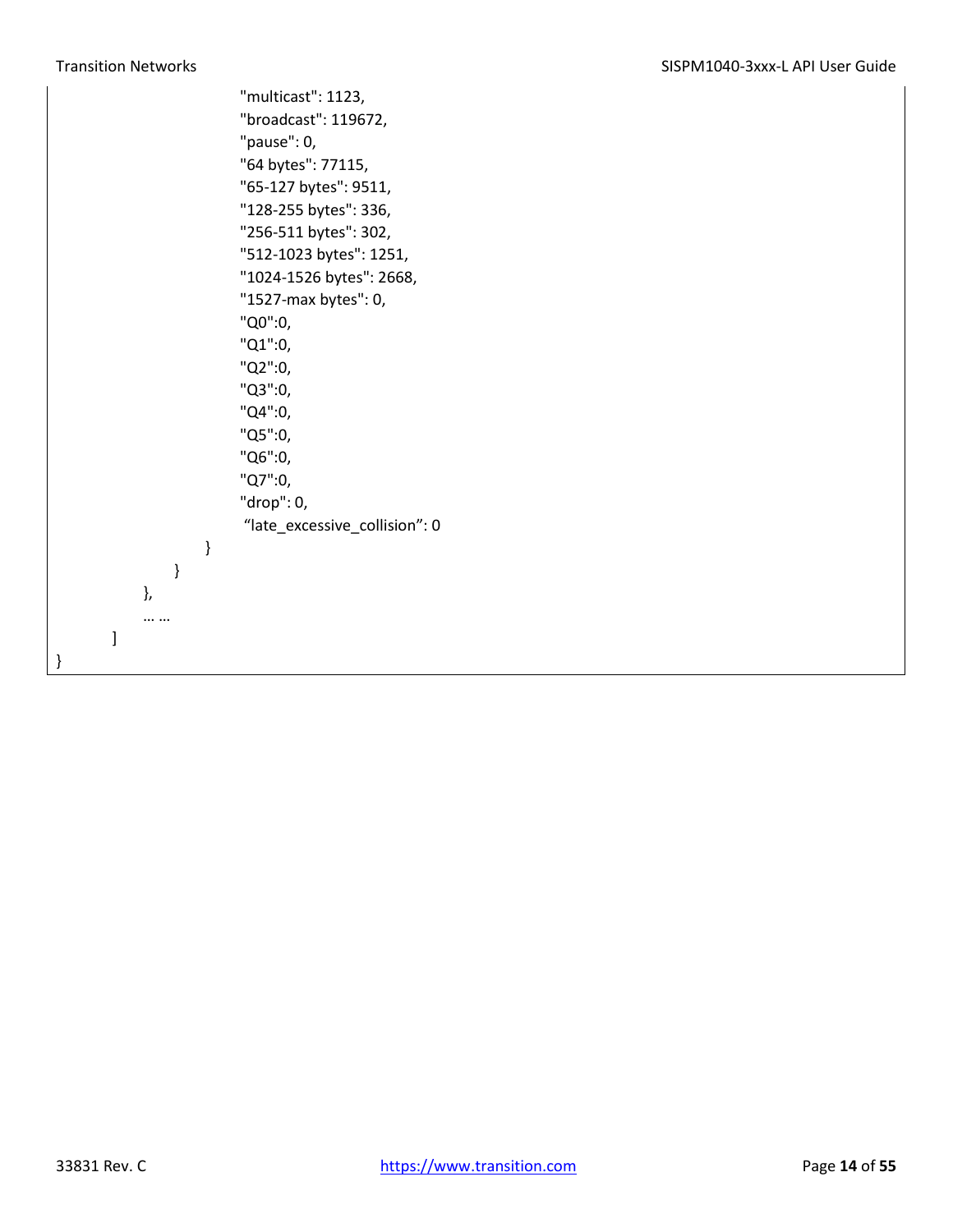### <span id="page-14-0"></span>12. Get Port Config

**URL**: /api/get\_port\_config

#### **Method**: GET

**Request** JSON: null

```
{
        "ports": [
              {
                   "id": 1,
                   "link": "1Gfdx",
                   "media": "copper",
                   "speed_mode": "Auto",
                   "flow_control": false,
                   "jumbo_frames": 9600,
                   "description": ""
              },
        … …
        ]
}
```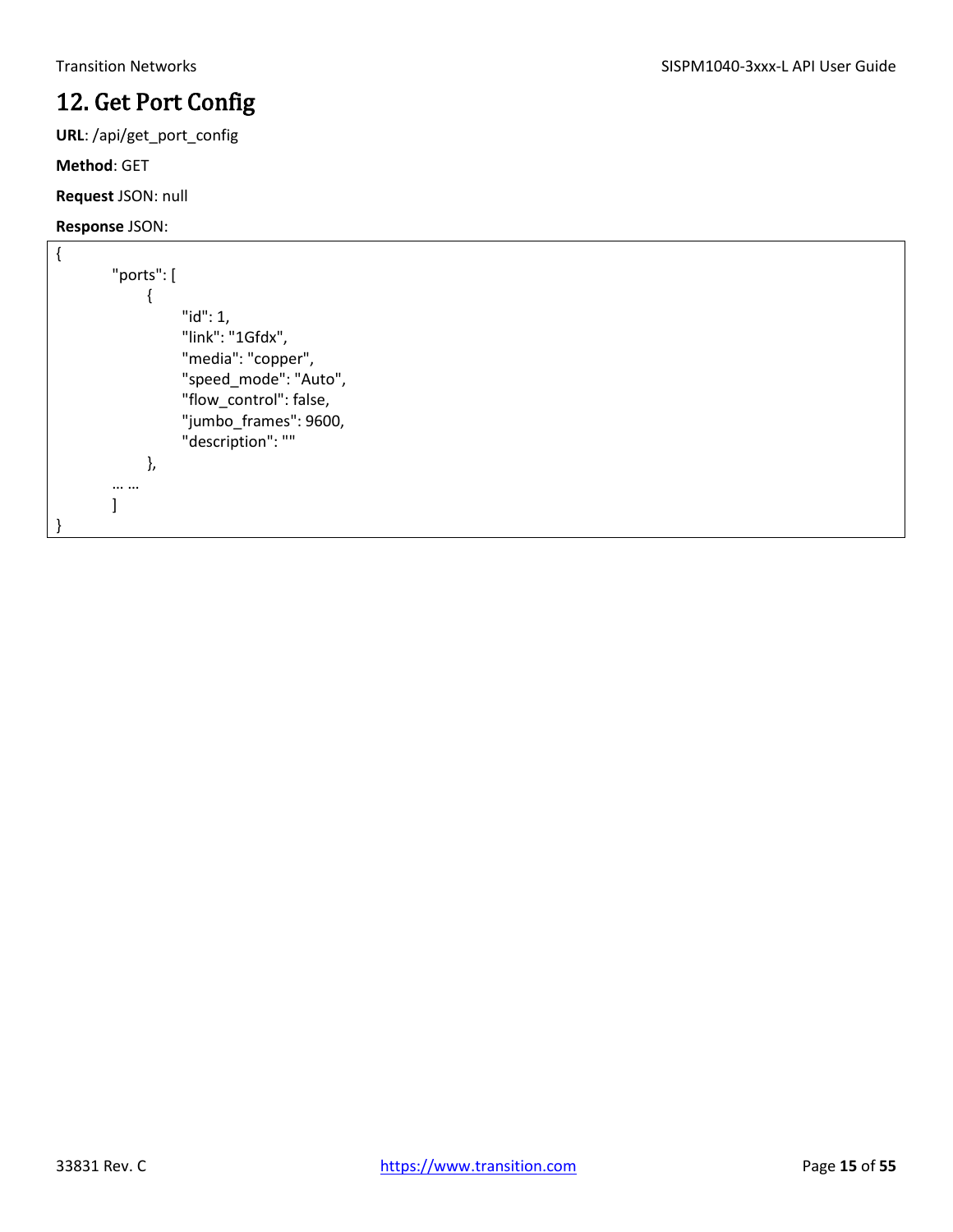### <span id="page-15-0"></span>13. Set Port Config

**URL**: /api/set\_port\_config

#### **Method**: POST

#### **Request JSON**:

```
{
        "ports": [
              {
                    "id": 1,
                    "speed_mode": "Auto",
                    "flow_control": false,
                    "jumbo_frames": 9600,
                    "description": "test description"
              },
              … …
        ]
}
```
#### **Response JSON**:

```
{
        "ports": [
               {
                     "id": 1,
                    "link": "down",
                    "media": "copper",
                    "speed_mode": "Auto",
                    "flow_control": false,
                    "jumbo_frames": 9600,
                    "description": "test description"
               },
        … …
        \mathbf{I}}
```

| <b>Name</b> | Data type     | Allowed / Value         | <b>Default Value</b> |
|-------------|---------------|-------------------------|----------------------|
| id          | Integer       | <port number=""></port> |                      |
|             |               | "Disabled"              |                      |
|             |               | "Auto"                  |                      |
|             |               | "10Mbps HDX"            |                      |
| speed_mode  | <b>String</b> | "10Mbps FDX"            | Auto                 |
|             |               | "100Mbps HDX"           |                      |
|             |               | "100Mbps FDX"           |                      |
|             |               | "1Gbps FDX"             |                      |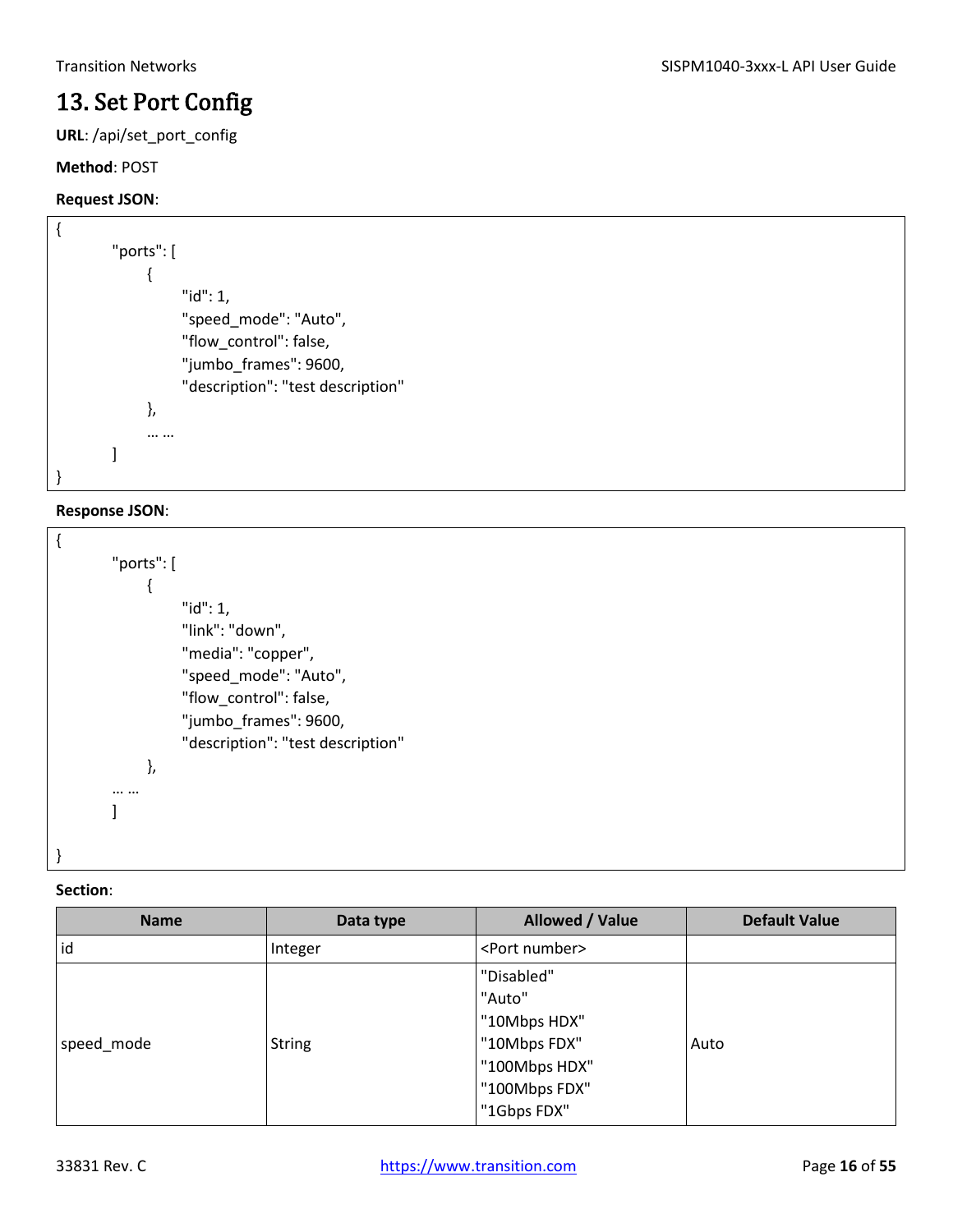|              |                | "10Gbps FDX"      |              |
|--------------|----------------|-------------------|--------------|
| flow control | <b>Boolean</b> |                   | <b>false</b> |
| jumbo frames | Integer        | 1518-10240        | 10240        |
| description  | <b>String</b>  | 0-63 alphanumeric |              |

**Note**: For Group-1 of SISPM1040-3166-L (Ports-17,18,19,20), SISPM1040-3248-L (Ports 25, 26, 27, 28) the Speed mode is set as shown below:

Disabled Auto 100Mbps FDX 1Gbps FDX

For Group-2 of SISPM1040-3166-L (Ports-21 and 22), SISPM1040-3248-L (Ports 29,30,31,32) the Speed mode is set as shown below:

Disabled Auto 1Gbps FDX 10Gbps FDX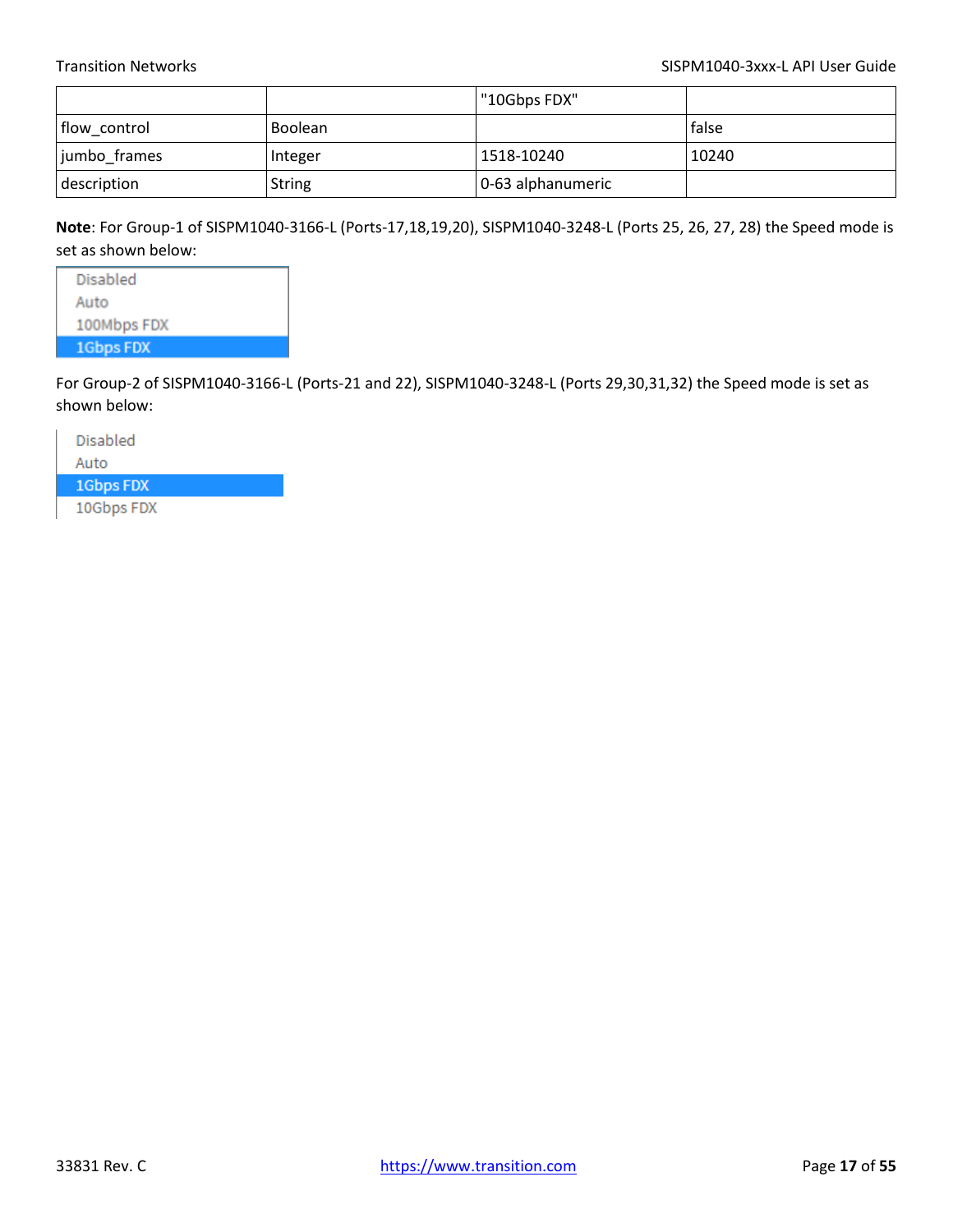### <span id="page-17-0"></span>14. Firmware Upgrade

**URL**: /api/firmware\_upgrade

#### **Method**: POST

#### Request **JSON**:

```
{
        "system": {
              "firmware": {
                  "upgrade_url":" http://192.168.1.77/test.dat"
              }
        }
}
```
#### **Response JSON**: null

#### **Section**:

| <b>Name</b> | Data type     | Allowed / Value | <b>Default Value</b> |
|-------------|---------------|-----------------|----------------------|
| upgrade_url | <b>String</b> | <url></url>     |                      |

### <span id="page-17-1"></span>15. Get Firmware Upgrade Status

**URL**: /api/get\_firmware\_upgrade\_status

**Method**: GET

**Request JSON**: null

```
{
        "system": {
              "firmware": {
                   "upgrade_status": "idle"
              }
        }
}
```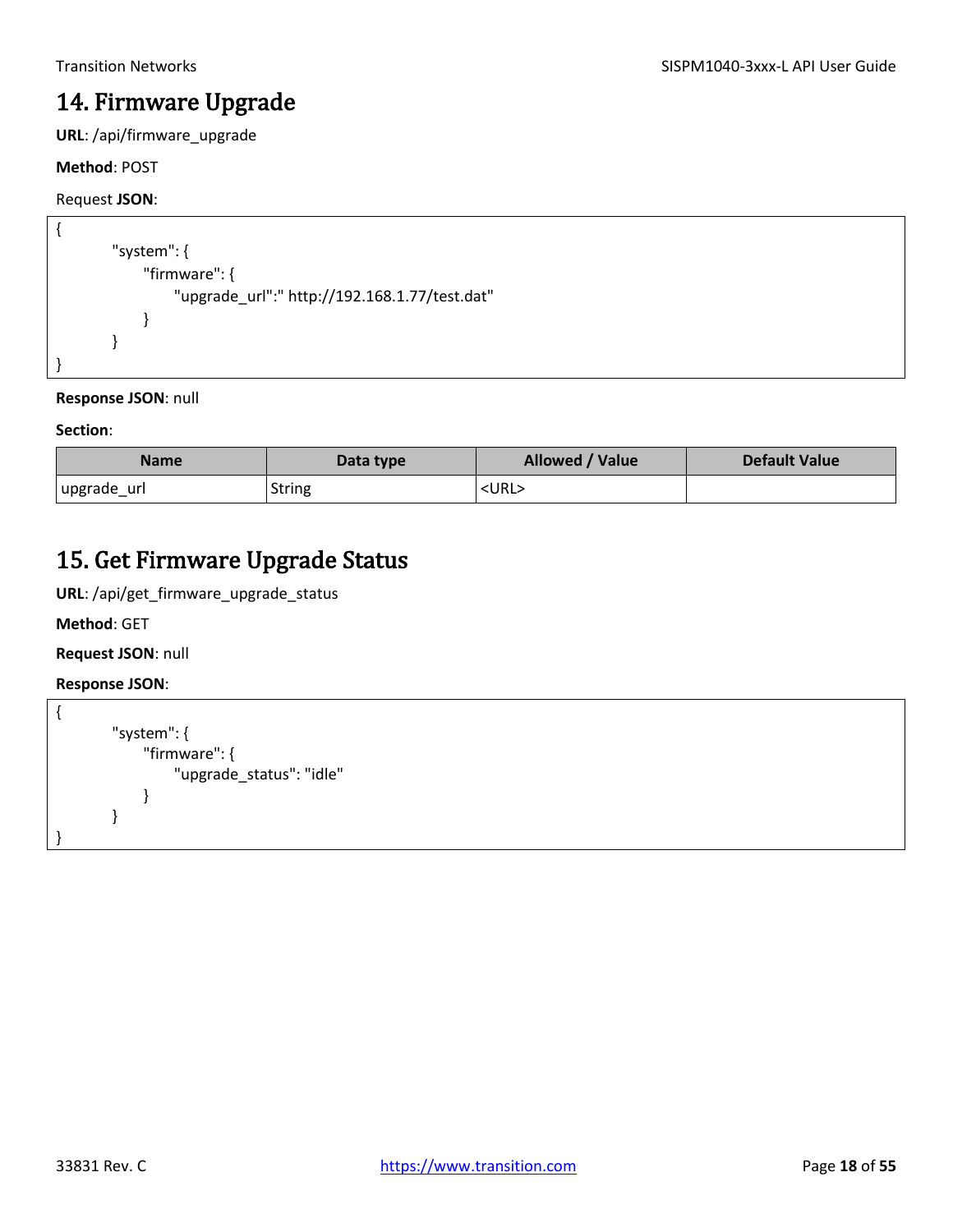## <span id="page-18-0"></span>16. Get Account Configuration

**URL**: /api/get\_account\_config

**Method**: GET

**Request JSON**: null

```
{
         "account": [{
               "username" : "admin",
               "privilege_level" : 15
         },
         … …
         \mathbf{I}}
```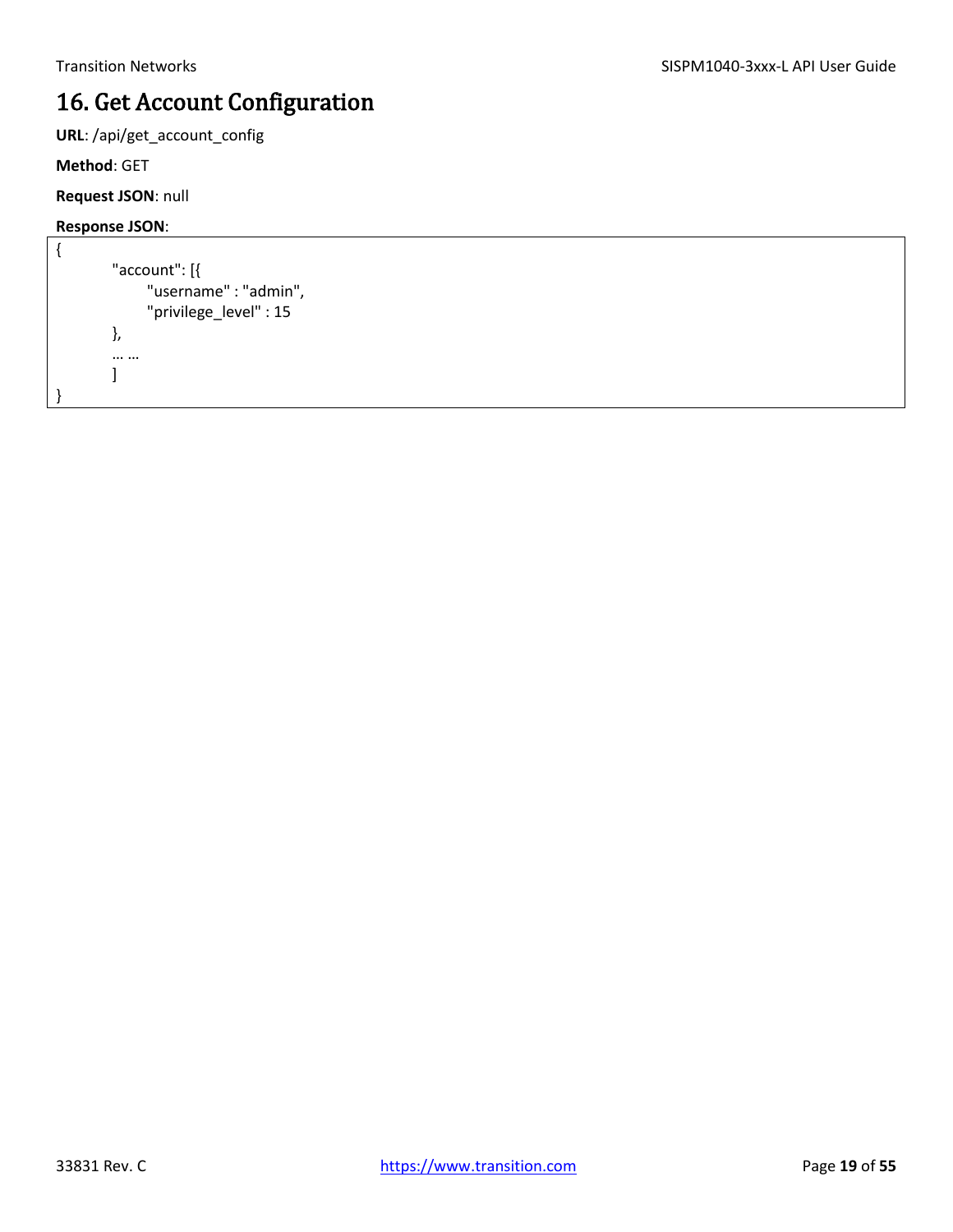## <span id="page-19-0"></span>17. Set Account Configuration

**URL**: /api/set\_account\_config

#### **Method**: POST

#### **Request JSON**:

```
{
        "account": {
              "status" : "NEW",
             "username" : "superuser",
             "password" : "superuser",
             "privilege_level" : 15
        }
```
#### **Response JSON**:

}

```
{
        "account": [{
              "username" : "superuser",
              "privilege_level" : 15
              },
        … …
        ]
}
```
#### **Section**:

| <b>Name</b>      | Data type     | Allowed / Value    | <b>Default Value</b> |
|------------------|---------------|--------------------|----------------------|
| status           | <b>String</b> | "EDIT"、"NEW"、"DEL" |                      |
| <b>Lusername</b> | <b>String</b> | 1-31 alphanumeric  |                      |
| password         | <b>String</b> | 0-31 alphanumeric  |                      |
| privilege_level  | Integer       | $10 - 15$          | U                    |

**Note**: Only modify one at a time.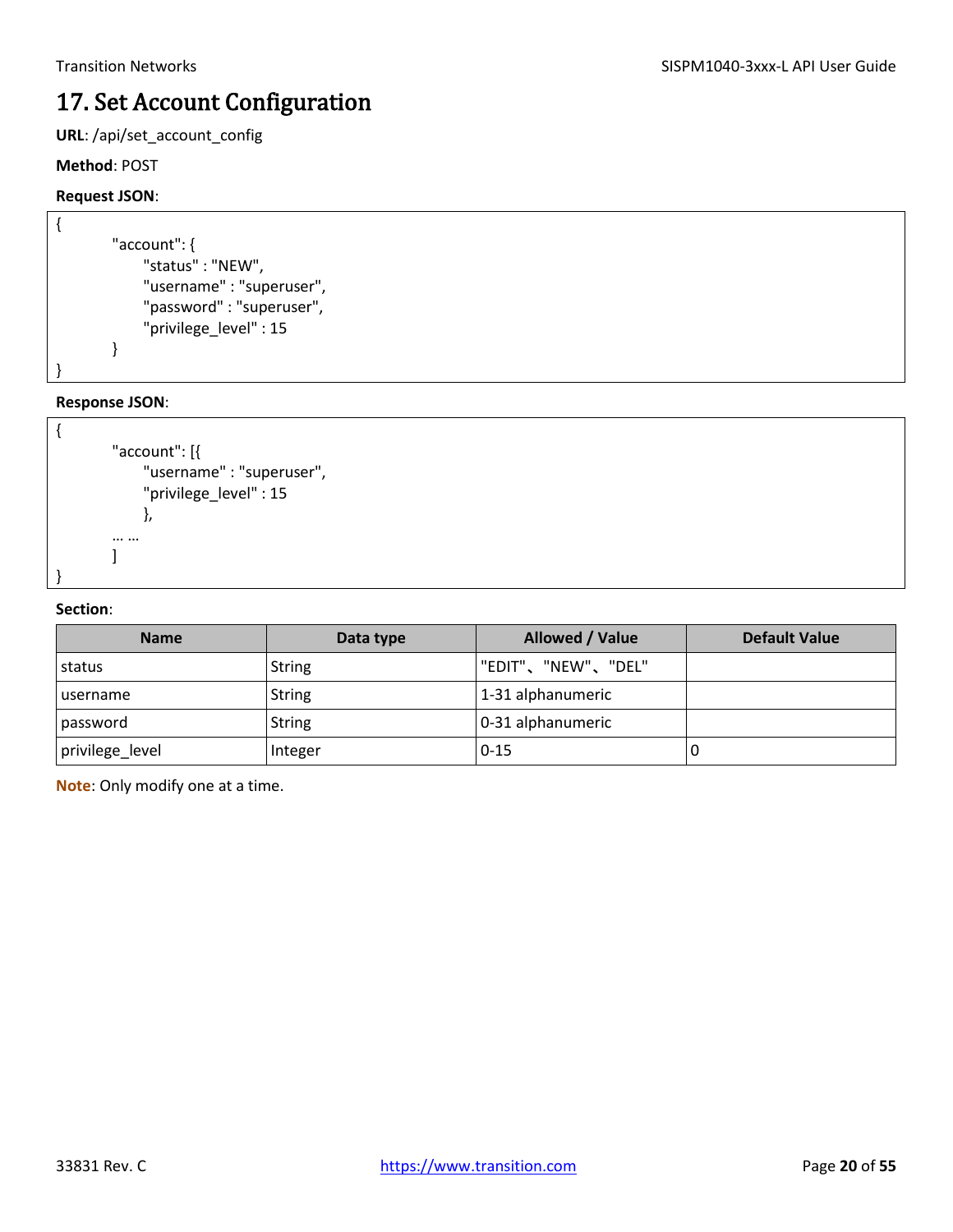### <span id="page-20-0"></span>18. Get MAC Table Information

**URL**: /api/get\_dynamic\_mac\_table

**Method**: GET

**Request** JSON: null

#### **Response JSON**:

```
{
         "mac_table": [{
               "type": "Dynamic",
               "mac": "00-11-22-33-44-55",
               "vid": 1,
               "port": 9
        },
         … …
        \mathbf{I}}
```
### <span id="page-20-1"></span>19. Save Configuration

**URL**: /api/save\_configuration

**Method**: GET

**Request JSON**: null

```
{
        "response ": {
              "status":"success",
              "message":"startup-config saved successfully."
        }
}
```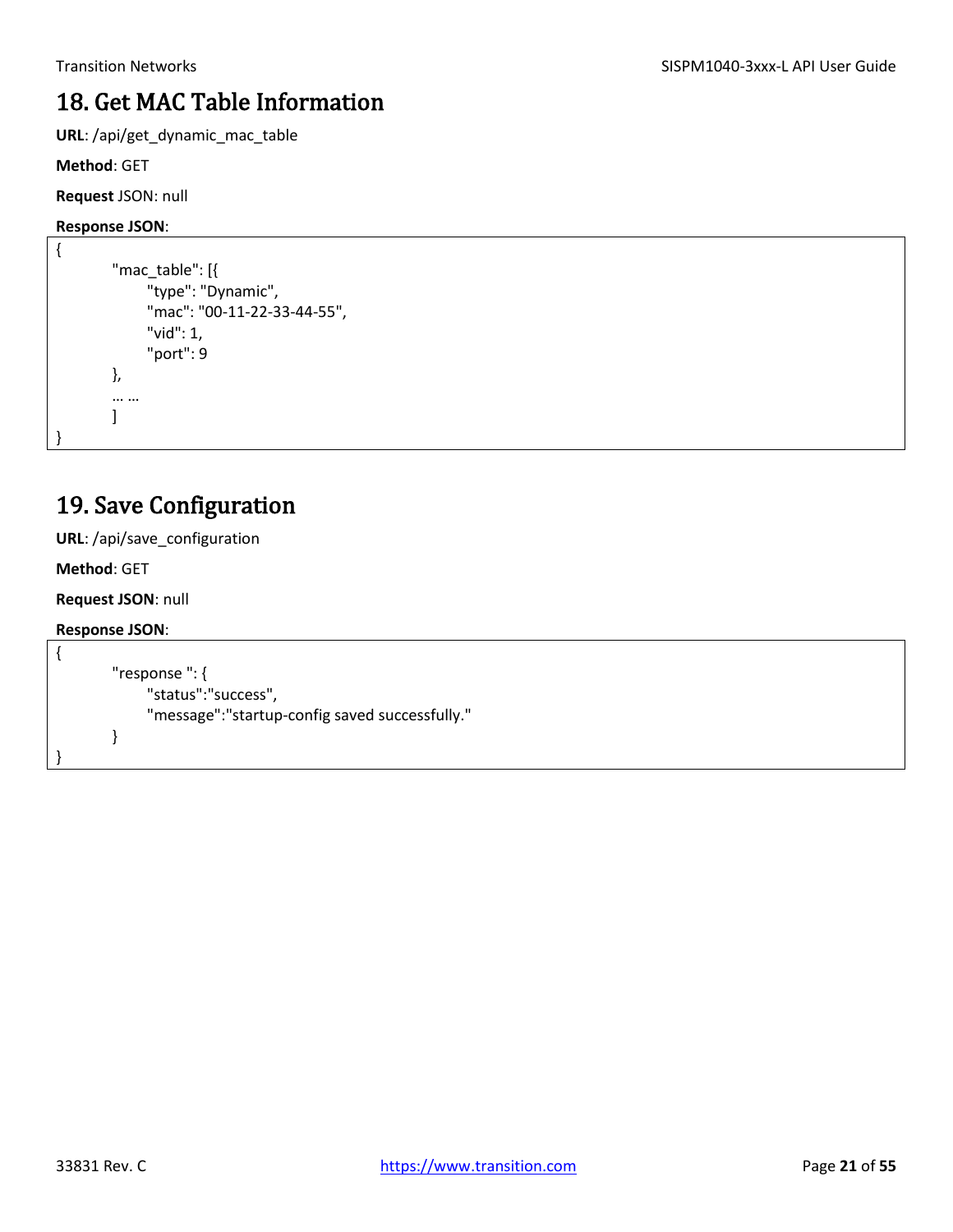### <span id="page-21-0"></span>20. Get System Time

**URL**: /api/get\_system\_time

**Method**: GET

#### **Request JSON**: null

```
{
        "system": {
              "time": {
                  "clock_source":"Local Setting",
                  "system_date":"2017-01-01 01:01:30",
                  "time_zone":"5400",
                  "acronym":"",
                  "daylight":{
                       "mode": "disable",
                       "offset":60,
                       "start_time": {
                           "year": 0,
                           "month": "Jan",
                           "week": 1,
                           "day": "Mon",
                           "date": 1, 
                           "hour": 1,
                           "minute": 0
                       },
                       "end_time": {
                           "year": 0,
                           "month": "Jan",
                           "week": 1,
                           "day": "Mon",
                           "date": 1,
                           "hour": 1,
                           "minute": 0
         }
                  }
             }
        }
}
```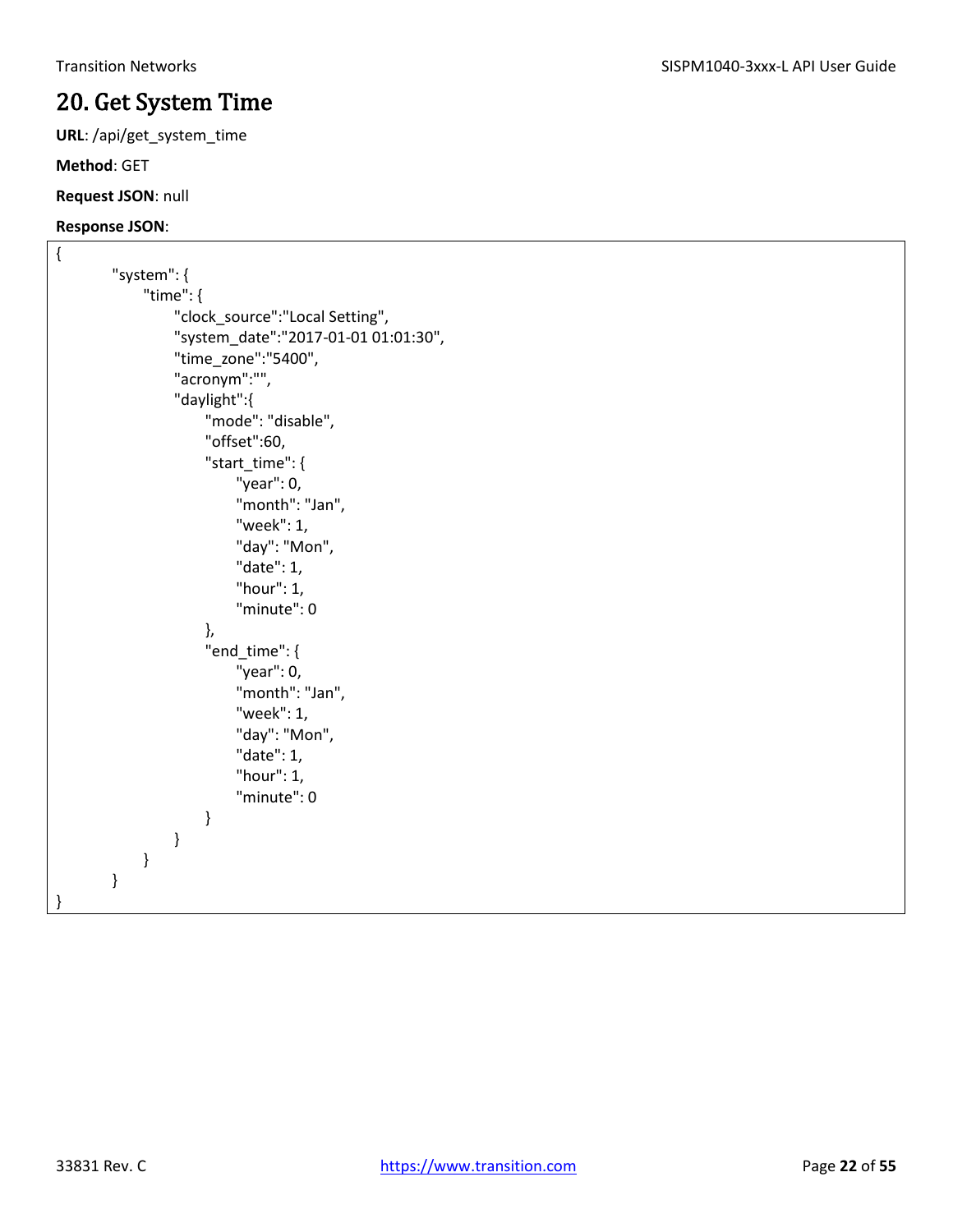### <span id="page-22-0"></span>21. Set System Time

**URL**: /api/set\_system\_time

#### **Method**: POST

#### **Request JSON**:

```
{
        "system": {
              "time": {
                  "clock_source":"Local Setting",
                   "system_date":"2017-01-01 01:01:30",
                   "time_zone":"5400",
                   "acronym":"",
                   "daylight":{
                       "mode": "disable",
                       "offset":60,
                       "start_time": {
                            "year": 0,
                            "month": "Jan",
                            "week": 1,
                            "day": "Mon",
                            "date": 1, 
                            "hour": 1,
                            "minute": 0
                       },
                       "end_time": {
                            "year": 0,
                            "month": "Jan",
                            "week": 1,
                            "day": "Mon",
                            "date": 1,
                            "hour": 1,
                            "minute": 0
         }
                  }
              }
        }
}
```

```
{
        "system": {
              "time": {
                  "clock_source":"Local Setting",
                  "system_date":"2017-01-01 01:01:30",
                  "time_zone":"5400",
                  "acronym":"",
                  "daylight":{
                       "mode": "disable",
                       "offset":60,
```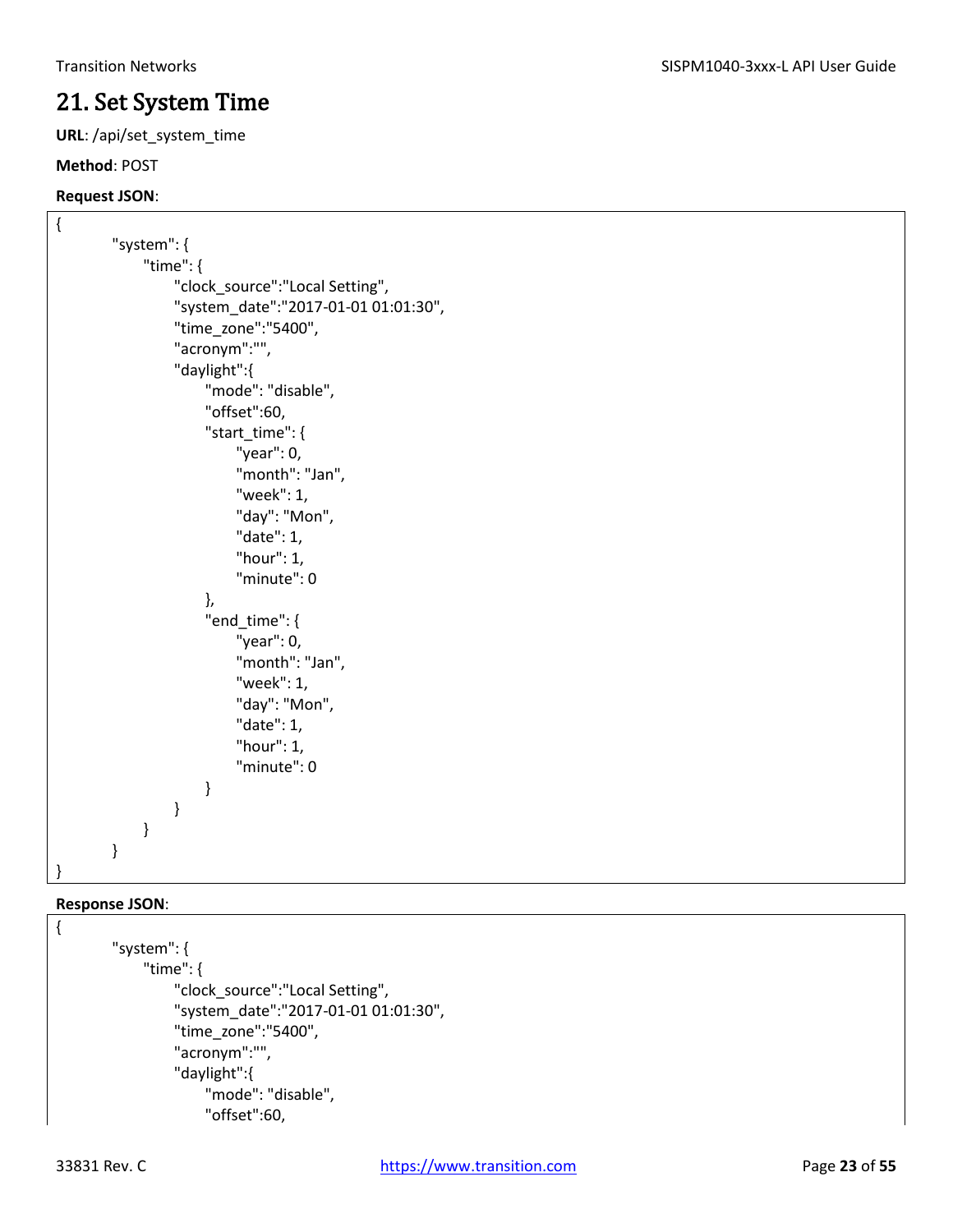|   |   |   | "start_time": { |
|---|---|---|-----------------|
|   |   |   | "year": 0,      |
|   |   |   | "month": "Jan", |
|   |   |   | "week": 1,      |
|   |   |   | "day": "Mon",   |
|   |   |   | "date": 1,      |
|   |   |   | "hour": 1,      |
|   |   |   | "minute": 0     |
|   |   |   | },              |
|   |   |   | "end_time": {   |
|   |   |   |                 |
|   |   |   | "year": 0,      |
|   |   |   | "month": "Jan", |
|   |   |   | "week": 1,      |
|   |   |   | "day": "Mon",   |
|   |   |   | "date": 1,      |
|   |   |   | "hour": 1,      |
|   |   |   | "minute": 0     |
|   |   |   | }               |
|   |   | ł |                 |
|   | ł |   |                 |
| } |   |   |                 |
|   |   |   |                 |
|   |   |   |                 |

| <b>Name</b>  | Data type     | Allowed / Value                                                                            | <b>Default Value</b> |
|--------------|---------------|--------------------------------------------------------------------------------------------|----------------------|
| clock_source | <b>String</b> | "Use Local Setting", "Use NTP Server"                                                      | Use Local Setting    |
| system_date  | <b>String</b> | "[Year]-[Month]-[Day]<br>[Hour]:[Minute]:[Second]"                                         |                      |
| time_zone    | <b>String</b> | See "Time Zone Mapping Table" below                                                        |                      |
| acronym      | <b>String</b> | 0-16 alphanumeric                                                                          |                      |
| mode         | <b>String</b> | "disable"、"recurring"、"non-recurring"                                                      | disable              |
| offset       | Integer       | 1-720 Min                                                                                  | 60                   |
| year         | Integer       | 2000-2097                                                                                  | 2001                 |
| month        | <b>String</b> | "Jan"、"Feb"、"Mar" "Apr"、"May"<br>$\sqrt{$ "Jun"<br>"Jul"、"Aug"、"Sep" "Oct"、"Nov"、<br>"Dec" | Jan                  |
| week         | Integer       | $1 - 5$                                                                                    | $\mathbf{1}$         |
| day          | <b>String</b> | "Mon"、"Tue"、"Wed" "Thu"、"Fri"、<br>"Sat"、"Sun"                                              | Mon                  |
| date         | Integer       | $1 - 31$                                                                                   | $\mathbf{1}$         |
| hour         | Integer       | $0 - 23$                                                                                   | $\mathbf{0}$         |
| minute       | Integer       | $0 - 59$                                                                                   | $\mathbf 0$          |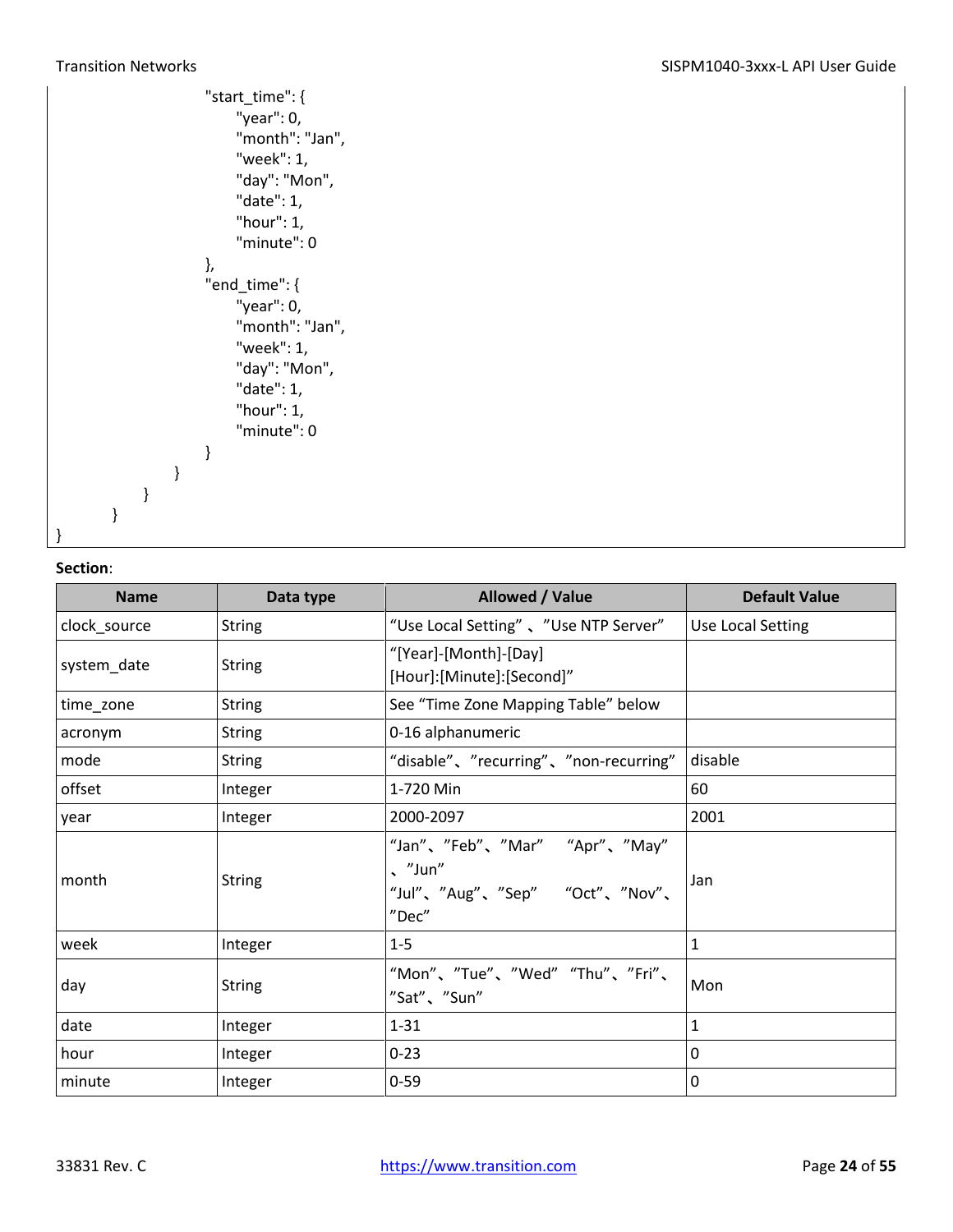### **Time Zone Mapping Table**:

| Value   | <b>Note</b> |
|---------|-------------|
| -7200   | (GMT-12:00) |
| -6600   | (GMT-11:00) |
| $-6000$ | (GMT-10:00) |
| $-5400$ | (GMT-09:00) |
| -4800   | (GMT-08:00) |
| $-4200$ | (GMT-07:00) |
| $-3600$ | (GMT-06:00) |
| $-3000$ | (GMT-05:00) |
| $-2700$ | (GMT-04:30) |
| $-2400$ | (GMT-04:00) |
| $-2100$ | (GMT-03:30) |
| $-1800$ | (GMT-03:00) |
| $-1200$ | (GMT-02:00) |
| $-600$  | (GMT-01:00) |
| 0       | (GMT+00:00) |
| 600     | (GMT+01:00) |
| 1200    | (GMT+02:00) |
| 1800    | (GMT+03:00) |
| 2100    | (GMT+03:30) |
| 2400    | (GMT+04:00) |
| 2700    | (GMT+04:30) |
| 3000    | (GMT+05:00) |
| 3300    | (GMT+05:30) |
| 3450    | (GMT+05:45) |
| 3600    | (GMT+06:00) |
| 3900    | (GMT+06:30) |
| 4200    | (GMT+07:00) |
| 4800    | (GMT+08:00) |
| 5400    | (GMT+09:00) |
| 5700    | (GMT+09:30) |
| 6000    | (GMT+10:00) |
| 6600    | (GMT+11:00) |
| 7200    | (GMT+12:00) |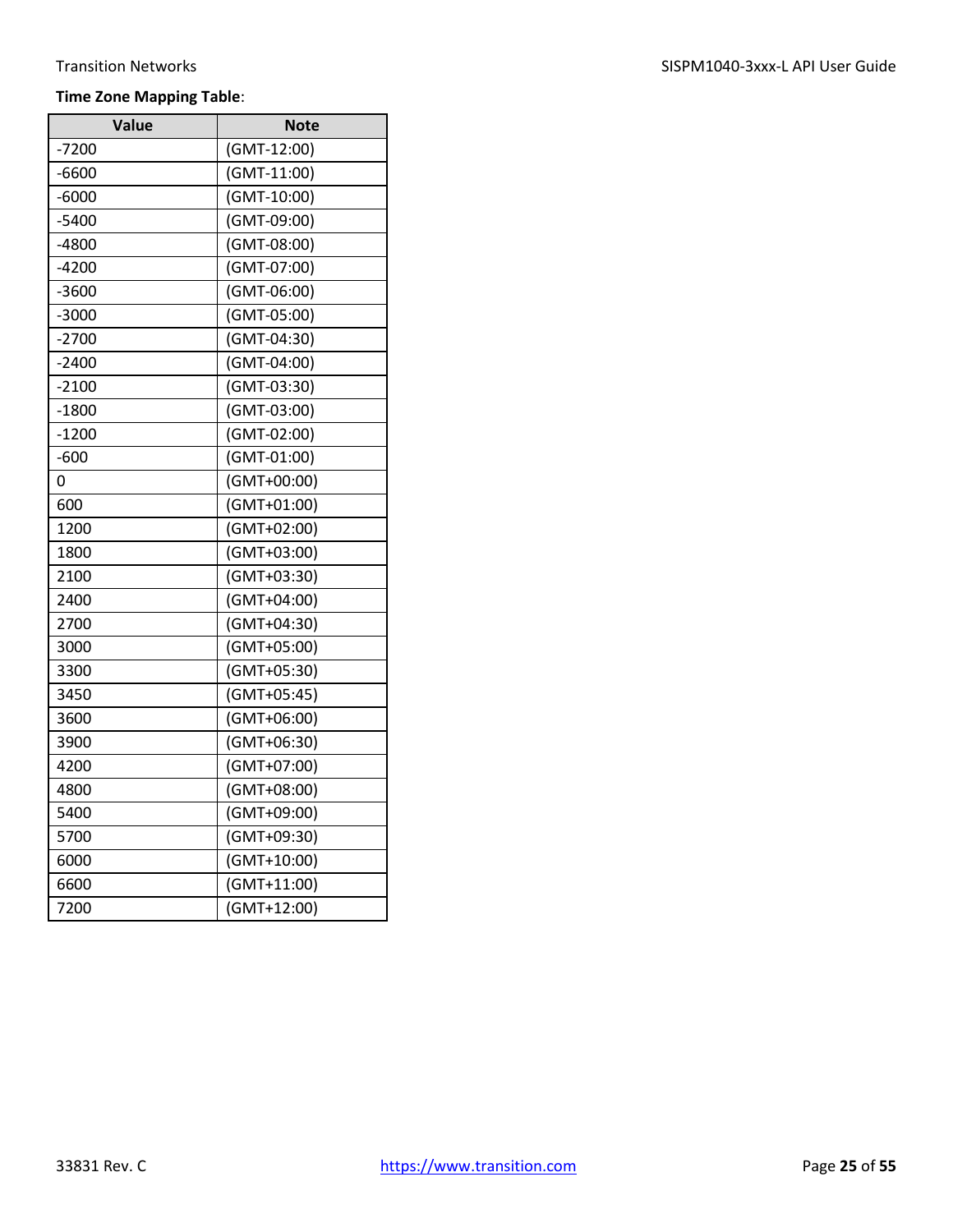### <span id="page-25-0"></span>22. Get NTP Server

**URL**: /api/get\_ntp\_server

**Method**: GET

**Request JSON**: null

```
{
        "system": {
              "ntp": {
                   "automatic": true,
                   "interval": 60,
                   "server1": "ntp.transition.com",
                   "server2": "ntp.transition1.com",
                   "server3": "",
                   "server4": "",
                   "server5": ""
              }
        }
}
```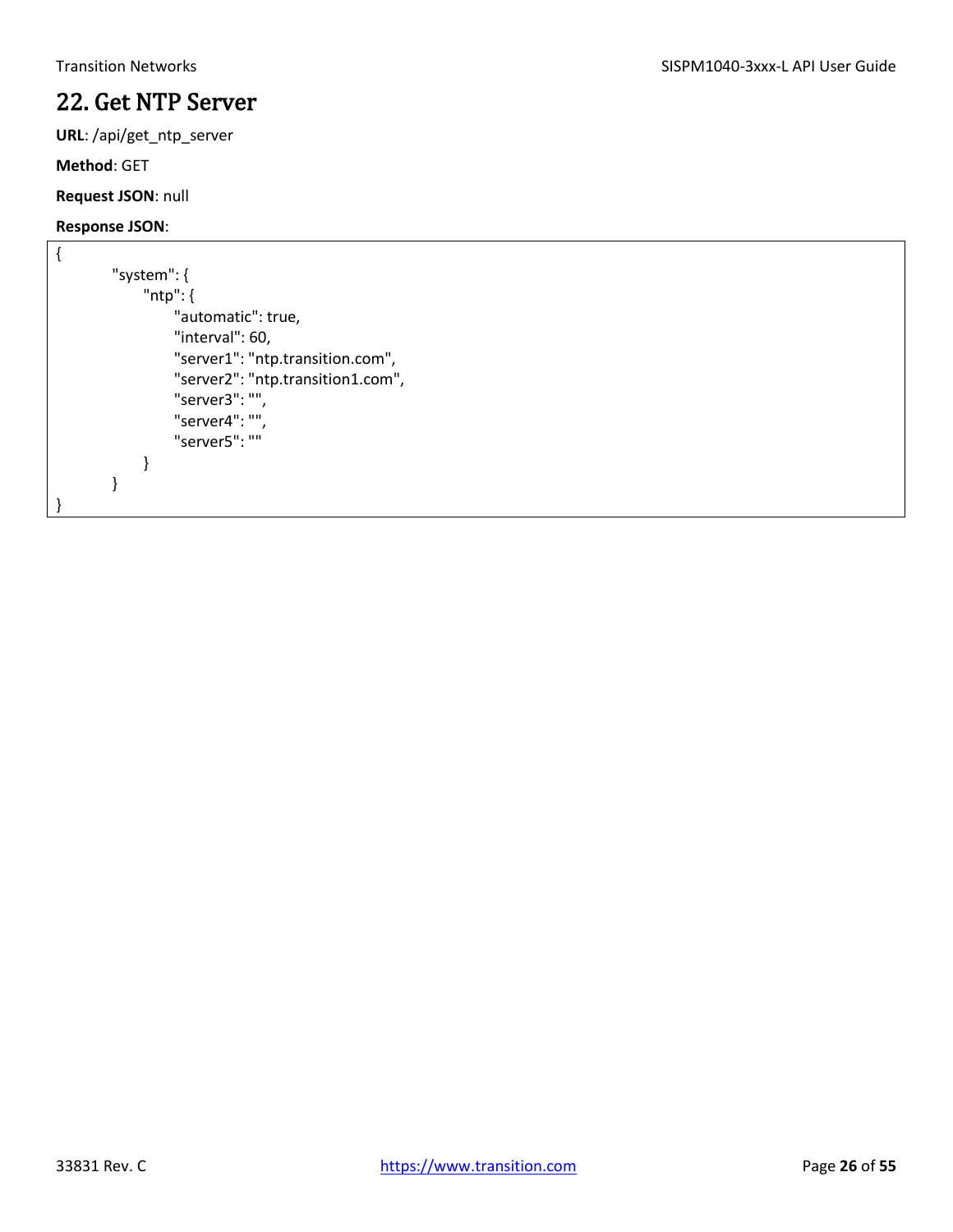### <span id="page-26-0"></span>23. Set NTP Server

**URL**: /api/set\_ntp\_server

#### **Method**: POST

#### **Request JSON**:

{

}

```
"system": {
      "ntp": {
          "automatic": true,
          "interval": 60,
          "server1": "ntp.transition.com",
          "server2": "ntp.transition1.com",
          "server3": "",
          "server4": "",
          "server5": ""
     }
}
```
#### **Response JSON**:

```
{
         "system": {
              "ntp": {
                   "automatic": true,
                   "interval": 60,
                   "server1": "ntp.transition.com",
                   "server2": "ntp.transition1.com",
                   "server3": "",
                   "server4": "",
                   "server5": ""
              }
        }
```
#### **Section**:

}

| <b>Name</b>         | Data type      | <b>Allowed / Value</b>                            | <b>Default Value</b> |
|---------------------|----------------|---------------------------------------------------|----------------------|
| automatic           | <b>Boolean</b> |                                                   | False                |
| interval            | Integer        | 5、10、15、30、60、120 min                             | 60                   |
| server1             | <b>String</b>  | Provide the IPv4 or IPv6 address of a NTP server. |                      |
| server <sub>2</sub> | <b>String</b>  | Provide the IPv4 or IPv6 address of a NTP server. |                      |
| server3             | <b>String</b>  | Provide the IPv4 or IPv6 address of a NTP server. |                      |
| server4             | <b>String</b>  | Provide the IPv4 or IPv6 address of a NTP server. |                      |
| server <sub>5</sub> | <b>String</b>  | Provide the IPv4 or IPv6 address of a NTP server. |                      |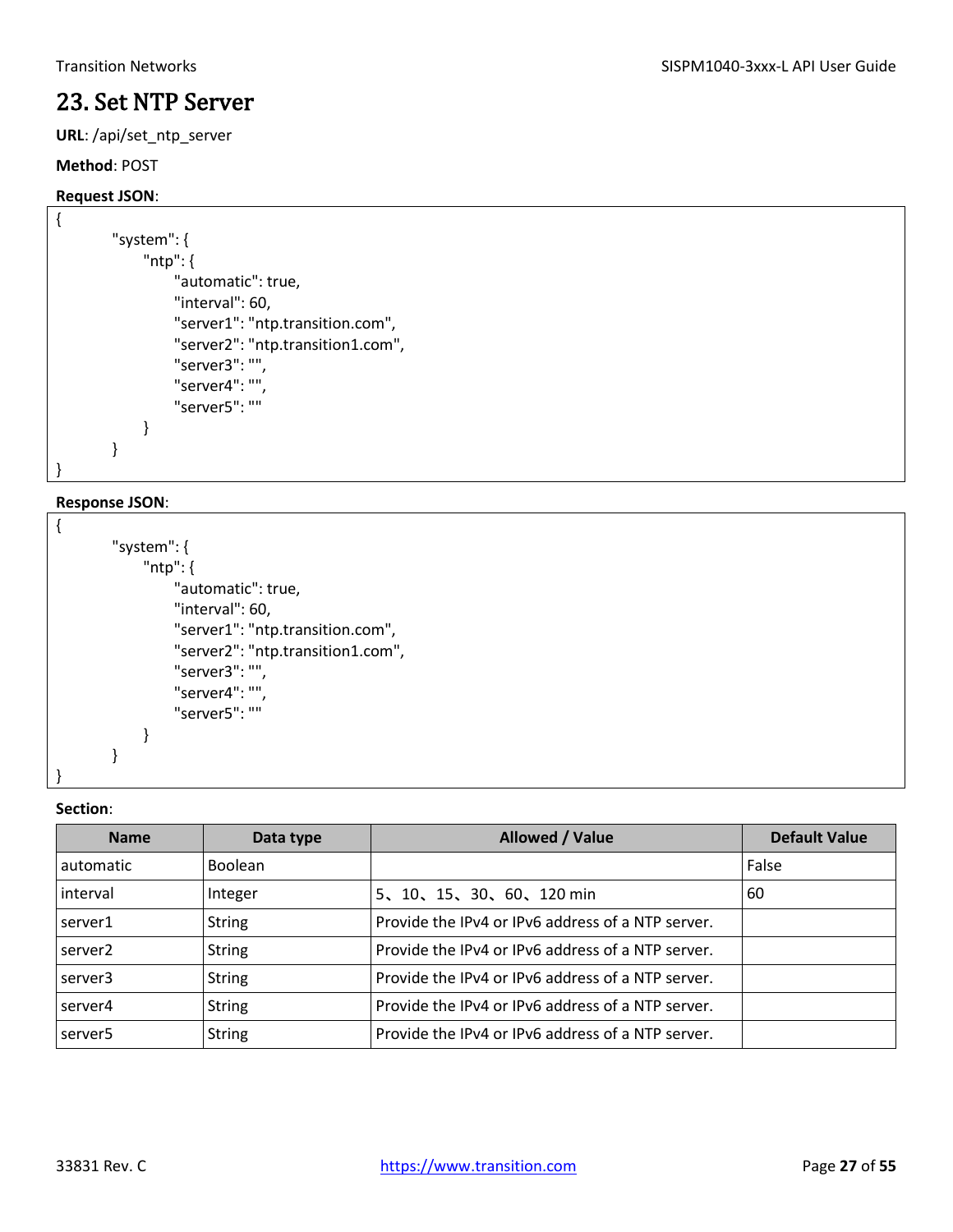### <span id="page-27-0"></span>24. Get Syslog Server

**URL**: /api/get\_syslog\_server

**Method**: GET

#### **Request JSON**: null

**Response JSON**:

```
{
         "system":{
              "syslog":{
                   "mode": false,
                   "server_address": "",
                   "server_port": 514
              }
        }
}
```
### <span id="page-27-1"></span>25. Set Syslog Server

**URL**: /api/set\_syslog\_server

**Method**: POST

#### **Request JSON**:

```
{
        "system":{
              "syslog":{
                   "mode": true,
                   "server_address": "192.168.111.188",
                   "server_port": 514
              }
        }
}
```
#### **Response JSON**:

```
{
        "system":{
              "syslog":{
                   "mode": true,
                   "server_address": "192.168.111.188",
                   "server_port": 514
              }
        }
}
```

| <b>Name</b>    | Data type      | Allowed / Value          | <b>Default Value</b> |
|----------------|----------------|--------------------------|----------------------|
| l mode         | <b>Boolean</b> |                          | <b>false</b>         |
| server address | <b>String</b>  | <ipv4 address=""></ipv4> |                      |
| server_port    | Integer        | 1-65535                  | 1514                 |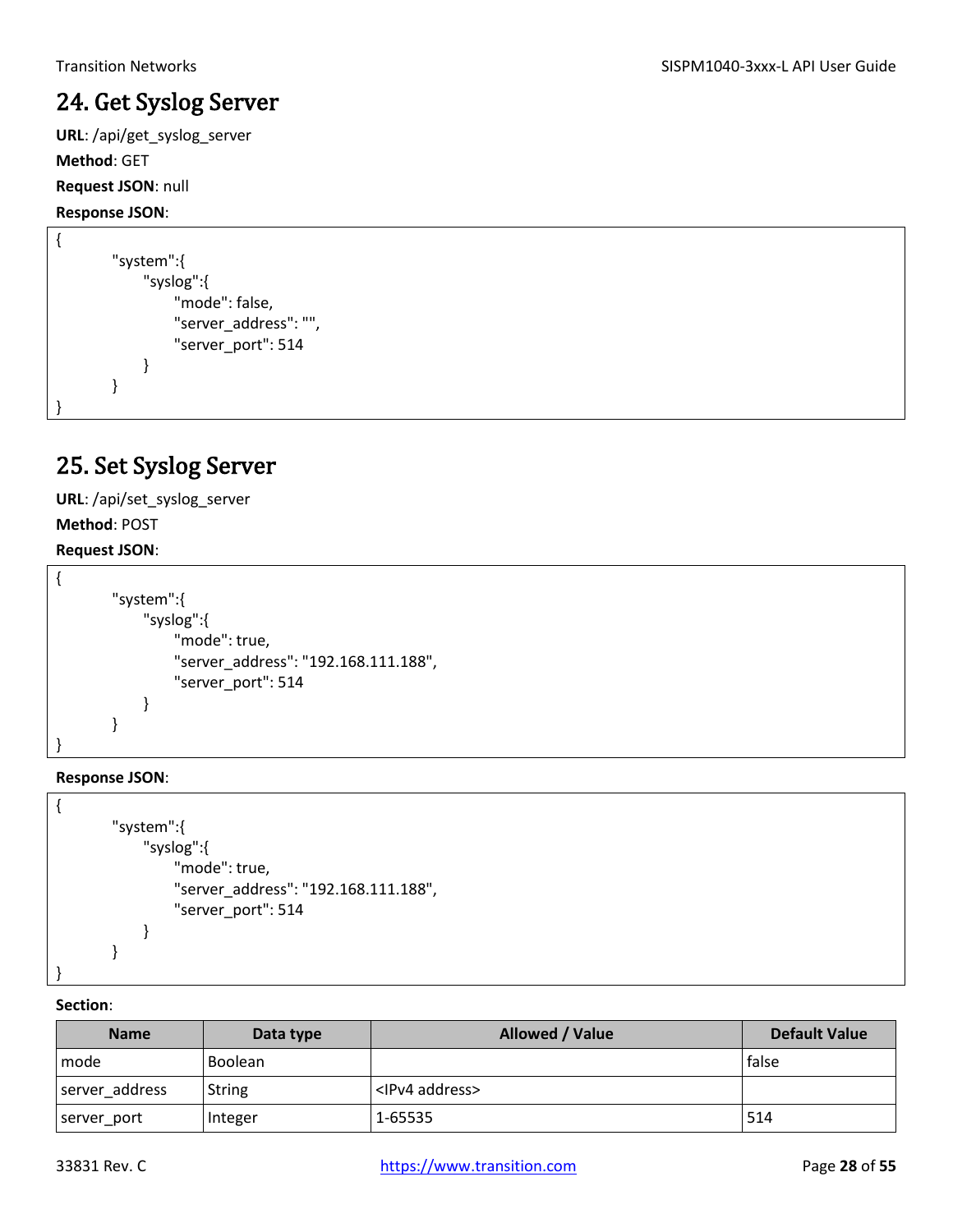# <span id="page-28-0"></span>26. Get Vlan Config

**URL**: /api/get\_vlan\_config

**Method**: GET

#### **Request JSON**: null

```
{
         "vlan": {
              "allowed access vlans": "1",
               "ethertype_custom_s_ports": "88a8"
        },
         "ports": [{
               "id": 1, 
               "vlan": { 
                   "mode": "Access", 
                    "access": { 
                         "pvid": 1, 
                         "forbidden_vlan": "3,5" 
                   }, 
                    "trunk": { 
                         "pvid": 1, 
                         "egress_tagging": "Untag Port VLAN", 
                         "allowed_vlan": "1", 
                         "forbidden_vlan": "" 
                   }, 
                    "hybrid": { 
                         "pvid": 1, 
                         "port_type": "C-Port", 
                         "ingress_filter": false, 
                         "ingress_accept": "Tagged and Untagged", 
                         "egress_tagging": "Untag Port VLAN", 
                         "allowed_vlan": "1", 
                         "forbidden_vlan": "" 
                   } 
               } 
        }, 
         … … 
        ] 
}
```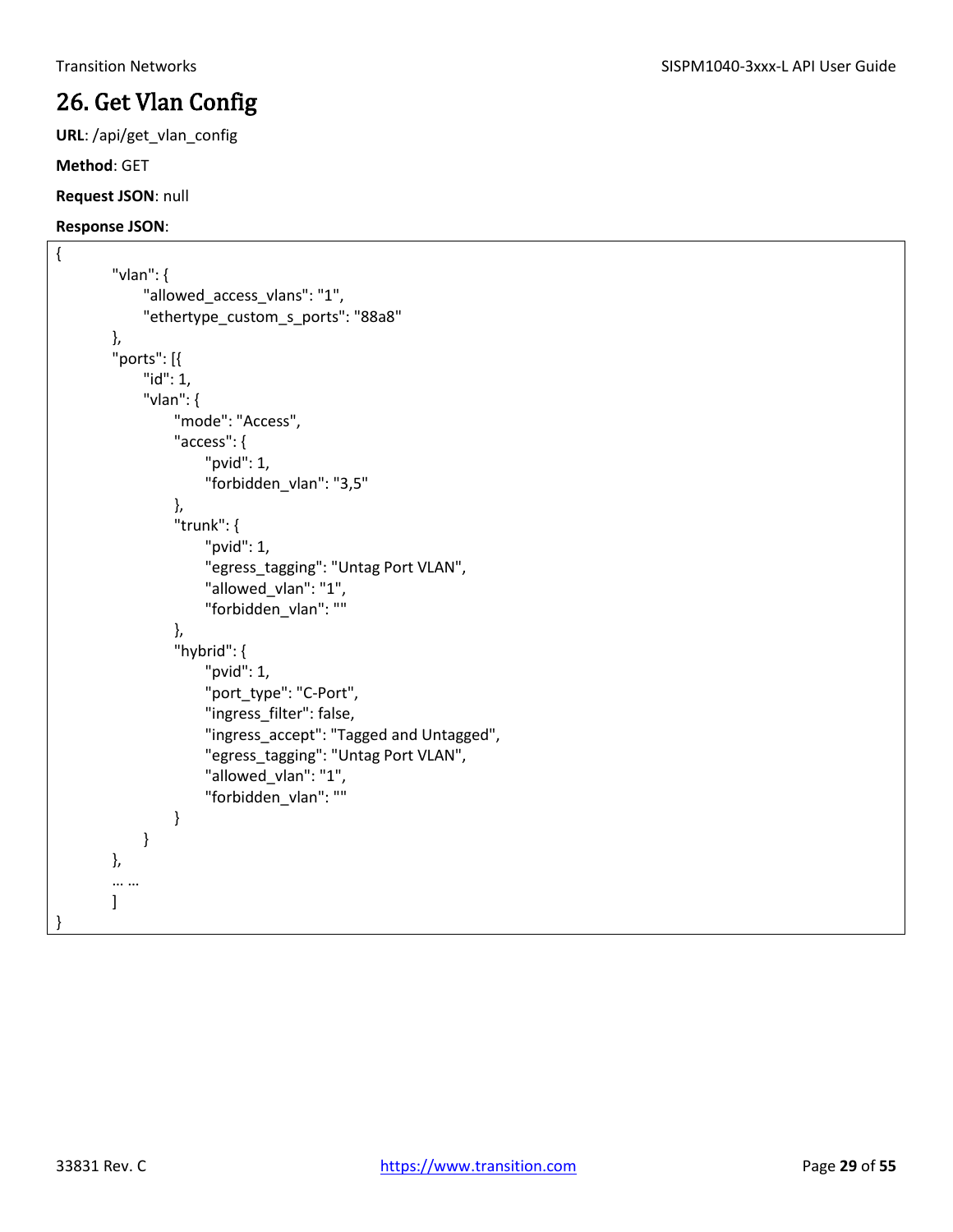### <span id="page-29-0"></span>27. Set Vlan Config

**URL**: /api/set\_vlan\_config

### **Method**: POST

#### **Request JSON**:

{

```
"vlan": {
     "allowed access vlans": "1",
      "ethertype_custom_s_ports": "88a8"
},
"ports": [{
     "id": 2,
      "vlan": {
          "mode": "Access",
          "access": {
               "pvid": 1,
               "forbidden_vlan": "3,5"
          }
     }
},{
      "id": 3,
      "vlan": {
          "mode": "Trunk",
          "trunk": {
               "pvid": 1,
               "egress_tagging": "Untag Port VLAN",
               "allowed_vlan": "1",
               "forbidden_vlan": "3,5" 
          }
     }
},{
      "id": 4,
      "vlan": {
          "mode": "Hybrid",
          "hybrid": {
               "pvid": 1,
               "port_type": "C-Port",
               "ingress_filter": false,
               "ingress_accept": "Tagged and Untagged",
               "egress_tagging": "Untag Port VLAN",
               "allowed_vlan": "1",
               "forbidden_vlan": "3-5"
          }
      }
},
… …
```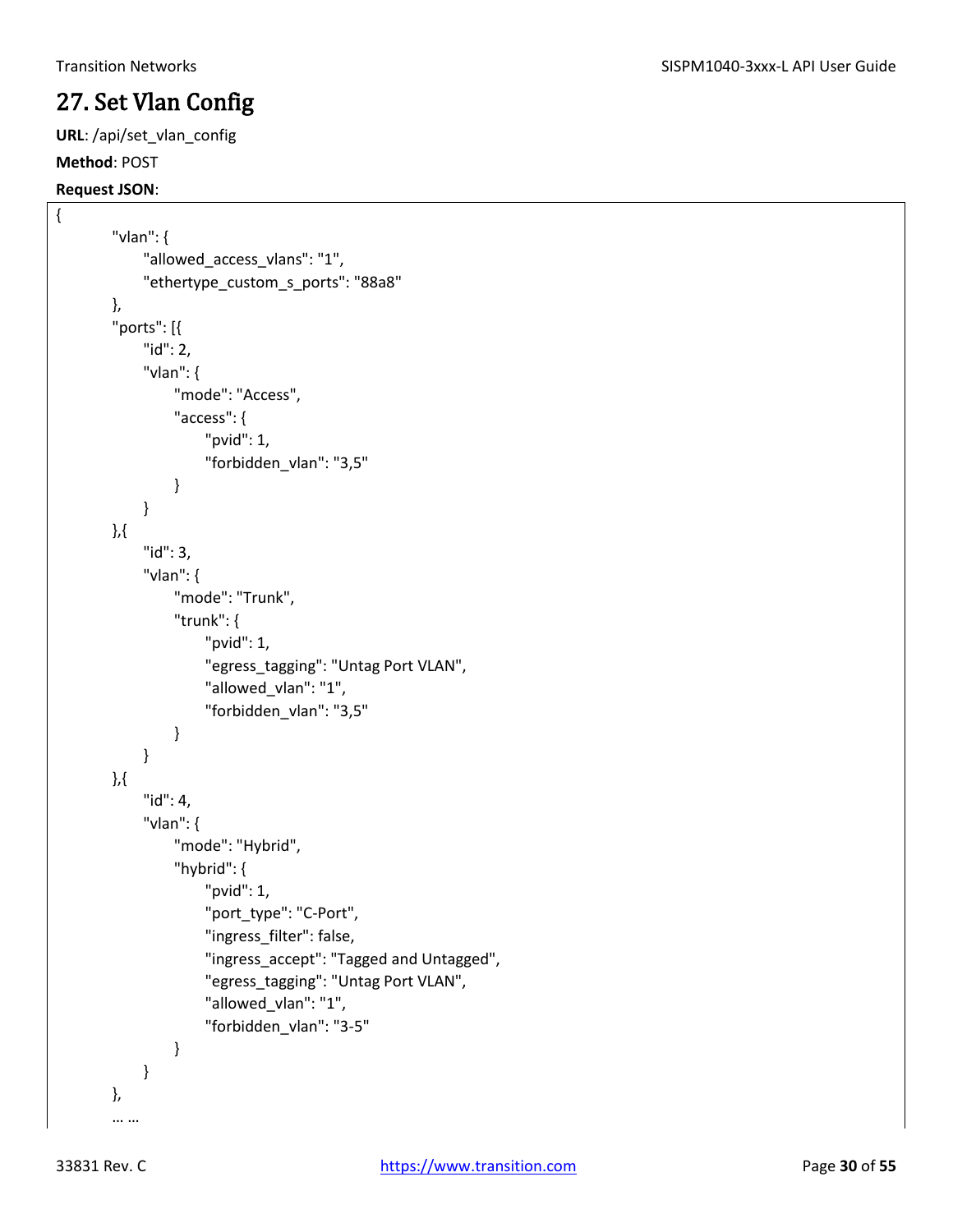}

{

#### **Response JSON**:

]

```
"vlan": {
      "allowed_access_vlans": "1",
      "ethertype_custom_s_ports": "88a8"
},
"ports": [{
      "id": 2,
      "vlan": {
          "mode": "Access",
          "access": {
               "pvid": 1,
               "forbidden_vlan": "3,5"
          }
     }
},{
      "id": 3,
      "vlan": {
          "mode": "Trunk",
          "trunk": {
               "pvid": 1,
               "egress_tagging": "Untag Port VLAN",
               "allowed_vlan": "1",
               "forbidden_vlan": "3,5" 
          }
     }
},{
     "id": 4,
      "vlan": {
          "mode": "Hybrid",
          "hybrid": {
               "pvid": 1,
               "port_type": "C-Port",
               "ingress_filter": false,
               "ingress_accept": "Tagged and Untagged",
               "egress_tagging": "Untag Port VLAN",
               "allowed_vlan": "1",
               "forbidden_vlan": "3-5"
          }
     }
},
… …
]
```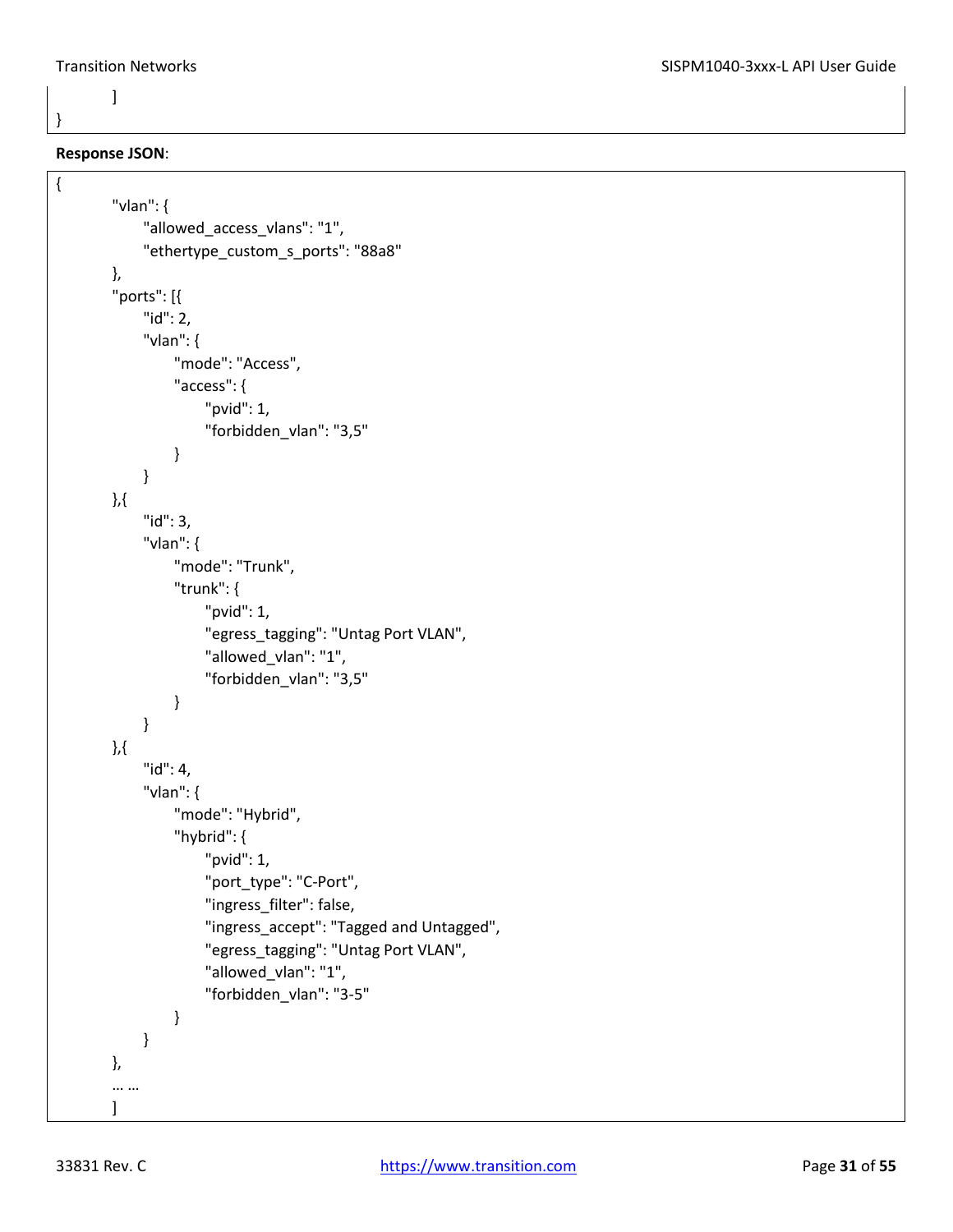| <b>Name</b>                     | Data type      | Allowed / Value                                           | <b>Default Value</b>   |
|---------------------------------|----------------|-----------------------------------------------------------|------------------------|
| allowed_access_vlans            | <b>String</b>  | <port-list></port-list>                                   | 1                      |
| ethertype_custom_s_ports String |                | <ethertype></ethertype>                                   | 88a8                   |
| id                              | Integer        | <port number=""></port>                                   |                        |
| mode                            | <b>String</b>  | "Access"、"Trunk"、"Hybrid"                                 | Access                 |
| pvid                            | Integer        | 1-4095                                                    | $\mathbf{1}$           |
| port_type                       | <b>String</b>  | "UNAWARE"<br>"C-Port"<br>"S-Port"<br>"S-Custom-Port"      | C-Port                 |
| ingress_filter                  | <b>Boolean</b> |                                                           | false                  |
| ingress_accept                  | <b>String</b>  | "Tagged and Untagged"<br>"Tagged only"<br>"Untagged only" | Tagged and Untagged    |
| egress_tagging (in trunk)       | <b>String</b>  | "Untag Port VLAN" "Tag All"                               | <b>Untag Port VLAN</b> |
| egress_tagging<br>(in hybrid)   | <b>String</b>  | "Untag Port VLAN"<br>"Tag All"<br>"Untag All"             | <b>Untag Port VLAN</b> |
| allowed_vlan                    | <b>String</b>  | <vlan-list></vlan-list>                                   | $\mathbf{1}$           |
| forbidden_vlan                  | <b>String</b>  | <vlan-list></vlan-list>                                   |                        |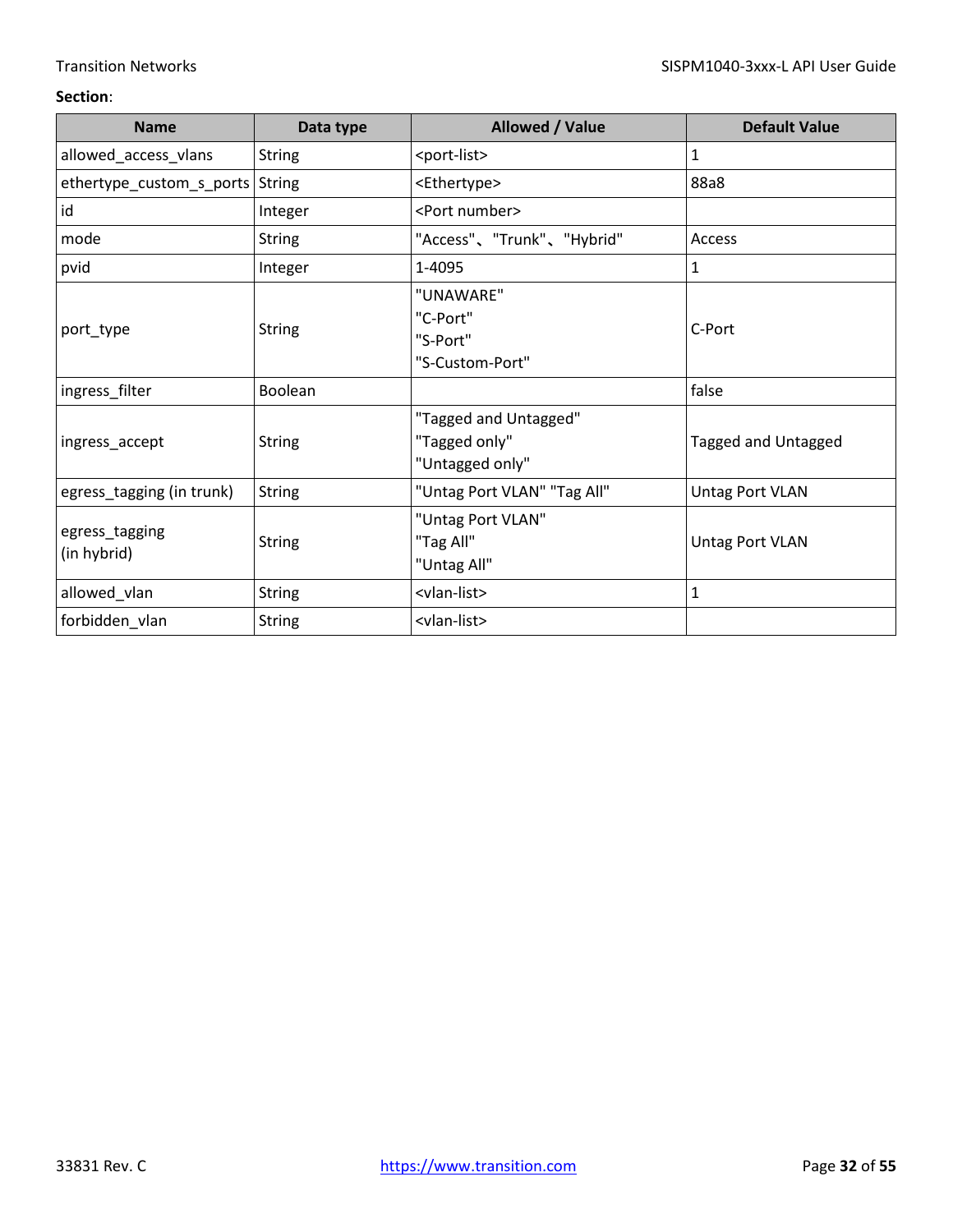## <span id="page-32-0"></span>28. Get Mac Based Vlan Config

**URL**: /api/get\_mac\_based\_vlan

**Method**: GET

**Request JSON**: null

**Response JSON**:

```
{
         "vlan":{
               "mac_based_vlan": [{
                    "mac": "00-11-22-33-44-55",
                    "vid": 15,
                    "members": "2,5-6"
               }
               … …
              \mathbf{I}}
}
```
### <span id="page-32-1"></span>29. Get IP Address

**URL**: /api/get\_ip\_address

**Method**: GET

**Request JSON**: null

```
{
        "system": {
              "ip": {
                   "interfaces": [{
                        "vid": 1,
                        "ipv4": { 
                            "dhcp": false,
                            "fallback": 0,
                            "current_lease": "192.168.111.126/24",
                            "static_addr": "192.168.111.126",
                            "static_mask": 24 
                        },
                        "ipv6": {
                            "static_addr": "",
                            "static_mask": 0 
          }
                   }
                   … …
                   ]
              }
        }
}
```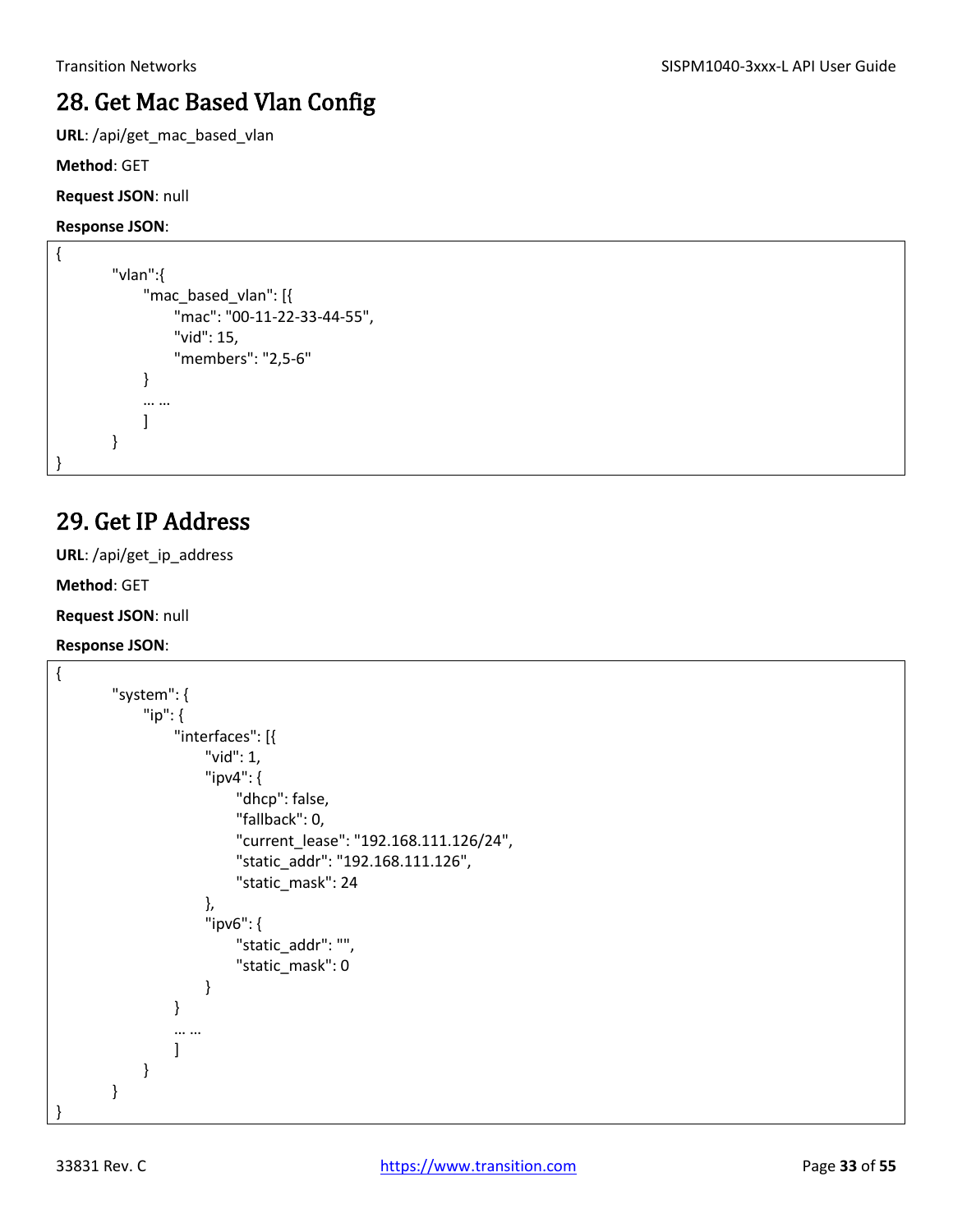### <span id="page-33-0"></span>30. Set IP Address

**URL**: /api/set\_ip\_address **Method**: POST

#### **Request JSON**:

```
{
        "system": {
              "ip": {
                   "interfaces": [{
                        "vid": 1,
                        "ipv4": {
                             "dhcp": false,
                             "fallback": 0,
                             "static_addr": "192.168.111.126",
                             "static_mask": 24
                        },
                        "ipv6": {
                             "static_addr": "",
                             "static_mask": 0
          }
                   }
              … …
              ]
              }
        }
}
```

```
{
        "system": {
              "ip": {
                   "interfaces": [{
                        "vid": 1,
                        "ipv4": {
                            "dhcp": false,
                            "fallback": 0,
                            "current_lease": "192.168.111.126/24",
                            "static_addr": "192.168.111.126",
                            "static_mask": 24
                       },
                        "ipv6": {
                            "static_addr": "",
                            "static_mask": 0
          }
                   }
                   … …
                   ]
              }
        }
}
```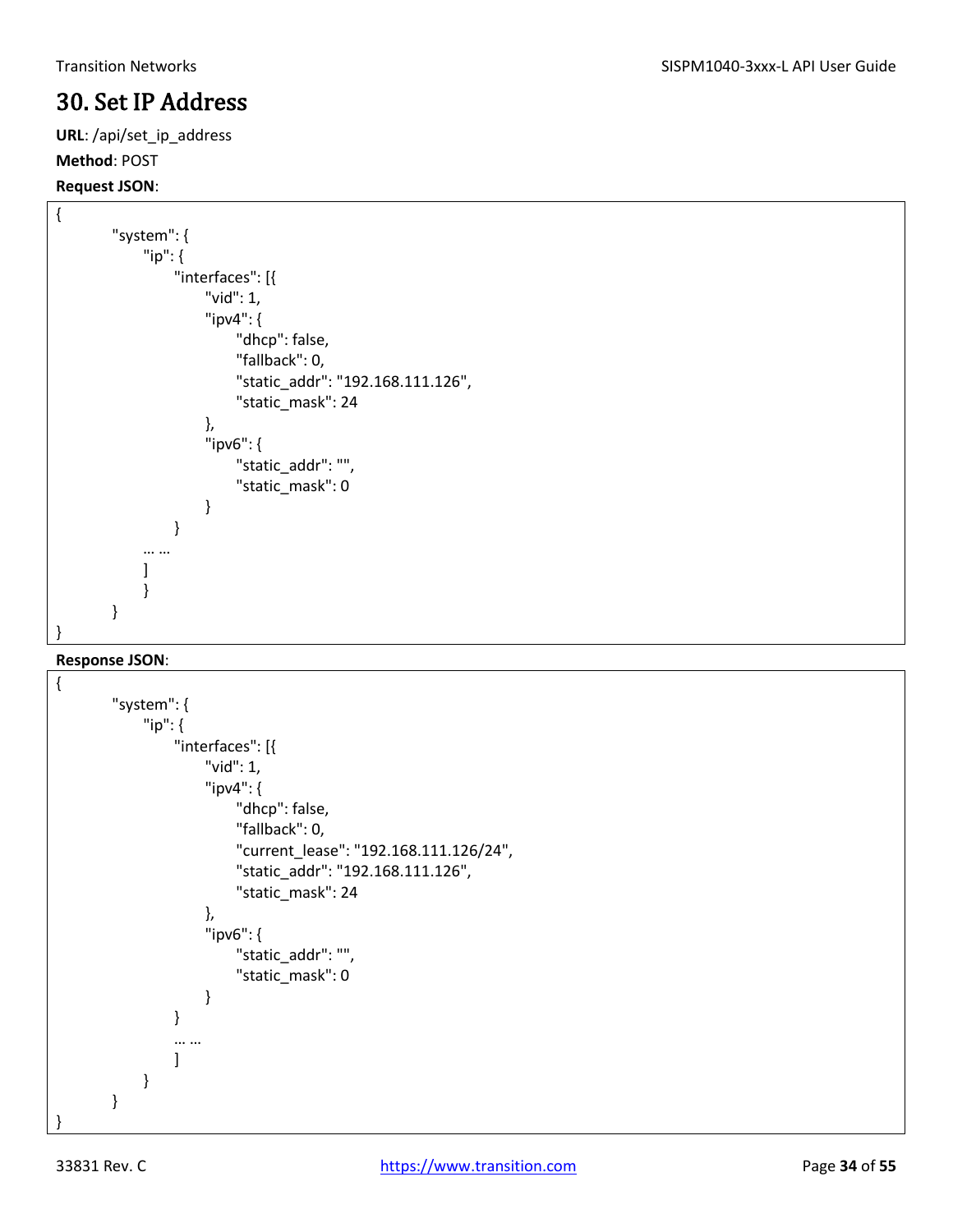| <b>Name</b>       | Data type     | Allowed / Value          | <b>Default Value</b> |
|-------------------|---------------|--------------------------|----------------------|
| dhcp              | Boolean       |                          |                      |
| fallback          | Integer       | 1-4294967295             |                      |
| ipv4: static addr | <b>String</b> | <ipv4 address=""></ipv4> |                      |
| ipv4: static mask | Integer       | $1 - 30$                 |                      |
| ipv6: static addr | <b>String</b> | <ipv6 address=""></ipv6> |                      |
| ipv6: static mask | Integer       | $1 - 128$                |                      |

### <span id="page-34-0"></span>31. Get Mirror Config

**URL**: /api/get\_mirror\_config

**Method**: GET

**Request JSON**: null

| "system": $\{$         |
|------------------------|
| "mirror": $[$          |
| "destination_port": 2, |
| "source_tx": "4,6-8",  |
| "source_rx": "3,5,7-8" |
| }]                     |
|                        |
|                        |
|                        |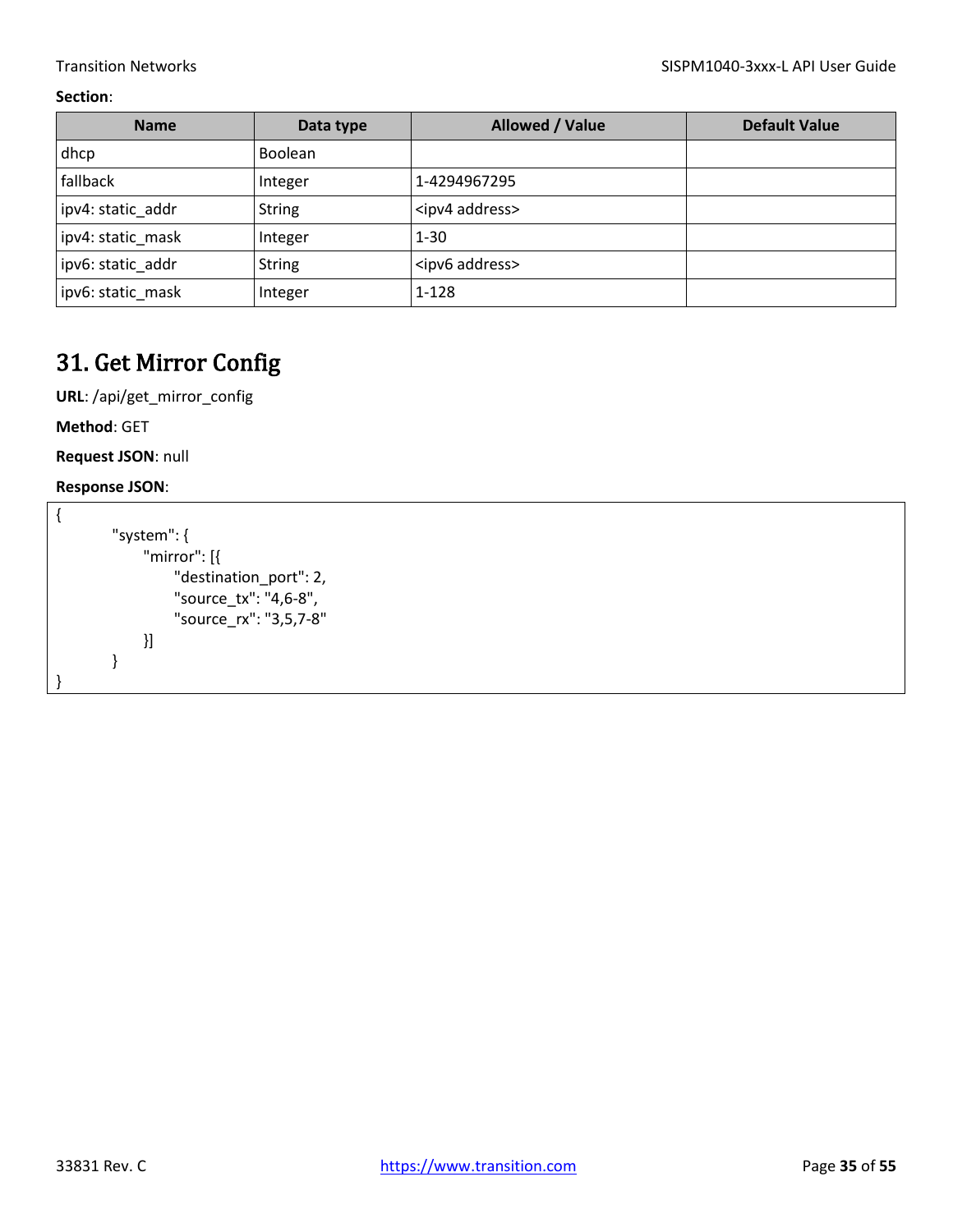### <span id="page-35-0"></span>32. Set Mirror Config

**URL**: /api/set\_mirror\_config

#### **Method**: POST

#### **Request JSON**:

```
{
        "system": {
              "mirror": [{
                   "destination_port": 2,
                   "source_tx": "4,6-8",
                   "source_rx": "3,5,7-8"
              }]
        }
}
```
#### **Response JSON**:



#### **Section**:

| <b>Name</b>      | Data type     | <b>Allowed / Value</b>                   | <b>Default Value</b> |
|------------------|---------------|------------------------------------------|----------------------|
| destination_port | Integer       | <port number="">, 0 means disable</port> |                      |
| source tx        | <b>String</b> | <port list=""></port>                    |                      |
| Isource rx       | <b>String</b> | <port list=""></port>                    |                      |

**Note**: Only support mirror mode.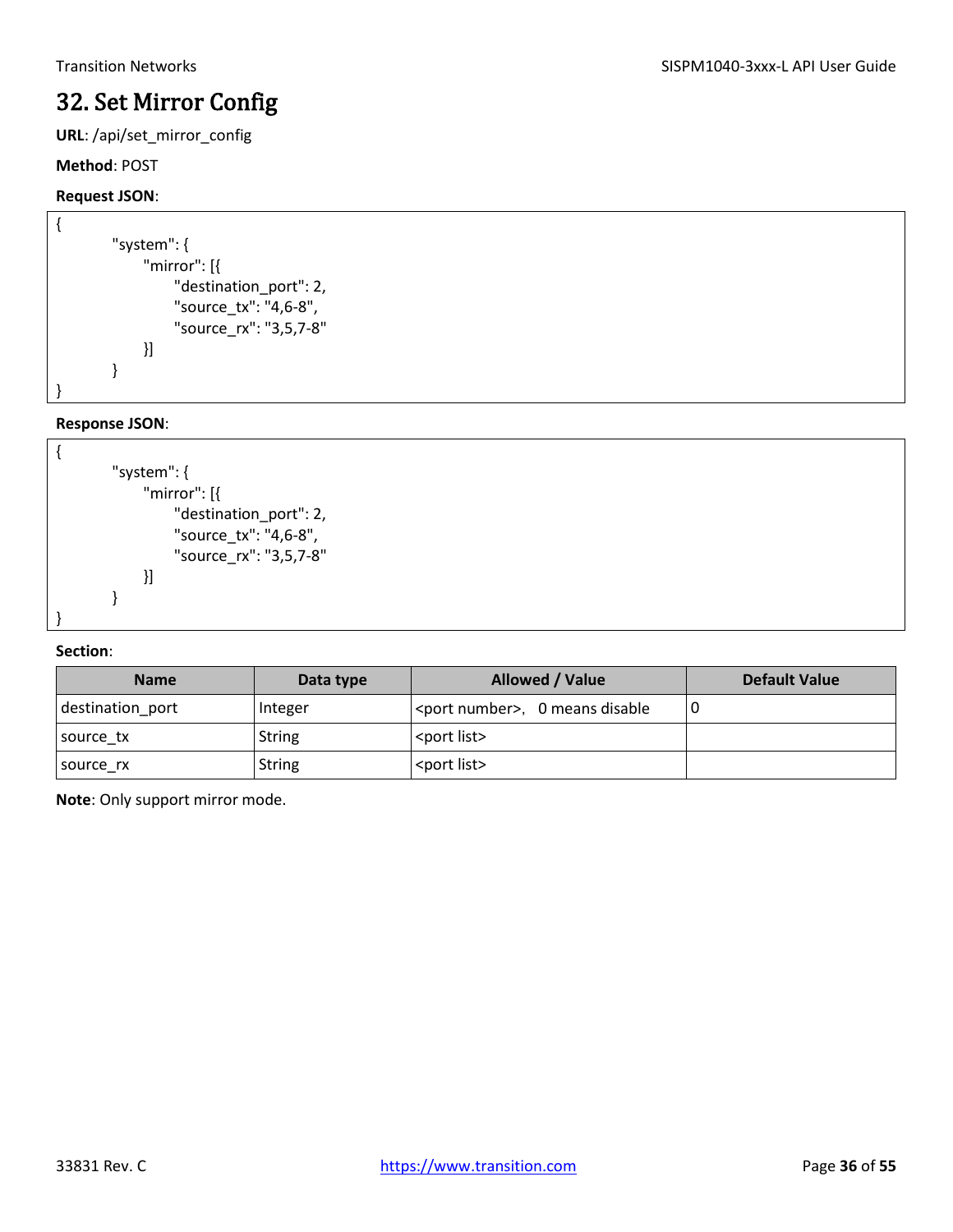### <span id="page-36-0"></span>33. Cable Diagnostics

**URL**: /api/cable\_diagnostics

**Method**: POST

#### **Request JSON**:

```
{
         "cable": {
               "port": 5
         }
}
```
#### **Response JSON**:

```
{
         "ports": [
               "id": 7,
               "cable_diagnostic": {
                     "link": "1G",
                     "result": "OK",
                     "length": "6.00 (m)"
               }
         ]
}
```

| Name | Data type      | <b>Allowed / Value</b>  | <b>Default Value</b> |
|------|----------------|-------------------------|----------------------|
| port | <b>Integer</b> | <port number=""></port> |                      |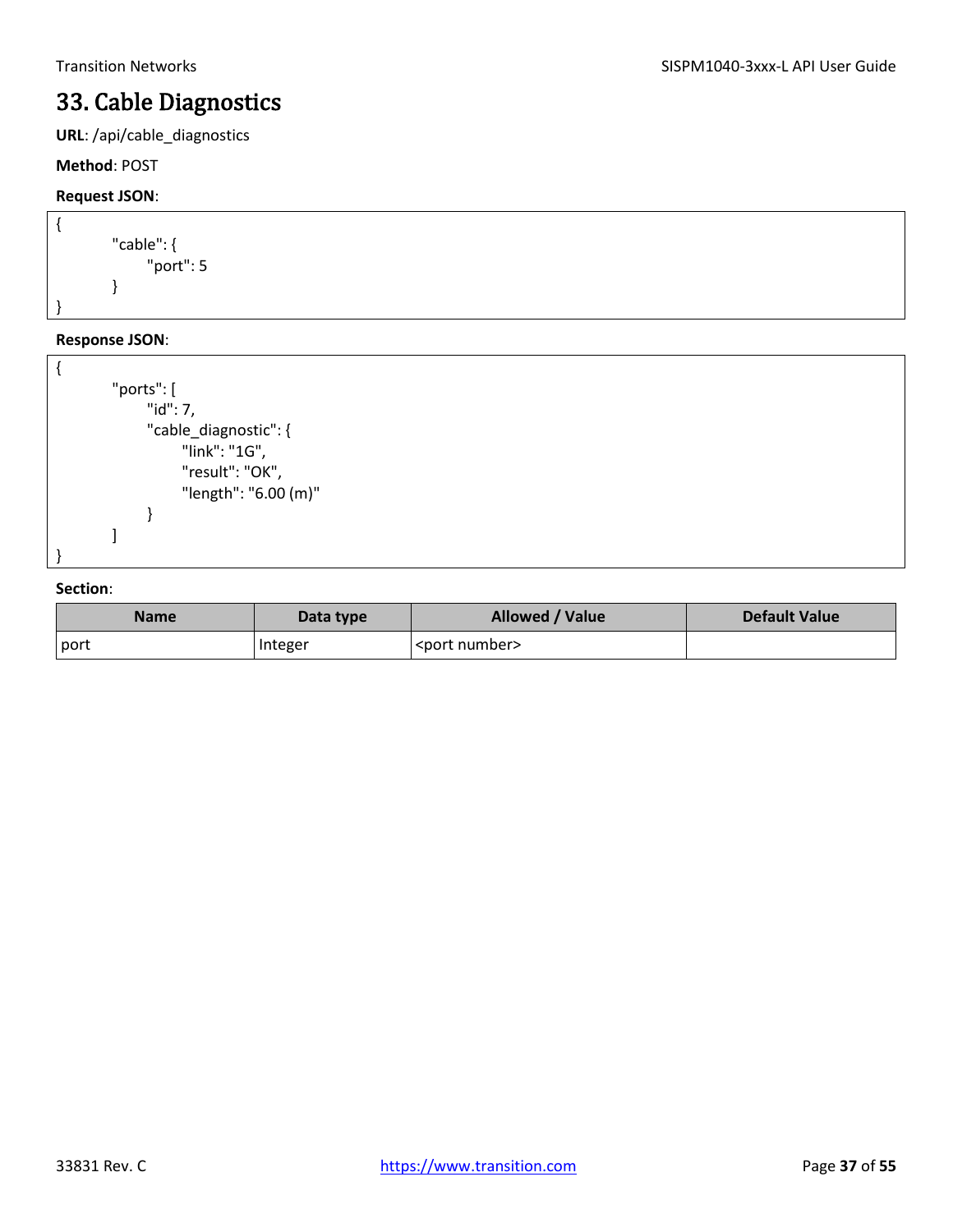### <span id="page-37-0"></span>34. Device List Table

**URL**: /api/dev\_list\_table

**Method**: GET

#### **Request JSON**: null

**Response JSON**:

{

```
"device list table":
[{
     "switch_mac" : "00-C0-F2-47-A6-F8",
     "switch_addr" : "192.168.90.3",
     "device_name" : "Switch A",
     "device_list" :
      [{
          "port_no" : 6,
          "poe_used": 0,
          "status": "on",
          "device_type": "SWITCH",
          "model_name": "SM8TAT2SA",
          "device_name": "Switch C",
          "mac": "00-C0-F2-47-A6-FA",
          "ip_addr": "192.168.90.5",
          "rx_rate": 1024,
          "link_partner_port_no": 1,
          "number_of_alarm_events": 2,
          "events":
          [{
"date":"2010-01-01",
"time":"23 51",
"message":"Higher than maximum throughput limit"
},
{
"date":"2010-01-01",
"time":"23 52",
"message":"Higher than maximum throughput limit"
}]
},
{
"port_no" : 10,
"poe_used": 0,
"status": "on",
"device_type": "SWITCH",
"model_name": "SM8TAT2SA",
"device_name": "Switch B",
"mac": "00-C0-F2-47-A6-F9",
"ip_addr": "192.168.90.4",
"rx_rate": 1024,
"link_partner_port_no": 2,
"number_of_alarm_events": 0,
```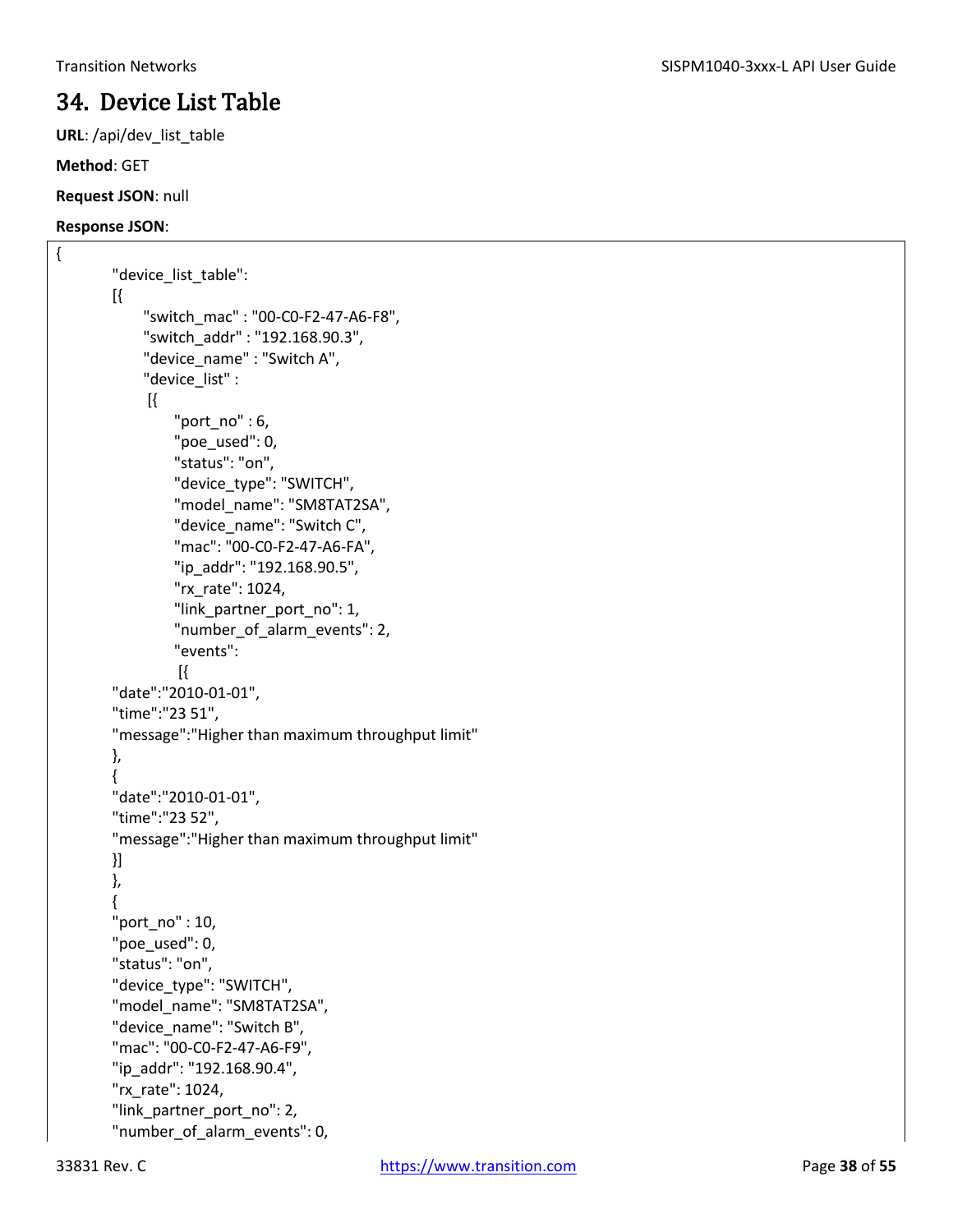#### Transition Networks **SISPM1040-3xxx-L API User Guide**

```
"events":[]
},
{
"port_no" : 26,
"poe_used": 34,
"status": "on",
"device_type": "Camera",
"model_name": "AXIS Camera",
"device_name": "Camera A",
"mac": "00-40-8C-7D-81-9A",
"ip_addr": "192.168.90.203",
"rx_rate": 1024,
"link_partner_port_no": 0,
"number_of_alarm_events": 0,
"events":[]
}]
}]
```
#### **Section**:

}

| <b>Name</b> | Data type | Unit       |
|-------------|-----------|------------|
| poe_used    | Integer   | $0.1$ watt |
| rx_rate     | Integer   | byte       |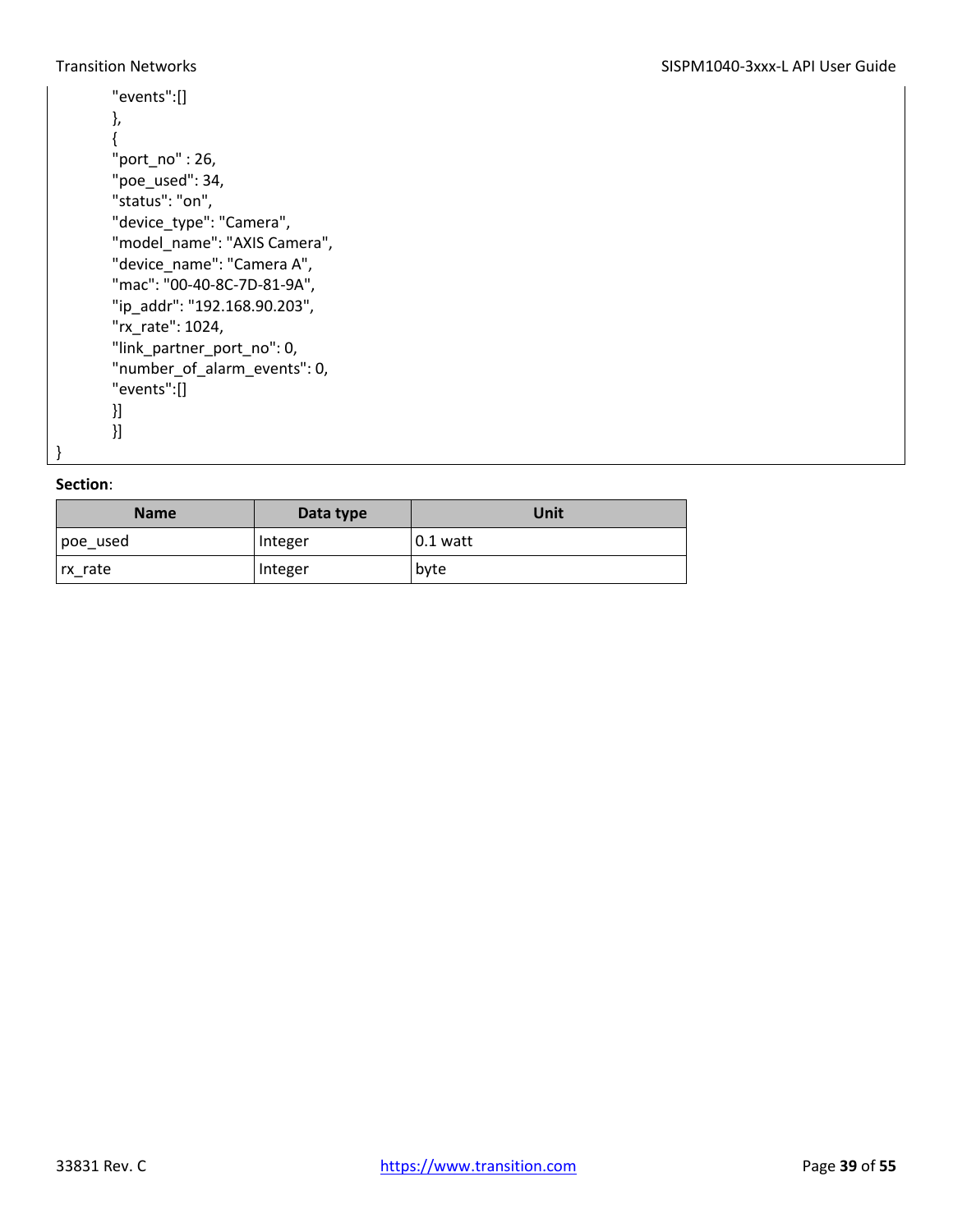### <span id="page-39-0"></span>35. Ping

**URL**: /api/ping

**Method**: POST

#### **Request** JSON:

```
{
         "ping": {
               "host" : "192.168.1.1",
               "version" : 4,
               "count" : 5,
               "length" : 56,
               "vlan" : 1 ,
               "interval" : 1
         }
}
```
**Note**: get action status used "Get Ping Status".

#### **Response JSON:**

```
{ 
         "response":{ 
               "status":"success", 
               "message":"" 
         } 
}
```

| <b>Name</b> | Data type     | Allowed / Value                                                                                         | <b>Default Value</b> |
|-------------|---------------|---------------------------------------------------------------------------------------------------------|----------------------|
| host        | <b>String</b> | <ipv4 address=""><br/><ipv6 address=""><br/><host name=""></host></ipv6></ipv4>                         |                      |
| version     | Integer       | 4 : "host" is <ipv4 address="">、<host name=""><br/>6 : "host" is <lpv6 address=""></lpv6></host></ipv4> | 4                    |
| count       | Integer       | $1 - 60$                                                                                                | 5                    |
| length      | Integer       | 2-1452 Bytes                                                                                            | 56                   |
| vlan        | Integer       | <vlan id=""><br/>(Note: "host" is <ipv6 address=""> used.)</ipv6></vlan>                                |                      |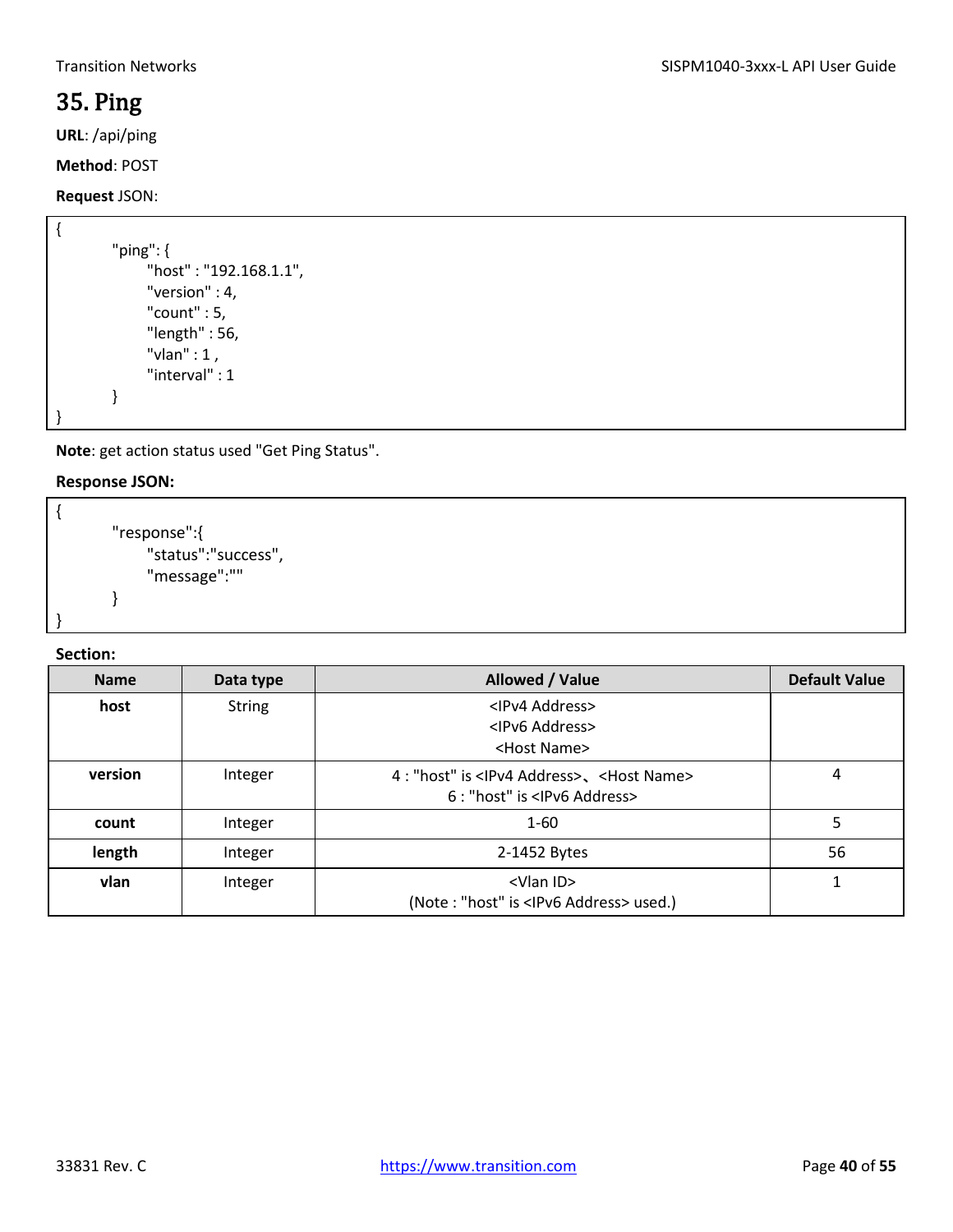### <span id="page-40-0"></span>36. Get Ping Status

**URL**: /api/get\_ping\_status

**Method**: GET

#### **Request JSON**: null

#### **Response JSON**:

| "ping": $\{$ |                                                                                                      |
|--------------|------------------------------------------------------------------------------------------------------|
|              | "status": "done",                                                                                    |
|              | "message": "PING server 192.168.111.183, 56 bytes of data.\nrecvfrom: Operation timed out\nrecvfrom: |
|              | Operation timed out\ nrecvfrom: Operation timed out\ nrecvfrom: Operation timed out\ nrecvfrom:      |
|              | Operation timed out\ nSent 5 packets, received 0 OK, 0 bad\ n "                                      |
|              |                                                                                                      |
|              |                                                                                                      |
|              |                                                                                                      |

**Section**:

| <b>Name</b> | Data type | Allowed / Value             |
|-------------|-----------|-----------------------------|
| status      | String    | "start"、"processing"、"done" |

### <span id="page-40-1"></span>37. Traceroute

**URL**: /api/traceroute

**Method**: POST

#### **Request JSON**:

```
{
        "traceroute": {
               "host" : "192.168.1.1",
               "version" : 4,
               "ip_protocol" : "ICMP",
               "wait_time" : 5,
               "max_ttl" : 5,
               "count" : 3
        }
}
```
**Note**: get action status used "Get Traceroute Status".

```
{
        "response":{
              "status":"success",
              "message":""
        }
}
```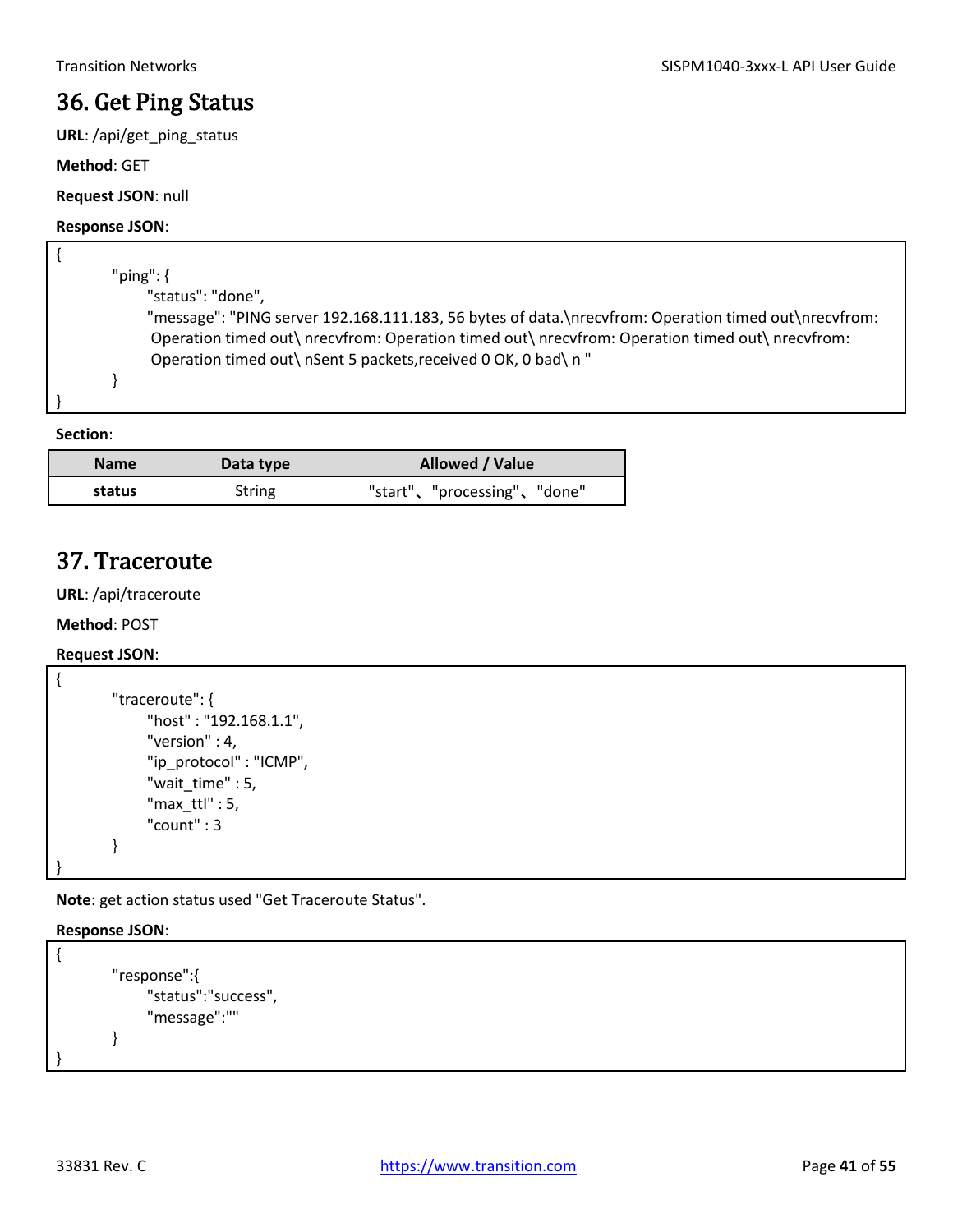| <b>Name</b> | Data type     | Allowed / Value                                                                                         | <b>Default Value</b> |
|-------------|---------------|---------------------------------------------------------------------------------------------------------|----------------------|
| host        | <b>String</b> | <ipv4 address=""><br/><ipv6 address=""><br/><host name=""></host></ipv6></ipv4>                         |                      |
| version     | Integer       | 4 : "host" is <ipv4 address="">、<host name=""><br/>6 : "host" is <lpv6 address=""></lpv6></host></ipv4> | 4                    |
| ip_protocol | <b>String</b> | "ICMP"、"UDP"、"TCP                                                                                       | <b>ICMP</b>          |
| wait_time   | Integer       | $1 - 60$                                                                                                | 5                    |
| max_ttl     | Integer       | 1-255                                                                                                   | 30                   |
| count       | Integer       | $1 - 10$                                                                                                | 3                    |

### <span id="page-41-0"></span>38. Get Traceroute Status

**URL**: /api/get\_traceroute\_status

**Method**: GET

**Request JSON**: null

#### **Response JSON**:

```
{
        "traceroute": {
              "status": "done",
              "message": "traceroute to 192.168.1.1 (192.168.1.1), 5 hops max, 140 byte packets\n 1 * * *\n 2 * * *\n 3 
              * * *\ln 4 * * * \ln 5 * * * \ln"
        }
}
```

| <b>Name</b> | Data type     | Allowed / Value             |
|-------------|---------------|-----------------------------|
| status      | <b>String</b> | "start"、"processing"、"done" |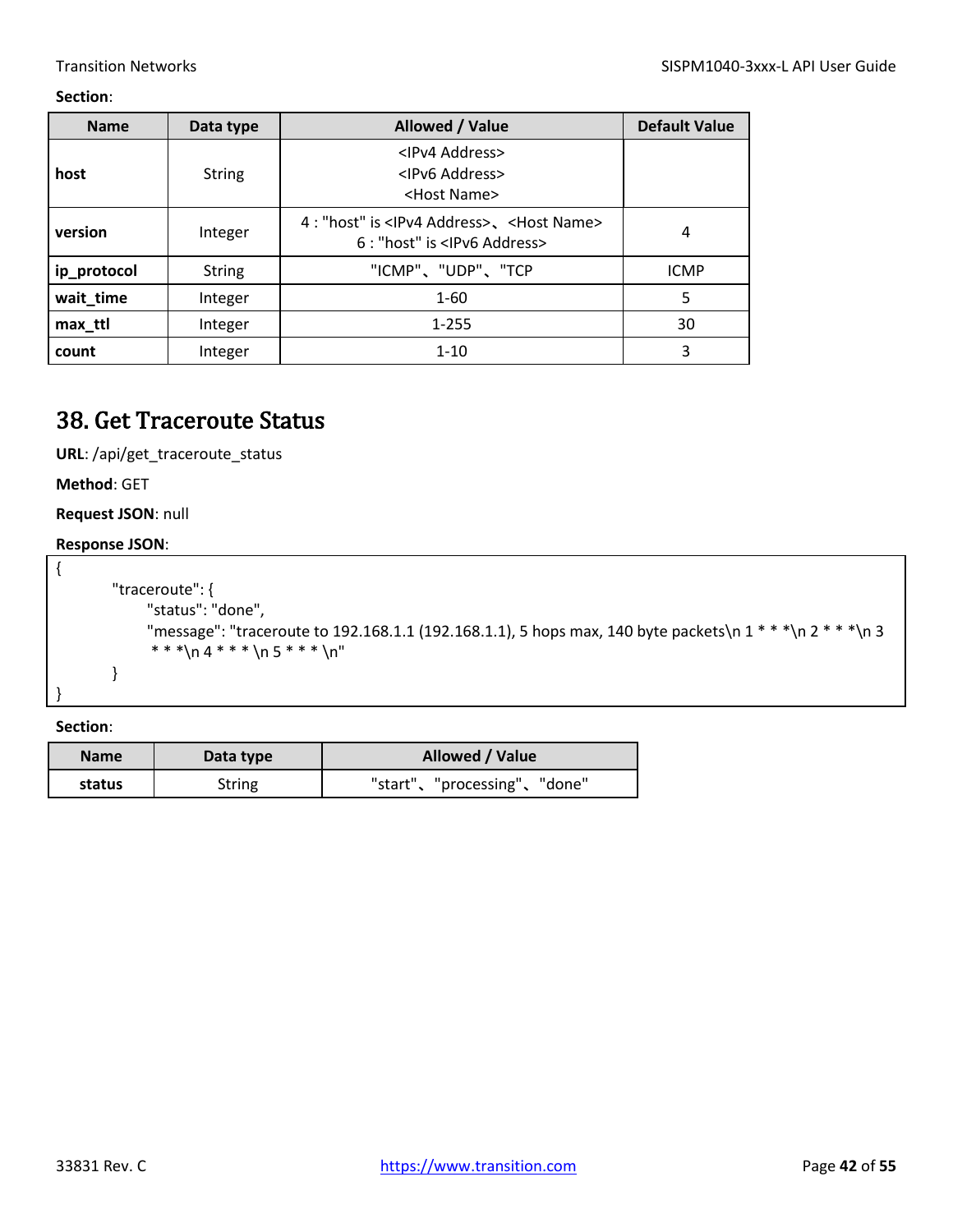### <span id="page-42-0"></span>39. Activate Config

**URL**: /api/activate\_config

#### **Method**: POST

#### **Request JSON**:

```
{
         "system": { 
                "config": { 
                      "activate_file": "startup-config" 
                } 
         } 
}
```
**Response JSON:**

```
{
        "response": {
              "status": "success",
              "message": ""
        }
}
```
#### **Section**:

| <b>Name</b>   | Data type     | Allowed / Value       | <b>Default Value</b> | <b>Note</b>                                               |
|---------------|---------------|-----------------------|----------------------|-----------------------------------------------------------|
| activate file | <b>String</b> | <file name=""></file> |                      | Special Filename:<br>"default-config"<br>"startup-config" |

### <span id="page-42-1"></span>40. Get DI DO Config

**URL**: /api/get\_di\_do\_config

**Method**: GET

**Request JSON**: null

```
{
       "system": {
             "di_do": {
                  "digital_out_mode": false,
                  "di_normal_mode": "High",
                  "do_normal_mode": "Open"
             }
       }
}
```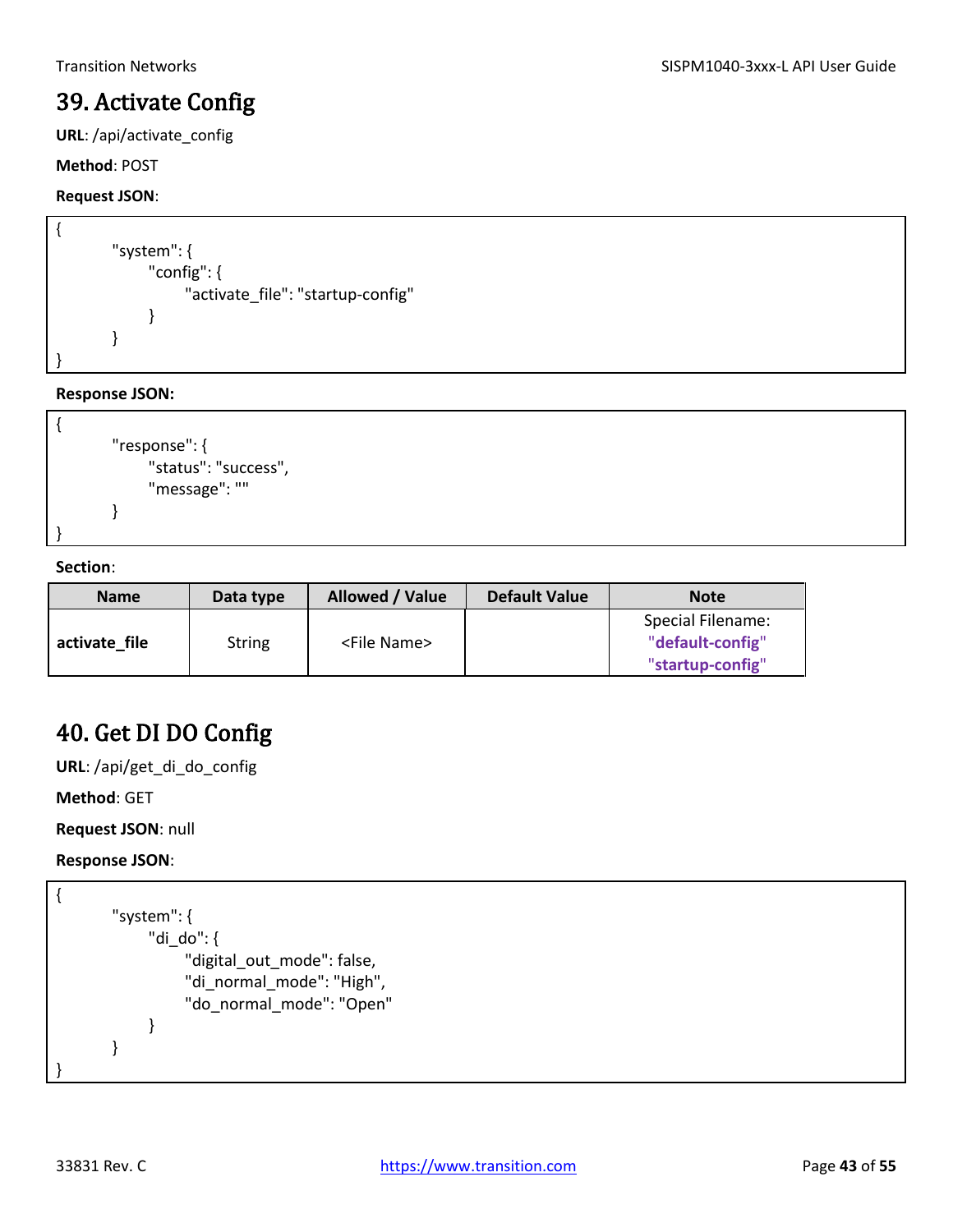### <span id="page-43-0"></span>41. Set DI DO Config

**URL**: /api/set\_di\_do\_config

#### **Method**: POST

#### **Request JSON**:

```
{
       "system": {
             "di_do": {
                  "digital_out_mode": false,
                  "di_normal_mode": "High",
                  "do_normal_mode": "Open"
             }
       }
}
```
#### **Response JSON**:



#### **Section**:

| <b>Name</b>      | Data type      | Allowed / Value | <b>Default Value</b> |
|------------------|----------------|-----------------|----------------------|
| digital_out_mode | <b>Boolean</b> |                 | false                |
| di_normal_mode   | <b>String</b>  | "Low"、"High"    | High                 |
| do normal mode   | <b>String</b>  | "Open"、"Close"  | Open                 |

**Note**: digital\_out\_mode means Trap Event Severity Configuration->DI-1-Abnormal -> Digital Out mode.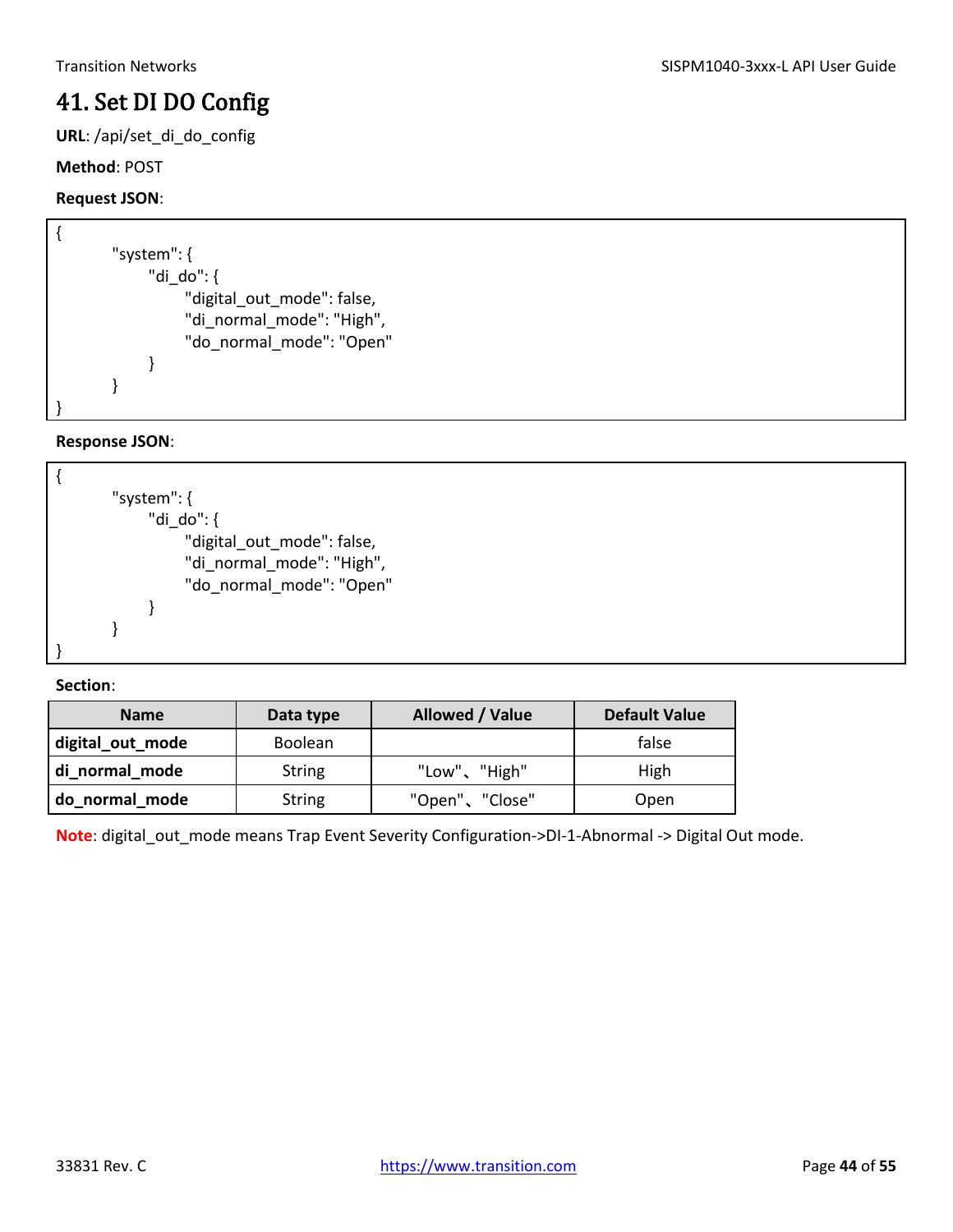### <span id="page-44-0"></span>42. Get DI DO Status

**URL**: /api/get\_di\_do\_status

**Method**: GET

**Request JSON**: null

**Response JSON**:

```
{
        "system": {
              "di_do": {
              "di_status": "Normal",
              "do_status": "Normal"
              }
        }
}
```
### <span id="page-44-1"></span>43. Set DO Relay

**URL**: /api/set\_di\_do\_relay

**Method**: GET

**Request JSON**: null

```
{
        "system": {
               "di_do": {
              "do_relay_status": true
               }
        }
}
```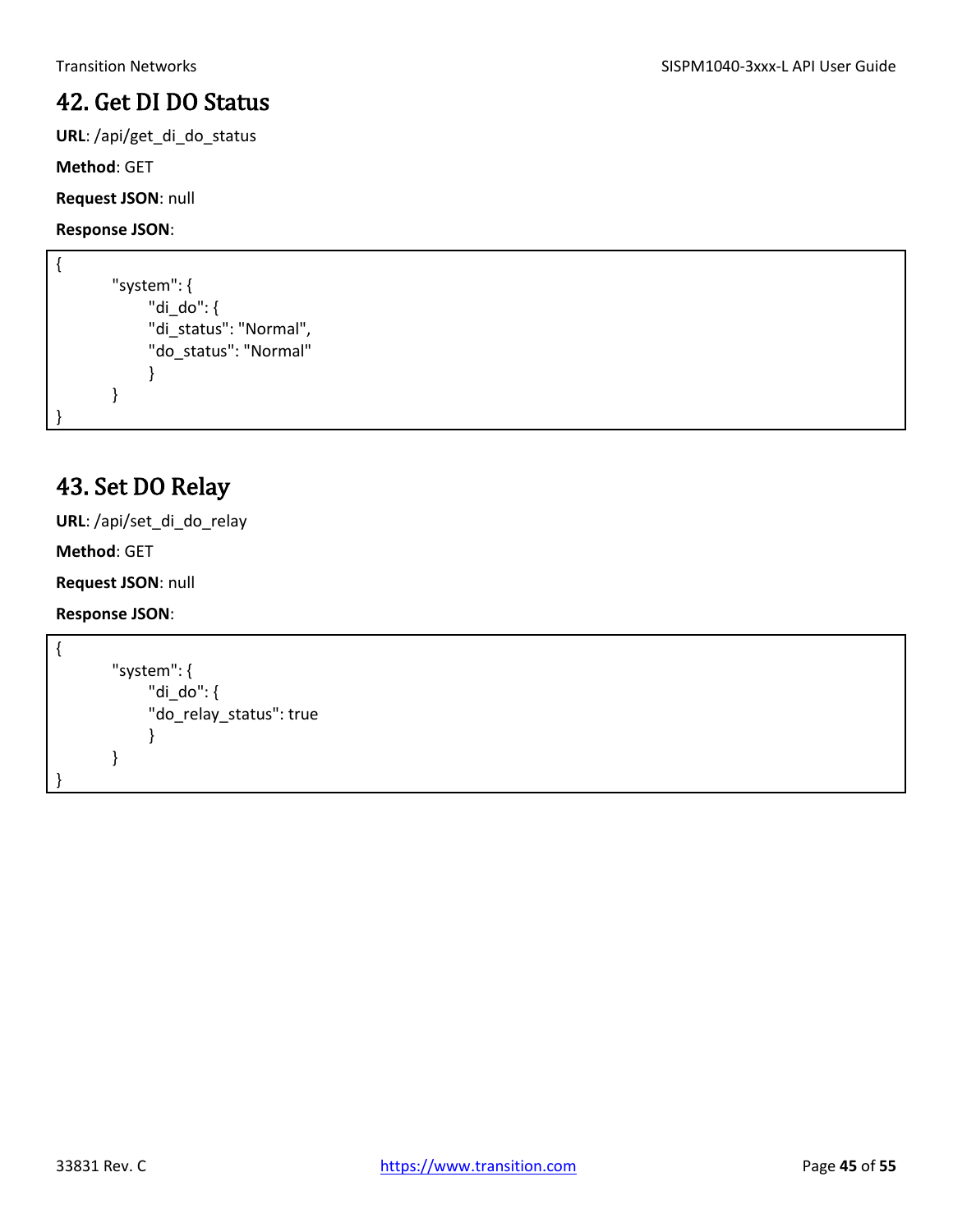## <span id="page-45-0"></span>44. Get SNMP Trap Config

**URL**: /api/get\_snmp\_trap\_config

**Method**: GET

**Request JSON**: null

```
{
       "snmp": {
             "trap": [{
                  "name": "123",
                  "mode": "Disabled",
                  "version": "SNMPv2c",
                  "community": "public",
                  "dest_addr": "0.0.0.0",
                  "dest_port": 162,
                  "probe_engine_id": false,
                  "secu_engine_id": "80001455030040c7000000",
                  "secu_name": "None"
                  },
                  … … …
        ]
       }
}
```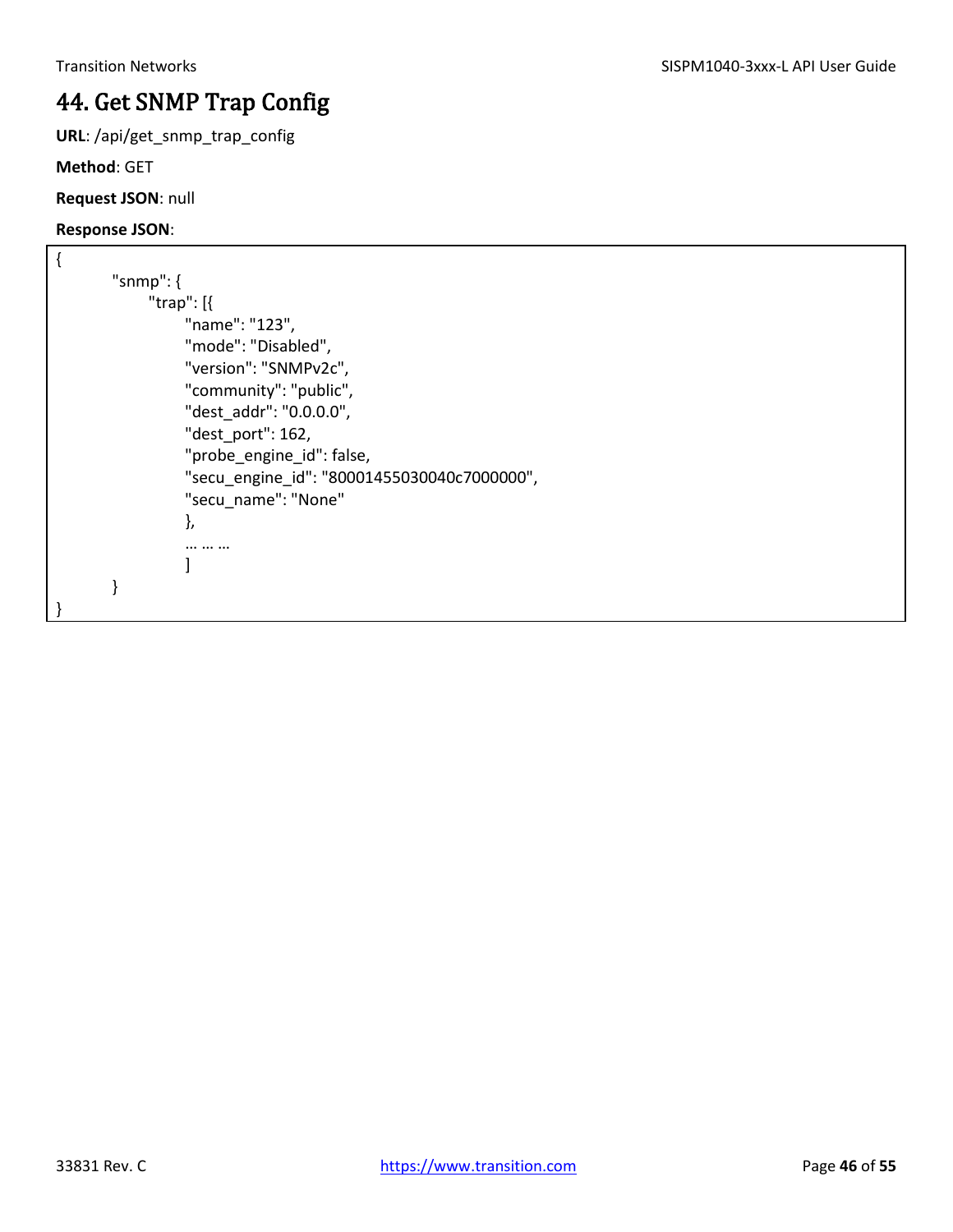## <span id="page-46-0"></span>45. Add SNMP Trap Config

**URL**: /api/add\_snmp\_trap\_config

#### **Method**: POST

### **Request JSON**:

| "snmp": $\{$                 |                                 |
|------------------------------|---------------------------------|
| "trap": $\{$                 |                                 |
| "add": $\lceil \cdot \rceil$ |                                 |
|                              | "name": "test123",              |
|                              | "mode": "UDP",                  |
|                              | "version": "SNMP v3",           |
|                              | "community": "public",          |
|                              | "dest addr": "123.123.123.123", |
|                              | "dest port": 55,                |
|                              | "secu_engine_id": "7788",       |
|                              | "secu name": "None"             |
| }]                           |                                 |
|                              |                                 |
|                              |                                 |
|                              |                                 |

### **Response JSON**:

| "snmp": $\{$                    |
|---------------------------------|
| "trap_mode": false,             |
| "trap": $[$                     |
| "name": "test123",              |
| "mode": "UDP",                  |
| "version": "SNMPv3",            |
| "community": "public",          |
| "dest_addr": "123.123.123.123", |
| "dest_port": 55,                |
| "secu_engine_id": "7788",       |
| "secu name": "None"             |
| }]                              |
|                                 |
|                                 |
|                                 |

| <b>Name</b>    | Data type     | Allowed / Value                                 | <b>Default Value</b> |
|----------------|---------------|-------------------------------------------------|----------------------|
|                | <b>String</b> | Length is 1 to 32, the allowed content is ASCII |                      |
| name           |               | characters from 33 to 126                       |                      |
| mode<br>String |               | "TCP"、"UDP"、"Disabled"                          | Disabled             |
| version        | String        | "SNMP v1"、"SNMP v2c"、"SNMP v3"                  | SNMP v2c             |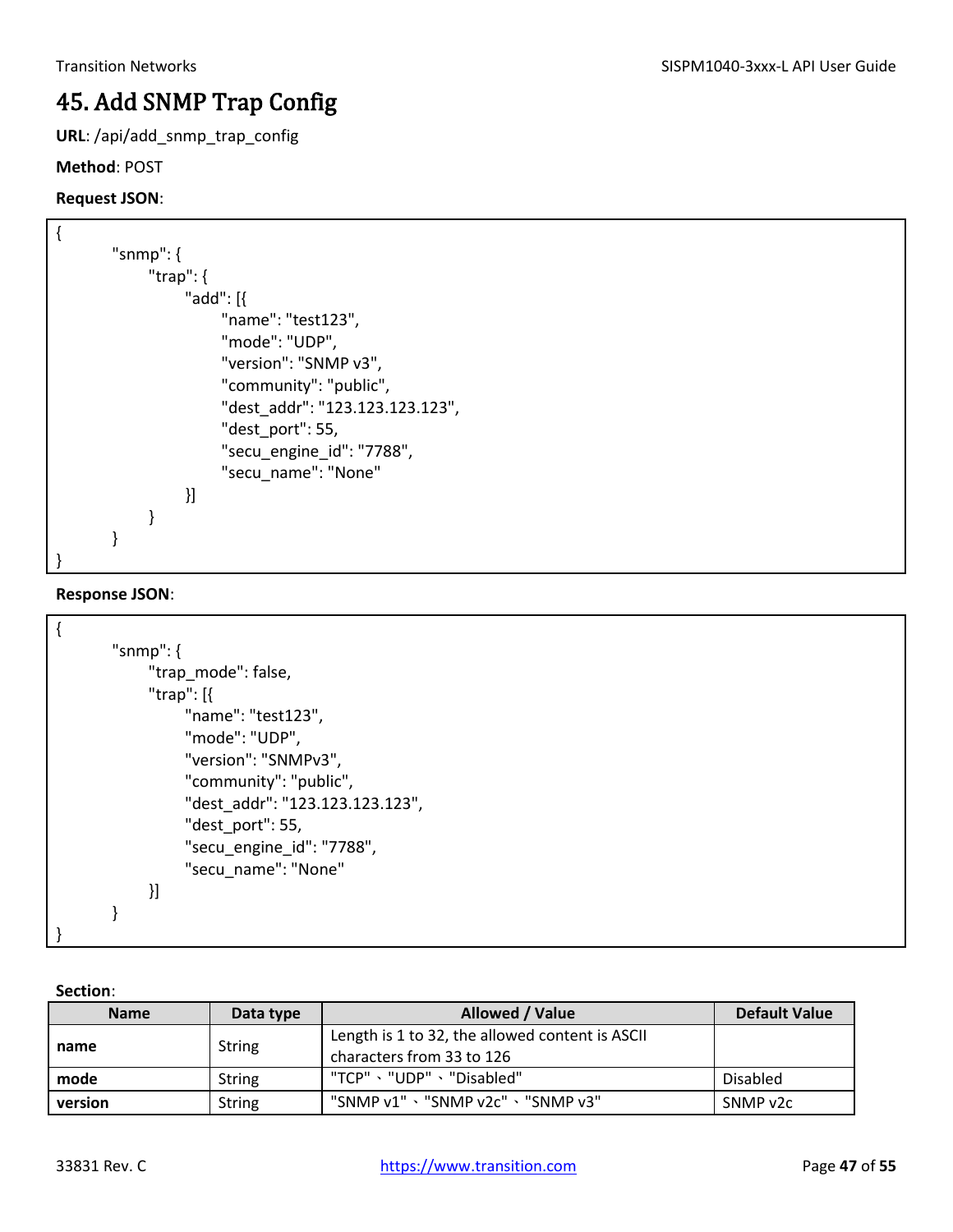| community      | <b>String</b> | Length is 0 to 255, the allowed content is ASCII<br>characters from 33 to 126                                                             |      |
|----------------|---------------|-------------------------------------------------------------------------------------------------------------------------------------------|------|
| dest_addr      | <b>String</b> | <ipv4 address=""><br/><ipv6 address=""><br/><host name=""></host></ipv6></ipv4>                                                           |      |
| dest_port      | Integer       | 1~65535                                                                                                                                   | 162  |
| secu_engine_id | <b>String</b> | Contain an even number (in hexadecimal format)<br>with number of digits between 10 and 64, but all<br>zeros and all 'F's are not allowed. |      |
| secu name      | <b>String</b> |                                                                                                                                           | None |

### <span id="page-47-0"></span>46. Delete SNMP Trap Config

**URL**: /api/del\_snmp\_trap\_config

**Method**: POST

**Request JSON**:



#### **Response JSON**:

{ "snmp": { "trap": [] } }

| <b>Name</b> | Data type     | Allowed / Value                                                              | Default Value |
|-------------|---------------|------------------------------------------------------------------------------|---------------|
| name        | <b>String</b> | Length is 1 to 32, the allowed content is ASCII<br>characters from 33 to 126 |               |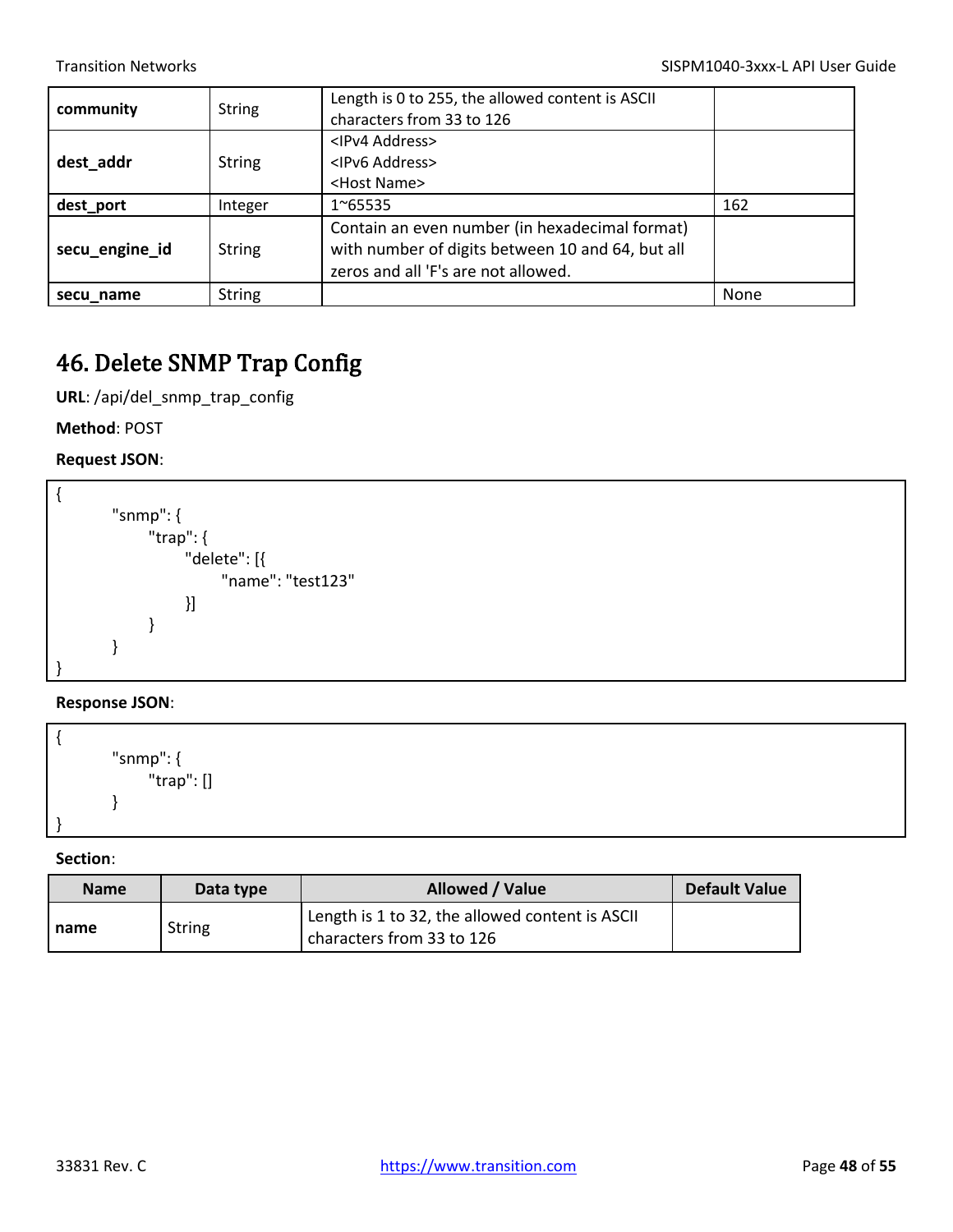### <span id="page-48-0"></span>47. Get System Log

**URL**: /api/get\_syslog

**Method**: GET

**Request JSON**: null

**Response JSON**:

```
{
       "system": {
             "syslog": {
                   "log": [{
                        "id": 1,
                       "level": "Warning",
                       "time": "2011-01-01T00:00:12+00:00",
                       "message": "DI 1 change to abnormal"
                   },
                   … … …
         ]
             }
       }
}
```
**Note**: Only get the latest 100 entries.

## <span id="page-48-1"></span>48. Clear System Log

**URL**: /api/clear\_syslog

**Method**: GET

**Request JSON**: null

```
{
         "system": {
                "syslog": {
                      "log": []
                }
         }
}
```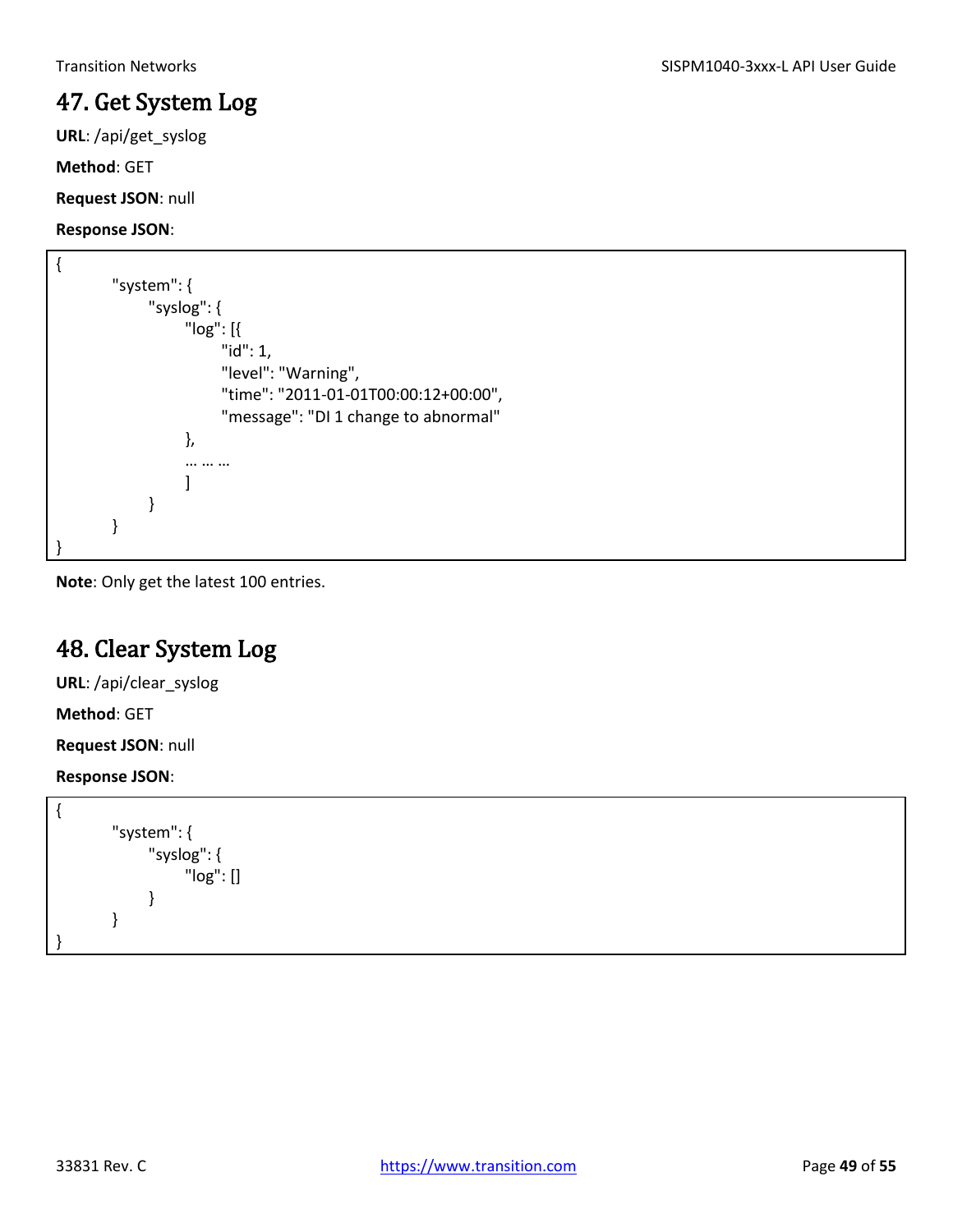### <span id="page-49-0"></span>49. Get SFP Port Detail

**URL**: /api/get\_sfp\_port\_detail

**Method**: GET

**Request JSON**: null

**Response JSON**:

```
{
        "ports": [{
              "id": "11",
              "sfp": {
                   "connector_type": "SFP or SFP Plus - LC",
                   "fiber_type": "Reserved",
                   "tx_central_wavelength": "850", 
                   "bit_rate": "10 Gbps", 
                   "vendor_oui": "00-17-2d", 
                   "vendor_name": "Axcen Photonics", 
                   "vendor_pn": "AXXE-5886-05B3", 
                   "vendor_revision": "V1.0", 
                   "vendor_serial_number": "AX20240007781", 
                   "date_code": "200612", 
                   "temperature": "46.41 C", 
                   "vcc": "3.34 V", 
                   "mon1_bias": "8 mA", 
                   "mon2_tx_pwr": "-2.09 dBm", 
                   "mon3_rx_pwr": "none" 
              } 
        }] 
}
```
**Note**: Only get the info with port inserted module.

### <span id="page-49-1"></span>50. Import Config

**URL**: /api/import\_config

**Method**: POST

**Request JSON**:

```
{
        "system": {
              "config": {
                    "import_url": "http://192.168.111.1/config.txt",
                    "params": "Replace"
              }
        }
}
```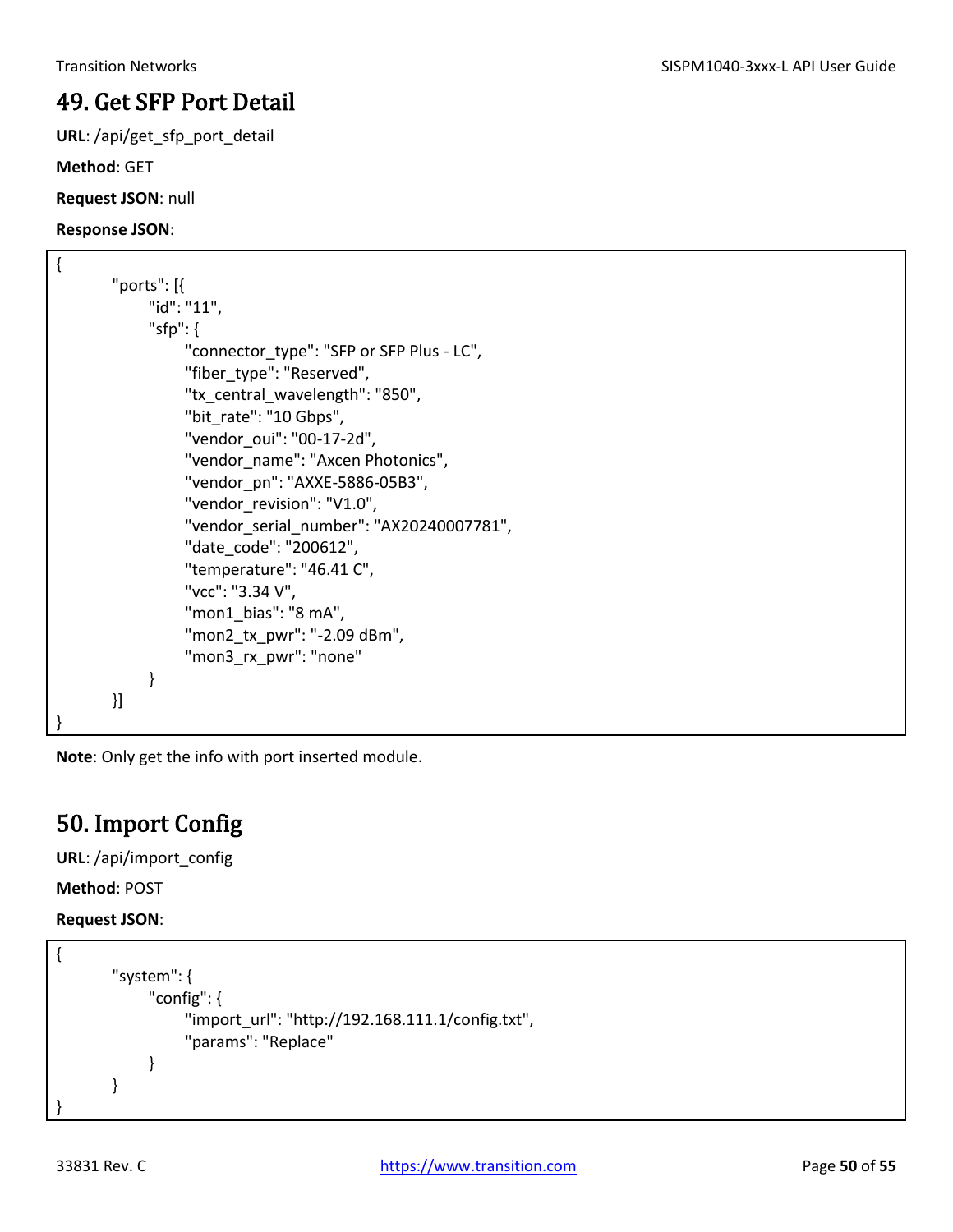#### **Response JSON**:

```
{
        "response":{
              "status":"success",
              "message":""
        }
}
```
**Section**:

| <b>Name</b> | Data type     | <b>Allowed / Value</b> | <b>Default Value</b> |
|-------------|---------------|------------------------|----------------------|
| import url  | <b>String</b> | $<$ URL $>$            |                      |
| params      | <b>String</b> | "Replace" 、" Merge"    | Replace              |

### <span id="page-50-0"></span>51. Export Config

**URL**: /api/export\_config

**Method**: POST

#### **Request JSON**:

```
{
        "system": {
              "config": {
                    "export_url": "http://192.168.111.1"
               }
        }
}
```
**Response JSON**:

```
{
        "response":{
              "status":"success",
              "message":""
        }
}
```

| <b>Name</b> | Data type | Allowed / Value | <b>Default Value</b> |
|-------------|-----------|-----------------|----------------------|
| export_url  | String    | $<$ URL $>$     |                      |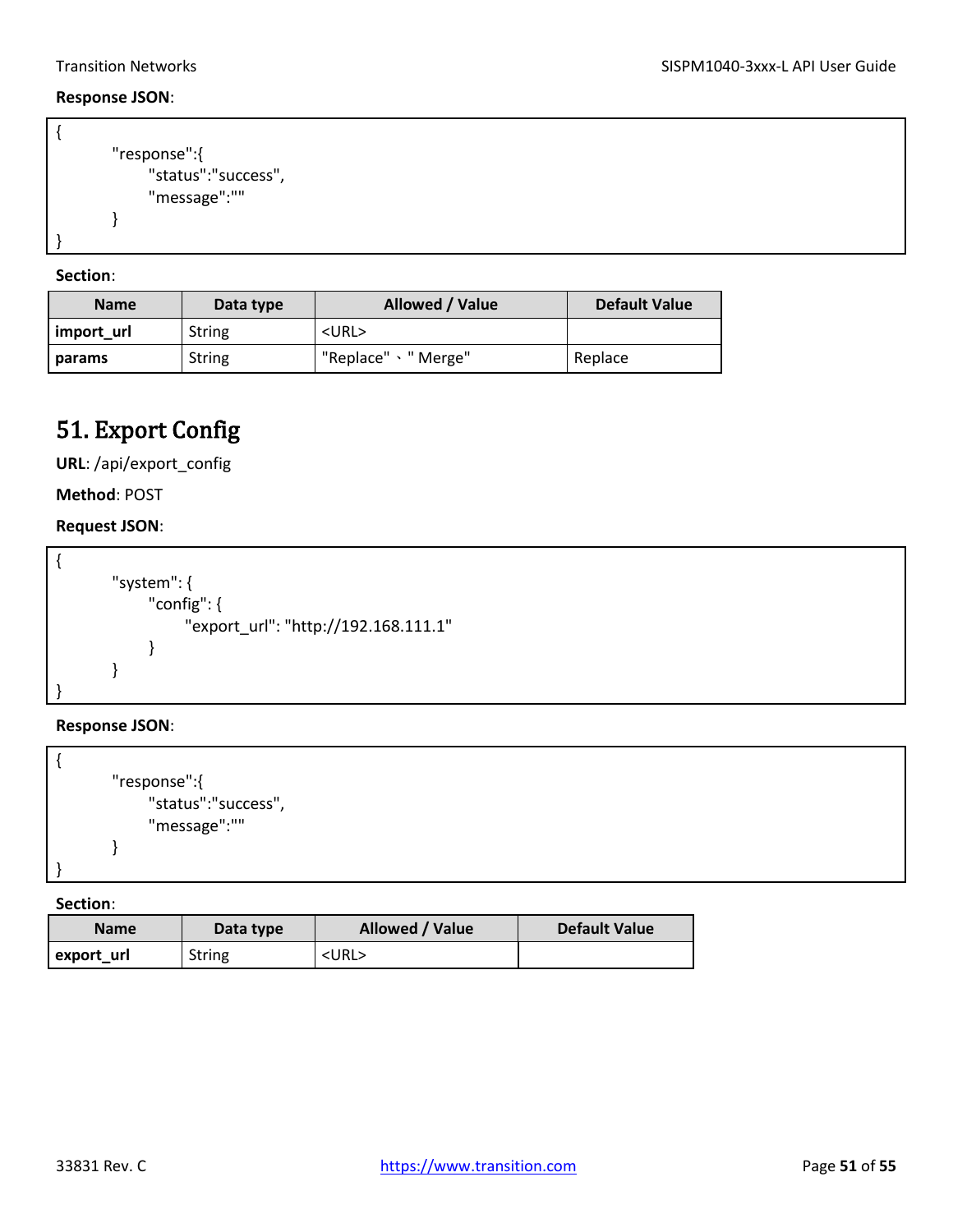## <span id="page-51-0"></span>52. Get Config Action Status

**URL**: /api/get\_config\_action\_status

**Method**: GET

**Request JSON**: null

**Response JSON**:

```
{
        "system": {
              "config": {
                   "config_file_status": "The device has been import config successfully."
              }
        }
}
```

| <b>Name</b>        | Data type     | Allowed / Value                                                                                                                                                                    |
|--------------------|---------------|------------------------------------------------------------------------------------------------------------------------------------------------------------------------------------|
| config_file_status | <b>String</b> | Never updated                                                                                                                                                                      |
|                    |               | The device has been import config successfully.<br>Error: Failed to import config file.<br>The device has been export config successfully.<br>Error: Failed to export config file. |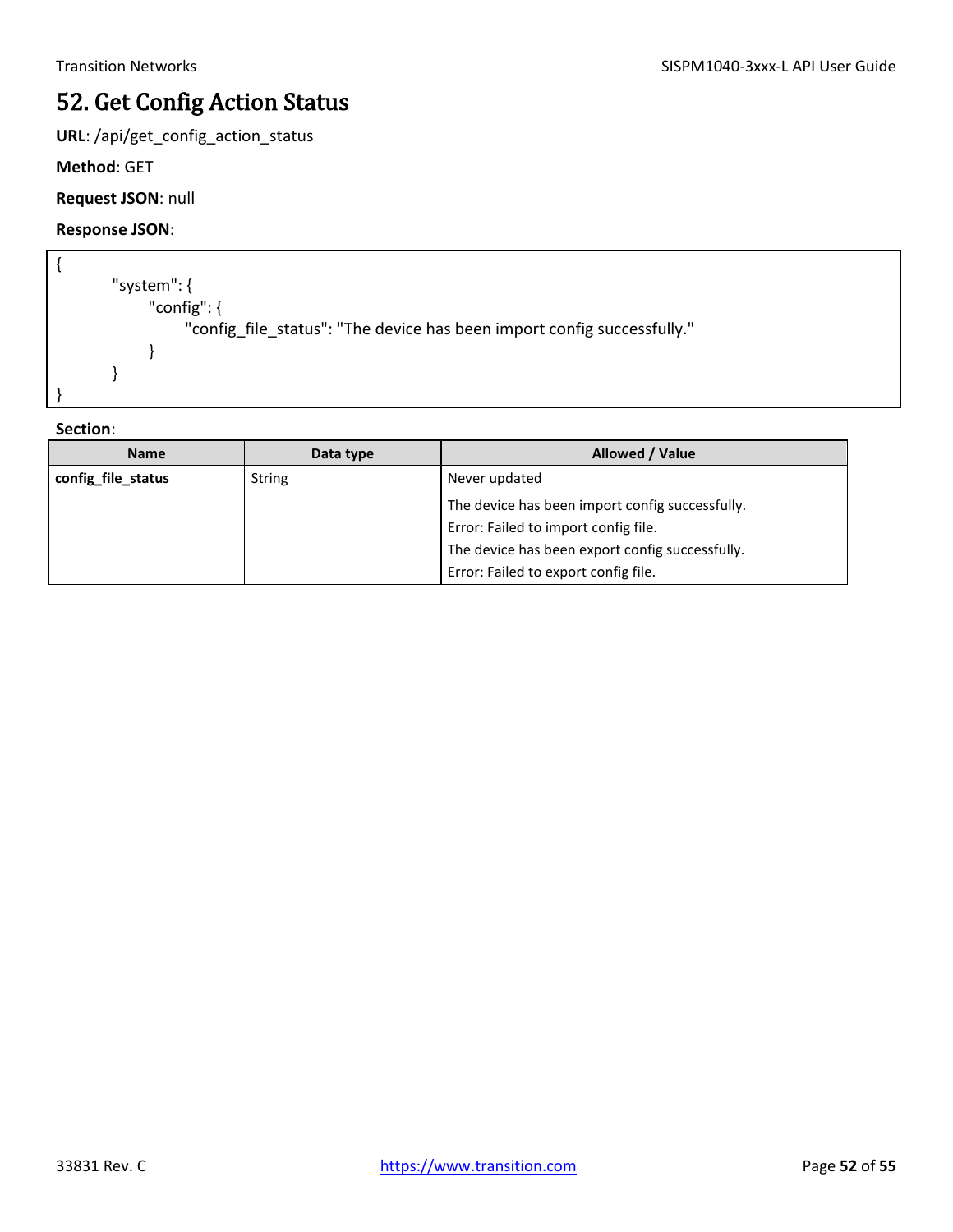### <span id="page-52-0"></span>cURL Commands

#### <span id="page-52-1"></span>Unified API cURL commands - SISPM1040-3248-L at FW v8.50.0032

- 1. curl -v --cookie "seid=123456789" -d "{\"login\":{\"username\":\"admin\", \"password\": \"admin\",\"user\_ip\":\"192.168.1.77\", \"sessid\":\"123456789\"}}" http://192.168.1.77/api/login
- 2. curl -v --cookie "seid=123456789" -d "{\"logout\":{\"sessid\":\"123456789\"}}" http://192.168.1.77/api/logout
- 3. curl -v --cookie "seid=123456789" -d "{\"system\":{\"warm\":\"Yes\"}}" http://192.168.1.77/api/reboot
- 4. curl -v --cookie "seid=123456789" http://192.168.1.77/api/get\_sysinfo
- 5. curl -v --cookie "seid=123456789" -d "{\"system\": {\"information\": {\"system\_name\": \"SISPM1040-3248- L\",\"location\": \"Minnetonka\",\"contact\": \"Tech supportt\"}}}" http://192.168.1.77/api/set\_sysinfo
- 6. curl -v --cookie "seid=123456789" http://192.168.1.77/api/get\_poe\_status
- 7. curl -v --cookie "seid=123456789" http://192.168.1.77/api/get\_poe\_config
- 8. curl -v --cookie "seid=123456789" -d "{\"poe\":{\"power\_determined\_mode\":\"Class\",\"power\_management\_mode\": \"Reserved Power\",\"capacitor\_detection\":true},\"ports\":[{\"id\":1,\"poe\":{\"Mode\":\"Enabled\",\"Priority\":\"Low\",\"po wer\_limit\_user\":30,\"schedule\":\"Disabled\"}}]}" http://192.168.1.77/api/set\_poe\_config
- 9. curl -v --cookie "seid=123456789" http://192.168.1.77/api/get\_poe\_auto\_reset
- 10. curl -v --cookie "seid=123456789" -d "{\"poe\": {\"auto\_checking\": false},\"ports\": [{\"id\": 1,\"poe\_auto\_reset\":{\"ip\": \"192.168.1.1\",\"startup\_time\": 60,\"interval\_time\": 30,\"retry\_time\": 3,\"failure\_reboot\": false,\"reboot\_time\": 15,\"max\_reboot\_times\": 3}}]}" http://192.168.1.77/api/set\_poe\_auto\_reset
- 11. curl -v --cookie "seid=123456789" http://192.168.1.77/api/get\_port\_statistics
- 12. curl -v --cookie "seid=123456789" http://192.168.1.77/api/get\_port\_config
- 13. curl -v --cookie "seid=123456789" -d "{\"ports\": [{\"id\": 1,\"speed\_mode\": \"Auto\",\"flow\_control\": false,\"jumbo\_frames\": 9600,\"description\": \"test\"}]}" http://192.168.1.77/api/set\_port\_config
- 14. curl -v --cookie "seid=123456789" -d "{\"system\": {\"firmware\": {\"upgrade\_url\":\"http://192.168.5.46/test.dat\"}}}" http://192.168.1.77/api/firmware\_upgrade
- 15. curl -v --cookie "seid=123456789" http://192.168.1.77/api/get\_firmware\_upgrade\_status
- 16. curl -v --cookie "seid=123456789" http://192.168.1.77/api/get\_account\_config
- 17. curl -v --cookie "seid=123456789" -d "{\"account\": {\"status\" : \"NEW\",\"username\" : \"superuser\",\"password\" : \"superuser\",\"privilege\_level\" : 15}}" http://192.168.1.77/api/set\_account\_config
- 18. curl -v --cookie "seid=123456789" http://192.168.1.77/api/get\_dynamic\_mac\_table
- 19. curl -v --cookie "seid=123456789" http://192.168.1.77/api/save\_configuration
- 20. curl -v --cookie "seid=123456789" http://192.168.1.77/api/get\_system\_time
- 21. curl -v --cookie "seid=123456789" -d "{\"system\": {\"time\": {\"clock\_source\":\"Local Setting\",\"system\_date\":\"2020-07-013 01:01:30\",\"time\_zone\":\"5400\",\"acronym\":\"\",\"daylight\":{\"mode\":\"disable\",\"offset\":60,\"start\_time\" :{\"year\": 2020,\"month\": \"Jan\",\"week\": 1,\"day\": \"Mon\",\"date\": 1,\"hour\": 1,\"minute\": 0},\"end\_time\": {\"year\": 2022,\"month\": \"Jan\",\"week\": 1,\"day\": \"Mon\",\"date\": 1,\"hour\": 1,\"minute\": 0}}}}}" http://192.168.1.77/api/set\_system\_time 22. curl -v --cookie "seid=123456789" http://192.168.1.77/api/get\_ntp\_server
- 23. curl -v --cookie "seid=123456789" -d "{\"system\": {\"ntp\": {\"automatic\": true,\"interval\":
- 60,\"server1\":\"ntp1.transition.com\",\"server2\": \"ntp2.transition.com\",\"server3\": \"\",\"server4\": \"\",\"server5\": \"\"}}}" http://192.168.1.77/api/set\_ntp\_server
- 24. curl -v --cookie "seid=123456789" http://192.168.1.77/api/get\_syslog\_server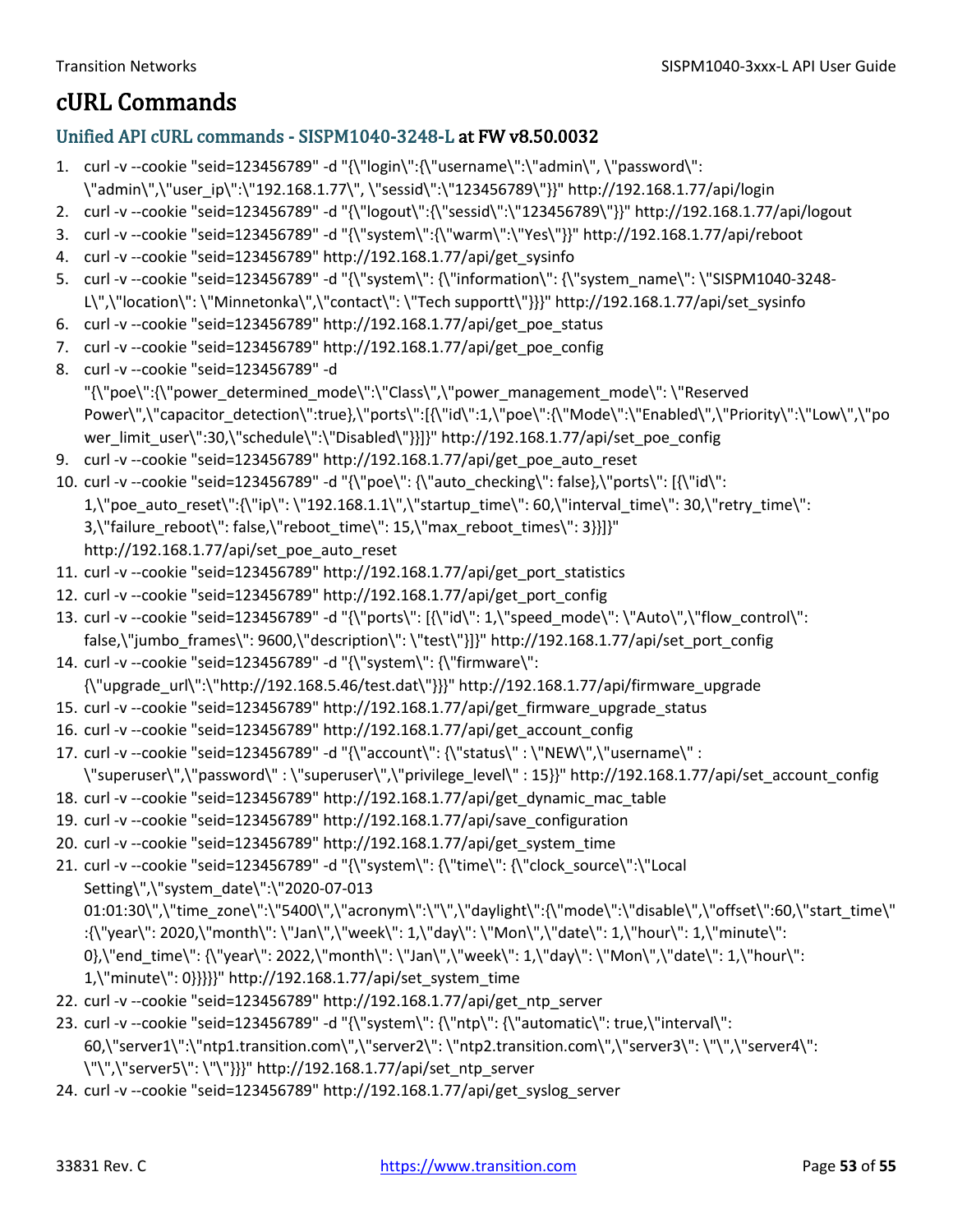- 25. curl -v --cookie "seid=123456789" -d "{\"system\":{\"syslog\":{\"mode\": true,\"server\_address\": \"192.168.111.188\",\"server\_port\": 514}}}" http://192.168.1.77/api/set\_syslog\_server
- 26. curl -v --cookie "seid=123456789" http://192.168.1.77/api/get\_vlan\_config
- 27. curl -v --cookie "seid=123456789" -d "{\"vlan\": {\"allowed\_access\_vlans\": \"1\",\"ethertype\_custom\_s\_ports\": \"88a8\"},\"ports\": [{\"id\": 2,\"vlan\": {\"mode\": \"Access\",\"access\": {\"pvid\": 1,\"forbidden\_vlan\": \"3,5\"}}},{\"id\": 3,\"vlan\": {\"mode\": \"Trunk\",\"trunk\": {\"pvid\": 1,\"egress\_tagging\": \"Untag Port VLAN\",\"allowed\_vlan\": \"1\",\"forbidden\_vlan\": \"3,5\"}}},{\"id\": 4,\"vlan\": {\"mode\": \"Hybrid\",\"hybrid\": {\"pvid\": 1,\"port\_type\": \"C-Port\",\"ingress\_filter\": false,\"ingress\_accept\": \"Tagged and Untagged\",\"egress\_tagging\": \"Untag Port VLAN\",\"allowed\_vlan\": \"1\",\"forbidden\_vlan\": \"3-5\"}}}]}" http://192.168.1.77//api/set\_vlan\_config
- 28. curl -v --cookie "seid=123456789" http://192.168.1.77/api/get\_mac\_based\_vlan
- 29. curl -v --cookie "seid=123456789" http://192.168.1.77/api/get\_ip\_address
- 30. curl -v --cookie "seid=123456789" -d "{\"system\": {\"ip\": {\"interfaces\": [{\"vid\": 1,\"ipv4\": {\"dhcp\": false,\"fallback\": 0,\"static\_addr\": \"192.168.111.126\",\"static\_mask\": 24},\"ipv6\": {\"static\_addr\": \"\",\"static\_mask\": 0}}]}}}" http://192.168.1.77/api/set\_ip\_address
- 31. curl -v --cookie "seid=123456789" http://192.168.1.77/api/get\_mirror\_config
- 32. curl -v --cookie "seid=123456789" -d "{\"system\": {\"mirror\": [{\"destination\_port\": 2,\"source\_tx\": \"4,6- 8\",\"source\_rx\": \"3,5,7-8\"}]}}" http://192.168.1.77/api/set\_mirror\_config
- 33. curl -v --cookie "seid=123456789" -d "{\"cable\": {\"port\": 5}}" http://192.168.1.77/api/cable\_diagnostics
- 34. curl -v --cookie "seid=123456789" http://192.168.1.77/api/dev\_list\_table
- 35. curl -v --cookie "seid=123456789" -d "{\"ping\": {\"host\" : \"192.168.1.1\",\"version\" : 4,\"count\" : 5,\"length\" : 56,\"vlan\" : 1}}" http://192.168.1.77/api/ping
- 36. curl -v --cookie "seid=123456789" http://192.168.1.77/api/get\_ping\_status
- 37. curl -v --cookie "seid=123456789" -d "{\"traceroute\": {\"host\" : \"192.168.1.1\",\"version\" : 4,\"ip\_protocol\" : \"ICMP\",\"wait\_time\" : 5,\"max\_ttl\" : 5,\"count\" : 3,\"vlan\" : 1}}" http://192.168.1.77/api/traceroute
- 38. curl -v --cookie "seid=123456789" http://192.168.1.77/api/get\_traceroute\_status
- 39. curl -v --cookie "seid=123456789" -d "{\"system\": {\"config\": {\"activate\_file\": \"starup-config\"}}}" http://192.168.1.77/api/activate\_config
- 40. curl -v --cookie "seid=123456789" http://192.168.1.77/api/get\_di\_do\_config
- 41. curl -v --cookie "seid=123456789" -d "{\"system\":{\"di\_do\": {\"digital\_out\_mode\": false,\"di\_normal\_mode\": \"High\",\"di\_normal\_description\": \"\",\"di\_abnormal\_description\": \"\",\"do\_normal\_mode\": \"Open\",\"auto\_recovery\": false}}}" http://192.168.1.77/api/set\_di\_do\_config
- 42. curl -v --cookie "seid=123456789" http://192.168.1.77/api/get\_di\_do\_status
- 43. curl -v --cookie "seid=123456789" -d "{\"system\":{\"di\_do\": {\"do\_relay\_status\": true}}}" http://192.168.1.77/api/set\_di\_do\_relay
- 44. curl -v --cookie "seid=123456789" http://192.168.1.77/api/get\_snmp\_trap\_config
- 45. curl -v --cookie "seid=123456789" -d "{\"snmp\": {\"trap\_mode\": false,\"trap\": {\"add\": [{\"name\": \"test123\",\"mode\": \"UDP\",\"version\": \"SNMP v2c\",\"community\": \"public\",\"dest\_addr\": \"123.123.123.123\",\"dest\_port\": 55,\"inform\_mode\": true,\"inform\_timeout\": 10,\"inform\_retries\": 10,\"probe\_engine\_id\": false,\"secu\_engine\_id\": \"\",\"secu\_name\": \"None\"}]}}}" http://192.168.1.77/api/add\_snmp\_trap\_config
- 46. curl -v --cookie "seid=123456789" -d "{\"snmp\": {\"trap\_mode\": false,\"trap\": {\"delete\": [{\"name\": \"test123\"}]}}}" http://192.168.1.77/api/del\_snmp\_trap\_config
- 47. curl -v --cookie "seid=123456789" http://192.168.1.77/api/get\_syslog
- 48. curl -v --cookie "seid=123456789" http://192.168.1.77/api/clear\_syslog
- 49. curl -v --cookie "seid=123456789" http://192.168.1.77/api/get\_sfp\_port\_detail